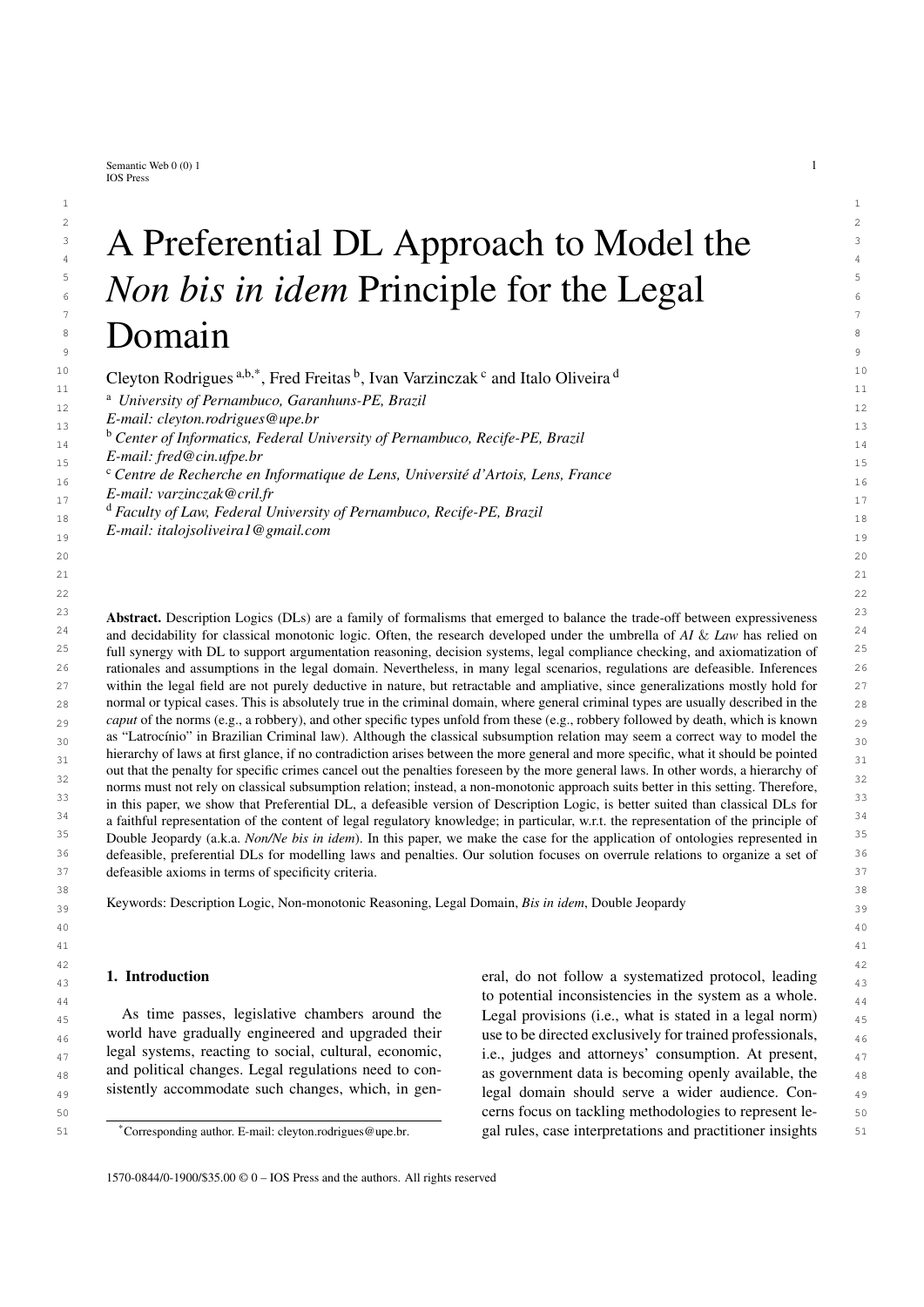<sup>1</sup> into both human (professional or laymen people) and *Theft* (art. 155 of Brazilian penal code). Additional cirmachine-readable models.

3 In the early years of the last decade, we witnessed (serious threat or violence) would draw a more seri-<br>3 4 a phenomenon – the Semantic Web  $[1]$  – aimed at ex- ous crime, *Robbery* (art. 157 from the Brazilian pe-<sup>5</sup> tending the traditional web with semantically anno- and code), that might lead to more severe penalties. In <sup>6</sup> tated resources. The underlying logical layer of the other words, the former inference remains unchanged <sup>6</sup> 7 new web architecture [2] allows to axiomatize enti-<br>antil the insertion of specific circumstances triggers a <sup>8</sup> ties, types and roles of arbitrary domains through fine- more exceptional case (e.g., robbery), whose penalty <sup>9</sup> grained conceptual models. Logical inference capac-<br><sup>9</sup> grained conceptual models. Logical inference capac-<sup>10</sup> ity became equally possible, opening new possibilities and removes the previous conclusion. From the  $ca$ - <sup>10</sup> <sup>11</sup> not yet envisioned, particularly for the legal domain. put defining robbery, other more severe types are built <sup>12</sup> Since then, the related literature has experienced an ex-<br>within this, such as robbery followed by death ("la-<br><sup>12</sup> 13 plosion of logical models, of the most diverse realms, trocínio", art. 157. § 3.°). Even so, courts of law tend 13 <sup>14</sup> functions, and ontological engagements. Additionally, to rule out robbery classification, particularly when the 15 a synergetic relationship between the Semantic Web crime of "latrocínio" occurs in the attempted mode (the 15 <sup>16</sup> and Ontologies has been observed; the latter served to death of the victim did not materialize, even if the per-<sup>17</sup> help standardize the open technologies of the former, petrator sought a fatal action). If it were not so, de- $18$  notably the Web Ontology Language (OWL<sup>1</sup>) [3] and fense lawyers would conveniently request the reclas-<sup>19</sup> its underlying logical formalism. Description Logic sification of the crime of attempted "robbery followed <sup>19</sup>  $20 \quad \text{(DI.)}$  [4]  $20 \quad \text{(DI.)}$  [4]  $20 \quad \text{(DI.)}$  [4]  $20 \quad \text{(DI.)}$  [4]  $20 \quad \text{(DI.)}$ In the early years of the last decade, we witnessed new web architecture [\[2\]](#page-20-1) allows to axiomatize entities, types and roles of arbitrary domains through finenot yet envisioned, particularly for the legal domain. Since then, the related literature has experienced an explosion of logical models, of the most diverse realms, a synergetic relationship between the Semantic Web and Ontologies has been observed; the latter served to help standardize the open technologies of the former, notably the Web Ontology Language  $(OWL<sup>1</sup>)$  $(OWL<sup>1</sup>)$  $(OWL<sup>1</sup>)$  [\[3\]](#page-20-2) and its underlying logical formalism, Description Logic (DL) [\[4\]](#page-20-3).

 $^{22}$  as an opportune landscape for Semantic-Web appli- we might have two legal rules that apply to the same  $^{22}$ 23 cations  $[5-7]$  the representation of legal knowledge facts, but only one rule should be applied. Moreover, 23  $24$  faces semantic and syntactic anomalies such as nor-<br>the rules have a "hierarchy", where we should select  $24$ <sup>25</sup> mative conflicts. According to Lindahl (1992) [81 a the superior one. As a result, it should be noted that <sup>25</sup> <sup>26</sup> normative conflict occurs in a situation where it is classical logic, which is the basis of DL, does not fully  $\frac{26}{5}$ <sup>27</sup> impossible to apply two rules together Boer et al fit into all juridical nuances [\[12\]](#page-20-10). Therefore, classical  $27$  $^{28}$  (2005) [9] list three principal normative conflicts: Discussion DL may lead to problems or solutions that do not prop-<sup>29</sup> affirmation conflict (two different deontic mode norms erly represent the usual human behavior tackled in the <sup>29</sup> <sup>30</sup> in opposition) Compliance conflict (two porms with aforementioned situation. On the other hand, Preferen-<br><sup>30</sup> <sup>31</sup> the same deontic mode remain opposed) and conflicts tial DL [\[13\]](#page-20-11) is a non-monotonic super set of DL, which <sup>31</sup> <sup>32</sup> between defeasible rules. In this paper, we are particle seems well-suited to represent related cases and laws <sup>32</sup>  $\frac{33}{2}$  in the legal field. Preferential DL is more adequate than  $\frac{33}{2}$  in the legal field. Preferential DL is more adequate than  $\frac{34}{2}$  avenues in the set of the counterpart of the set of the counterpart to model and reason with par-<br> $\frac{34}{2}$  $\frac{35}{25}$  tially the same thing twise in different ways introduce tial or incomplete information, thereby avoiding the vi-36 36 olation of ordinary legal principles, such as the *non bis*  $\frac{37}{2}$  known as Double Jeopardy. Although several studies look at the legal domain as an opportune landscape for Semantic-Web applications [\[5](#page-20-4)[–7\]](#page-20-5), the representation of legal knowledge faces semantic and syntactic anomalies, such as normative conflicts. According to Lindahl (1992) [\[8\]](#page-20-6), a normative conflict occurs in a situation where it is impossible to apply two rules together. Boer et al. (2005) [\[9\]](#page-20-7) list three principal normative conflicts: *Disaffirmation conflict* (two different deontic mode norms in opposition), *Compliance conflict* (two norms with the same deontic mode remain opposed), and conflicts between defeasible rules. In this paper, we are particularly interested in the latter type, which prevents, for example, situations in which one ought to do substantially the same thing twice in different ways, introducing a violation of the globally accepted legal principle

The Double Jeopardy principle (a.k.a. the maxim *non/ne bis in idem* [\[10\]](#page-20-8)) accommodates the widely adopted legal rule (it is part of the universal law of nations [\[11\]](#page-20-9)) that an individual should only be punished once for one offense, avoiding a disproportionate punishment to the offender. That is, the principle poses situations susceptible to defeasible reasoning.

For instance, suppose a peculiar situation related to the Brazilian Criminal Law. A person A deliberately steals the wallet from person B; without further information, the situation typically constitutes a

<span id="page-1-0"></span><sup>1</sup>https://www.w3.org/OWL

2 machine-readable models. The cumstances, such as stealing followed by aggression 2 *Theft* (art. 155 of Brazilian penal code). Additional cirous crime, *Robbery* (art. 157 from the Brazilian penal code), that might lead to more severe penalties. In other words, the former inference remains unchanged should replace the one from the more general case and removes the previous conclusion. From the *ca*to rule out robbery classification, particularly when the

21 Although several studies look at the legal domain What is going on in the aforementioned cases is that 21 *in idem*.

 $\frac{38}{18}$  This work proposes a(n onto)logical approach with  $\frac{38}{18}$  $\frac{39}{2}$  39  $\frac{1}{2}$   $\frac{1}{2}$   $\frac{1}{2}$   $\frac{1}{2}$   $\frac{1}{2}$   $\frac{1}{2}$   $\frac{1}{2}$   $\frac{1}{2}$   $\frac{1}{2}$   $\frac{1}{2}$   $\frac{1}{2}$   $\frac{1}{2}$   $\frac{1}{2}$   $\frac{1}{2}$   $\frac{1}{2}$   $\frac{1}{2}$   $\frac{1}{2}$   $\frac{1}{2}$   $\frac{1}{2}$   $\frac{1}{2}$   $\frac{1}{2$  $\frac{40}{40}$   $\frac{40 \text{ m/s}}{40 \text{ m/s}}$   $\frac{40 \text{ m/s}}{40 \text{ m/s}}$  the criminal types of Brazilian law that abides by the 41 deepend by the first of the contract of the substantial contract of the substantial contract of the substantial contract of the substantial contract of the substantial contract of the substantial contract of the substan 42 a underly understable results with respect to the judicial practice. 42 <sup>43</sup> <sup>43</sup> the formalism and its the effective definition of the the term of the term of the term of the term of the term of the term of the term of the term of the term of the term of the term of the term of the term of th 44 44 theoretical basis [\[13\]](#page-20-11), whenever an illicit behavior is <sup>45</sup> dations susceptive than the contrasting classified into more than one criminal type, including <sup>45</sup> 46 46 different punishments, a decision support system may <sup>47</sup> appropriate sanctions foreseen by the 47<sup>47</sup> appropriate sanctions foreseen by the 47<sup>47</sup> <sup>48</sup> acty see as the want from person **B**, whilout fur-<br>legislation. This decision naturally takes into account <sup>49</sup> the criteria of specificity existing among those crimes. <sup>49</sup> <sup>49</sup> the criteria of specificity existing among those crimes. 50 50 Indeed, the solution presented here addresses a pro-51 <sup>1</sup>https://www.w3.org/OWL <sup>1</sup>https://www.w3.org/OWL 51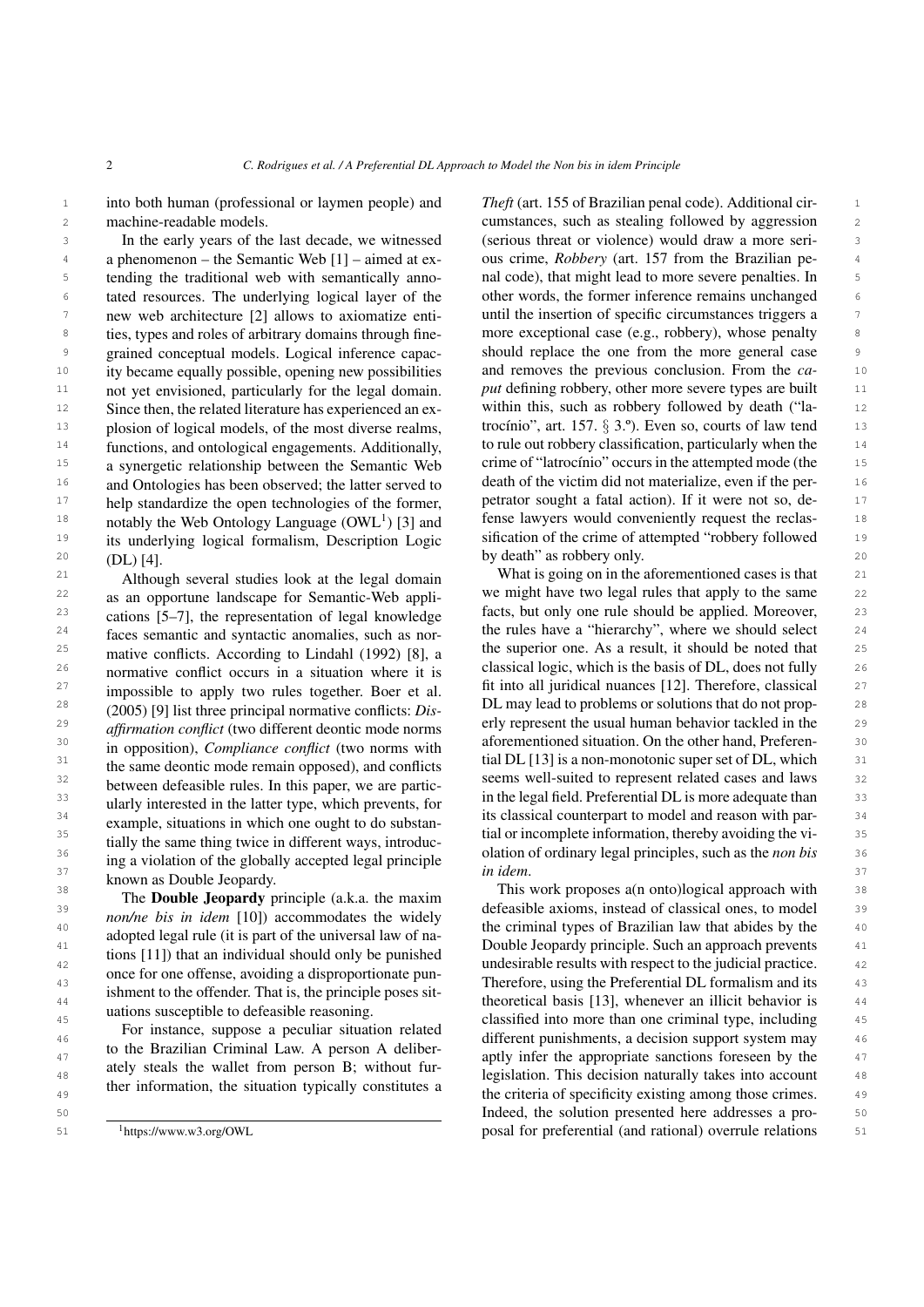$21$  21

1 to hierarchically organize a set of definitional axioms arranged in terms of three pairwise disjoint finite sets 2 within an arbitrary legal knowledge base. With this so- of symbols: the set of concept names  $(N_C)$ , the set of 2 3 lution at hand, penalties of the more specific axioms role names  $(N_R)$ , and the set of nominals  $(N_O)$ . The within an arbitrary legal knowledge base. With this socancel out penalties of less specific ones.

5 5 5 The remainder of the paper is structured as follows. Cept expressions: 6 6 First, in Section 2 we provide the required background 7 7 on classical description logic and its non-monotonic 8 counterpart, preferential DLs. In Section 3, we pose  $C, D ::= N_C | C \cap C | C \cup C | \neg C | | A \cap C | \neg C$ 9 be nuances of the legal universe and compare the clas-<br>9  $\ge n r.C \le n r.C \le n r.C$ 10 sical and non-monotonic solutions to model legal do-<br>  $R, S ::= N_R | N_R$  10 <sup>11</sup> mains, showing exactly where classical DL fails in <sup>11</sup> <sup>12</sup> such cases. In Section 4, we discuss how preferential While the first definition describes the set of  $\mathcal{SHIO}$  <sup>12</sup> <sup>13</sup> DL offers more appropriate solutions to these settings. concept expressions, the second defines role expres-<sup>14</sup> In addition, we present a general axiomatization for sions. We denote  $\mathcal L$  as the set of  $\mathcal S\mathcal H\mathcal I\mathcal Q$  concepts. Con-<sup>15</sup> criminal norms in terms of defeasible axioms, along cept constructors can be classified into Boolean con-<sup>16</sup> with a notion of overrule relations. In Section 5, related structs and relationship constraints. A DL knowledge  $16$ <sup>17</sup> work is described. We conclude the paper along with base  $(K\mathcal{B})$  is structured in three components,  $KB :=$ <sup>17</sup> <sup>18</sup> a discussion about the results achieved so far and final  $\langle A, \mathcal{T}, \mathcal{R} \rangle$  (actually, with nominals, A becomes syn-19 19 tactic sugar, however, we keep it for reasons of clarremarks (Section 6).

### 23 **Preferential DL** (suppose *a*, *b* are individuals of  $N_O$ ): Preferential DL

### <sup>25</sup> 2.1. Description Logics  $\qquad \qquad * \text{ Role assertion}, (a, b) : R;$ <sup>25</sup>

<sup>28</sup> edge representation formalisms, with support for rea-<br>  $\tau$  is the terminal saised enjoys in which we find: 29 29 – T is the terminological axioms, in which, we find: <sup>30</sup> i.e., First-Order Logic (FOL) with 2 variables (decid-  $*$  Concept inclusion,  $C \sqsubseteq D$ ; <sup>31</sup> able and **NEXPTIME**-complete), quite expressive and  $\ast$  Concept equivalence,  $\overline{C} \equiv D$ . <sup>32</sup> applicable to many areas.<sup>32</sup> soning tasks. DLs are a well-behaved fragment of L2,

<sup>34</sup> require different levels of expressiveness and complex-<br><sup>34</sup> x Role inclusion,  $R \subseteq S$ ; <sup>35</sup> ity of reasoning, which justifies the use of different DL  $*$  Role equivalence,  $R \equiv S$ ; <sup>36</sup> 5<sup>36</sup> 54 1 12 136 556 56 120 136 566 1366 567 1366 567 1366 567 1366 567 1366 567 1366 567 1366 567 1366 567 1366 567 1366 567 1366 567 1366 567 1366 567 1366 567 1366 567 1366 567 1366 567 1366 567 1366 567 1366 567 <sup>37</sup> formal foundation of the Semantic Web endeavour.  $\ast$  Inverse roles,  $\ln v(R) = R^{-}$ ; Several (and heterogeneous) potential applications

<sup>38</sup> In what follows, we describe the syntax and se-<br><sup>38</sup>  $*$  Transitive roles, Trans $(R) = (+)R$ .  $39$  mantics of a reasonably expressive DL family mem-<br> $312.5$  Semination of  $S1/7Q$  $^{40}$  **box**  $^{21}TQ$   $^{141}$  and the associated researing tests  $^{21}TQ$   $^{40}$   $^{40}$  **2.1.2. Semantics of SHIQ**  $^{40}$  $\frac{\partial u}{\partial t}$   $\frac{\partial u}{\partial t}$  is the foundation for the well known  $\partial W$ . DL semantics assumes the Open-World Assumption  $\frac{42}{42}$  log use Cutellogy Web I provided OWI constitutes (OWA) [\[15\]](#page-20-13). According to the OWA premise, given a  $\frac{42}{42}$ <sup>43</sup> the Ontology of the original Semantic Web via the of-affairs, the absence of information is treated as <sup>43</sup> <sup>44</sup> <sup>44</sup> <sup>1</sup>  $\frac{1}{2}$   $\frac{1}{2}$   $\frac{1}{2}$   $\frac{1}{2}$   $\frac{1}{2}$  something unknown, unlike the Closed-World assumpber,  $\mathcal{SHTQ}$  [\[14\]](#page-20-12), and the associated reasoning tasks.  $SHIQ$  is the foundation for the well-known OWL language (Ontology Web Language). OWL constitutes the Ontology Layer in the original Semantic Web vision [\[1\]](#page-20-0).

#### *2.1.1. Syntax of* SHIQ

<sup>47</sup> DL sublanguages are described by the constructors representation of knowledge, whenever it is not possi-48 they provide; each one dictates a trade-off between ex-<br>ble to guarantee that all information has been provided, 49 49 pressiveness and reasoning computational complexity. 50 In particular,  $\mathcal{SHTQ}$  [\[14\]](#page-20-12) is still one of the most ex-<br>Baader et al.(2010) [4] outlines the semantics of 50  $51$  pressive yet decidable DLs. The syntax of  $\mathcal{SHIQ}$  is Classical DL in terms of first-order interpretations. DL sublanguages are described by the constructors

a 4 4 4 4 4 4 2 cancel out penalties of less specific ones. The structure of  $\mathcal{SHIQ}$  conarranged in terms of three pairwise disjoint finite sets role names  $(N_R)$ , and the set of nominals  $(N_O)$ . The cept expressions:

> $C, D ::= N_C \mid C \sqcap C \mid C \sqcup C \mid \neg C \mid \top \mid \bot \mid \exists r.C \mid \forall r.C \mid$  $\geqslant n r.C \leqslant n r.C \mid \{N_O\}$  $R, S ::= N_R | N_R^-$

 $\frac{1}{20}$   $\frac{1}{20}$   $\frac{1}{20}$   $\frac{1}{20}$   $\frac{1}{20}$   $\frac{1}{20}$   $\frac{1}{20}$   $\frac{1}{20}$   $\frac{1}{20}$   $\frac{1}{20}$   $\frac{1}{20}$   $\frac{1}{20}$   $\frac{1}{20}$   $\frac{1}{20}$   $\frac{1}{20}$   $\frac{1}{20}$   $\frac{1}{20}$   $\frac{1}{20}$   $\frac{1}{20}$   $\frac{1}{20}$  While the first definition describes the set of  $\mathcal{SHIQ}$ concept expressions, the second defines role expressions. We denote  $\mathcal L$  as the set of  $\mathcal S\mathcal H\mathcal I\mathcal Q$  concepts. Concept constructors can be classified into Boolean constructs and relationship constraints. A DL knowledge base ( $KB$ ) is structured in three components,  $KB :=$  $\langle A, \mathcal{T}, \mathcal{R} \rangle$  (actually, with nominals, A becomes synity [\[14\]](#page-20-12)), where:

- 22 **2. Theoretical Background: Description Logic and**  $\overline{A}$  **is the assertional axioms, in which, we find**  $\overline{a}$  **22**  $-$  A is the assertional axioms, in which, we find
- $24$   $*$  Concept assertion, *a* : *C*;
	- \* Role assertion,  $(a, b) : R$ ;
- <sup>26</sup>  $\ast$  Individual equality and inequality,  $a \approx b$ ,  $a \not\approx$ <sup>26</sup> <sup>27</sup> Description Logics (DLs) [\[4\]](#page-20-3) are a family of knowl-<br><sup>27</sup> *b*, respectively; *b*, respectively;
	- - \* Concept inclusion,  $C \sqsubseteq D$ ;
		- \* Concept equivalence,  $C \equiv D$ .
- $\frac{1}{33}$   $\frac{1}{3}$   $\frac{1}{3}$   $\frac{1}{3}$   $\frac{1}{3}$   $\frac{1}{3}$   $\frac{1}{3}$   $\frac{1}{3}$   $\frac{1}{3}$   $\frac{1}{3}$   $\frac{1}{3}$   $\frac{1}{3}$   $\frac{1}{3}$   $\frac{1}{3}$   $\frac{1}{3}$   $\frac{1}{3}$   $\frac{1}{3}$   $\frac{1}{3}$   $\frac{1}{3}$   $\frac{1}{3}$   $\frac{1}{3}$   $\frac{1}{3}$ 
	- \* Role inclusion,  $R \sqsubseteq S$ ;
	- \* Role equivalence,  $R \equiv S$ ;<br>\* Complex role inclusion. Complex role inclusion,  $R_1 \circ R_2 \sqsubseteq R$ ;
	- $*$  Inverse roles,  $Inv(R) = R^-;$
	- \* Transitive roles,  $\text{Trans}(R) = {}^{(+)}R$ .

45 45 tion [\[15,](#page-20-13) [16\]](#page-20-14), where it is interpreted as negative infor-46 2.1.1. Syntax of SHIQ **mation.** OWA is the most reliable assumption for the 46 ble to guarantee that all information has been provided, or have not been made available yet.

> Baader et al.(2010) [\[4\]](#page-20-3) outlines the semantics of Classical DL in terms of first-order interpretations.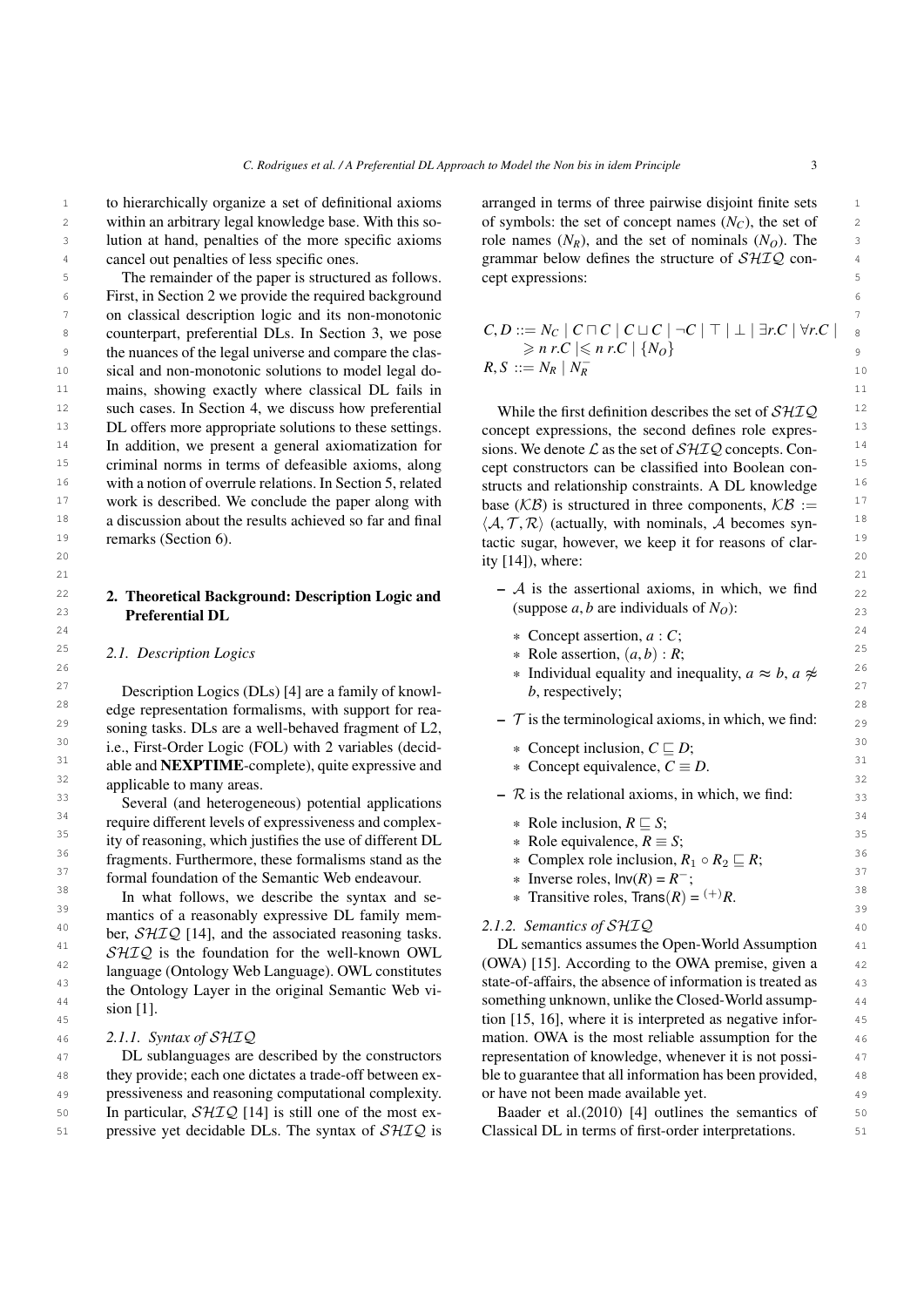- 
- if  $C^{\mathcal{I}} \subseteq D^{\mathcal{I}}$ .

32 soning tasks that are important from the standpoint of  $\frac{\text{Kole Association}}{(a, b) \cdot \text{K}}$  (a, b)  $\frac{(a, b) \cdot \text{K}}{(a, b) \cdot \text{K}}$  32 33 33 knowledge representation and reasoning. Among them are:

- <sup>36</sup> edge base KB, and two concepts C and D, KB is  **Concept Instantiation** ( $KB \models a : C$ ): Given a  $\frac{37}{2}$  satisfiable if it admits a model, that is, an Inter-<br>satisfiable if it admits a model, that is, an Inter-<br>knowledge base KB, and an individual *a*, *a* is an 38 38 **betation** *I*, which for every axiom  $C \subseteq D$  in  $KB$ , instance of concept *C* w.r.t.  $KB$  if  $a^{\mathcal{I}} \in C^{\mathcal{I}}$  holds <sup>38</sup>  $C^{\mathcal{I}} \subset D^{\mathcal{I}}$ . 39<br>for all models  $\mathcal{I}$  of  $\mathcal{KB}$ ; – Knowledge Base Satisfiability: Given a knowledge base  $KB$ , and two concepts *C* and *D*,  $KB$  is satisfiable if it admits a model, that is, an Interpretation *I*, which for every axiom  $C \sqsubseteq D$  in  $KB$ ,  $C^{\mathcal{I}} \subseteq D^{\mathcal{I}}.$
- $\kappa B \not\in \mathbb{C}$  = 1): Given a knowledge base  $\kappa B$ , Given a knowledge base  $\kappa B$ , and some individu-42 and a concept C, C is satisfiable w.r.t.  $KB$  if there als a, b, the pair of individuals  $(a, b)$  is an instance  $a$ <sup>42</sup> is an instance is an intermediate  $\pi$ , which is a medal fan  $KB$  of role name  $B$  w.r.t.  $KB$  if  $(a^T$ 43 is an interpretation *T*, which is a model for *KB*, of role name *R* w.r.t. *KB* if  $\langle a^{\mathcal{I}}, b^{\mathcal{I}} \rangle \in R^{\mathcal{I}}$  holds <sup>43</sup><br>
and for the pretation *T*, which is a model for *KB*, for all models  $\mathcal{T}$  of *KB*. and further a model for *C*, that is,  $C^{\mathcal{I}} \neq \emptyset$ . for all models  $\mathcal{I}$  of  $\mathcal{KB}$ ; – Concept Satisfiability w.r.t. Knowledge Base  $(KB \not\models C \equiv \bot)$ : Given a knowledge base KB, and a concept  $C$ ,  $C$  is satisfiable w.r.t.  $KB$  if there is an interpretation  $I$ , which is a model for  $KB$ ,
- $^{45}$   **Logical Implication** ( $KB \models C \sqsubseteq D$ ): Given a<br> $^{45}$  **Logical Implication** ( $KB \models C \sqsubseteq D$ ): Given a  $\frac{46}{46}$  – Logical implication ( $\kappa B \models C \subseteq D$ ). Given a Horrocks (2005)[\[17\]](#page-20-15) argues that those decidable key  $\frac{47}{47}$  knowledge base  $\pi$ , and two concepts c and  $D$ , inference problems – concept satisfiability and logical  $\frac{47}{47}$  $\mu_{8}$   $\mu_{8}$   $\mu_{8}$   $\mu_{8}$   $\mu_{8}$   $\mu_{8}$   $\mu_{8}$   $\mu_{8}$   $\mu_{8}$   $\mu_{8}$   $\mu_{8}$   $\mu_{8}$   $\mu_{8}$   $\mu_{8}$   $\mu_{8}$   $\mu_{8}$   $\mu_{8}$   $\mu_{8}$   $\mu_{8}$   $\mu_{8}$   $\mu_{8}$   $\mu_{8}$   $\mu_{8}$   $\mu_{8}$   $\mu_{8}$   $\mu_{8}$   $\mu_{8}$   $\mu_{8$ 49 49 knowledge base KB, and two concepts *C* and *D*, *D* subsumes *C*, if for all models *I* of  $KB, C^{\mathcal{I}} \subseteq$  $D^{\mathcal{I}}.$

50 The reasoning tasks described hitherto, however, ad-<br><sup>2</sup>With nominals, we have:  $a : C$  equivalent to  $\{a\} \subseteq C$ , and The reasoning tasks described hitherto, however, ad-

| <b>Definition 2.1. Classical DL Interpretation.</b> An In-<br>terpretation is a tuple $\mathcal{I} = \langle \Delta^{\mathcal{I}}, \cdot^{\mathcal{I}} \rangle$ , where $\Delta^{\mathcal{I}}$ rep- |                                 | DL $\mathcal{SHIQ}$ Syntax $\times$ Semantics |                                                                                                         |  |
|-----------------------------------------------------------------------------------------------------------------------------------------------------------------------------------------------------|---------------------------------|-----------------------------------------------|---------------------------------------------------------------------------------------------------------|--|
| resents the non-empty set known as the domain of $\mathcal{I}$ ,                                                                                                                                    |                                 | <b>Syntax</b>                                 | <b>Semantics</b>                                                                                        |  |
| while $\cdot^2$ is a function that maps concepts to subsets of                                                                                                                                      | <b>Individuals</b>              |                                               |                                                                                                         |  |
| $\Delta^{\mathcal{I}}$ , relations to subsets of $\Delta^{\mathcal{I}} \times \Delta^{\mathcal{I}}$ and instances to                                                                                | <b>Individual Name</b>          | $\mathfrak a$                                 | $a^{\mathcal{I}}$                                                                                       |  |
| elements of $\Delta^{\mathcal{I}}$ .                                                                                                                                                                | <b>Roles</b>                    |                                               |                                                                                                         |  |
|                                                                                                                                                                                                     | Atomic Role                     | $\boldsymbol{R}$                              | $R^{\mathcal{I}}$                                                                                       |  |
| In addition, in this same context, it is necessary to<br>describe the definition of Model.                                                                                                          | <b>Concepts</b>                 |                                               |                                                                                                         |  |
|                                                                                                                                                                                                     | Atomic Concept                  | $\boldsymbol{A}$                              | $A^{\mathcal{I}}$                                                                                       |  |
| <b>Definition 2.2. Model.</b> An interpretation $\mathcal{I}$ is a model                                                                                                                            | Intersection                    | $C\sqcap D$                                   | $C^{\mathcal{I}}\cap D^{\mathcal{I}}$                                                                   |  |
| of a concept C if $C^{\mathcal{I}} \neq \emptyset$ . In addition, an interpretation                                                                                                                 | Union                           | $C \sqcup D$                                  | $C^{\mathcal{I}}\cup D^{\mathcal{I}}$                                                                   |  |
| $\mathcal I$ is a model of a $\mathcal{KB} := \langle \mathcal A, \mathcal T \rangle$ if $\mathcal I$ is a model of $\mathcal T$                                                                    | Complement                      | $\neg C$                                      | $\Delta^{\mathcal{I}}\backslash{\cal C}^{\mathcal{I}}$                                                  |  |
| and a model of A.                                                                                                                                                                                   | Top Concept                     | $\top$                                        | $\Delta^{\mathcal{I}}$                                                                                  |  |
| Table 1 highlights the self-explanatory semantics for                                                                                                                                               | <b>Bottom Concept</b>           | $\perp$                                       |                                                                                                         |  |
| DL grammar constructors and TBox/ABox/RBox ax-                                                                                                                                                      | Existential<br>Re-<br>striction | $\exists R.C$                                 | $\{x \in \Delta^{\mathcal{I}} \mid \exists y, (x, y) \in$<br>$R^{\mathcal{I}}, y \in C^{\mathcal{I}}\}$ |  |
| ioms. For a short and didactic introduction to DL and<br>its applications, as well as semantics for remaining                                                                                       | Universal<br>Re-                | $\forall R.C$                                 | $\{x \in \Delta^{\mathcal{I}} \mid \forall y, (x, y) \in$                                               |  |
| constructors, check additional reference [4, 14].                                                                                                                                                   | striction                       |                                               | $R^{\mathcal{I}} \Rightarrow y \in C^{\mathcal{I}}$                                                     |  |
|                                                                                                                                                                                                     | <b>TBox</b>                     |                                               |                                                                                                         |  |
| 2.1.3. Reasoning over Concept Expressions and                                                                                                                                                       | Subsumption                     | $C \sqsubseteq D$                             | $\overline{C^{\mathcal{I}}\subset D^{\mathcal{I}}}$                                                     |  |
| Knowledge Bases                                                                                                                                                                                     | Equivalence                     | $C \equiv D$                                  | $C^{\mathcal{I}}=D^{\mathcal{I}}$                                                                       |  |
| From the definition of Interpretation in DL, we can                                                                                                                                                 | <b>RBox</b>                     |                                               |                                                                                                         |  |
| state some basic tasks of reasoning over concept ex-                                                                                                                                                | Role Inclusion                  | $R \sqsubseteq S$                             | $R^{\mathcal{I}} \subseteq S^{\mathcal{I}}$                                                             |  |
| pressions such as:                                                                                                                                                                                  | Role Equivalence                | $R \equiv S$                                  | $R^{\mathcal{I}}=S^{\mathcal{I}}$                                                                       |  |
| - Concept Satisfiability: Given a concept $C$ , $C$ is                                                                                                                                              | Complex Role In-<br>clusion     | $R_1 \circ R_2 \sqsubseteq S$                 | $R_1^{\mathcal{I}} \circ R_2^{\mathcal{I}} \subset S^{\mathcal{I}}$                                     |  |
| satisfiable iff it admits a model.                                                                                                                                                                  | <b>Transitive Role</b>          | $^{(+)}R$                                     | $R^{\mathcal{I}} = (R^{\mathcal{I}})^+$                                                                 |  |
| - Concept Subsumption: An interpretation $\mathcal I$ is a                                                                                                                                          | <b>Inverse Role</b>             | $R^-$                                         | { $(y, x)   (x, y) \in R^{\mathcal{I}}$ }                                                               |  |
| model of a general concept subsumption $C \sqsubseteq D$                                                                                                                                            | <b>ABox</b>                     |                                               |                                                                                                         |  |
| if $C^{\mathcal{I}} \subseteq D^{\mathcal{I}}$ .                                                                                                                                                    | Concept Asser-<br>tion          | a: C                                          | $a^{\mathcal{I}} \in C^{\mathcal{I}}$                                                                   |  |
| In addition, DLs have associated a number of rea-<br>soning tasks that are important from the standpoint of                                                                                         | Role Assertion                  | (a,b):R                                       | $\langle a^{\mathcal{I}}, b^{\mathcal{I}} \rangle \in R^{\mathcal{I}}$                                  |  |
|                                                                                                                                                                                                     |                                 |                                               |                                                                                                         |  |

<span id="page-3-0"></span>Table 1

34 are:  $\frac{34}{N_c^2}$  for the assertional component we have: <sup>35</sup>  $N_O^2$  $N_O^2$ , for the assertional component, we have:

- 
- <sup>40</sup> Concept Satisfiability w.r.t. Knowledge Base Role Name Instantiation  $(K\mathcal{B} \models (a, b) : R)$ : <sup>40</sup><br><sup>41</sup> Concept Satisfiability w.r.t. Knowledge Base Role Name Instantiation ( $KB \models (a, b) : R$ ): <sup>40</sup> for all models  $\mathcal I$  of  $\mathcal{KB}$ ;

<span id="page-3-1"></span>

<sup>51</sup> dress only the terminological portion (*T*) of a knowl-  $\langle a, b \rangle : R$  equivalent to  $\{a\} \sqsubseteq \exists R.\{b\}$  51  $\langle a, b \rangle$  : *R* equivalent to  $\{a\} \sqsubseteq \exists R.\{b\}$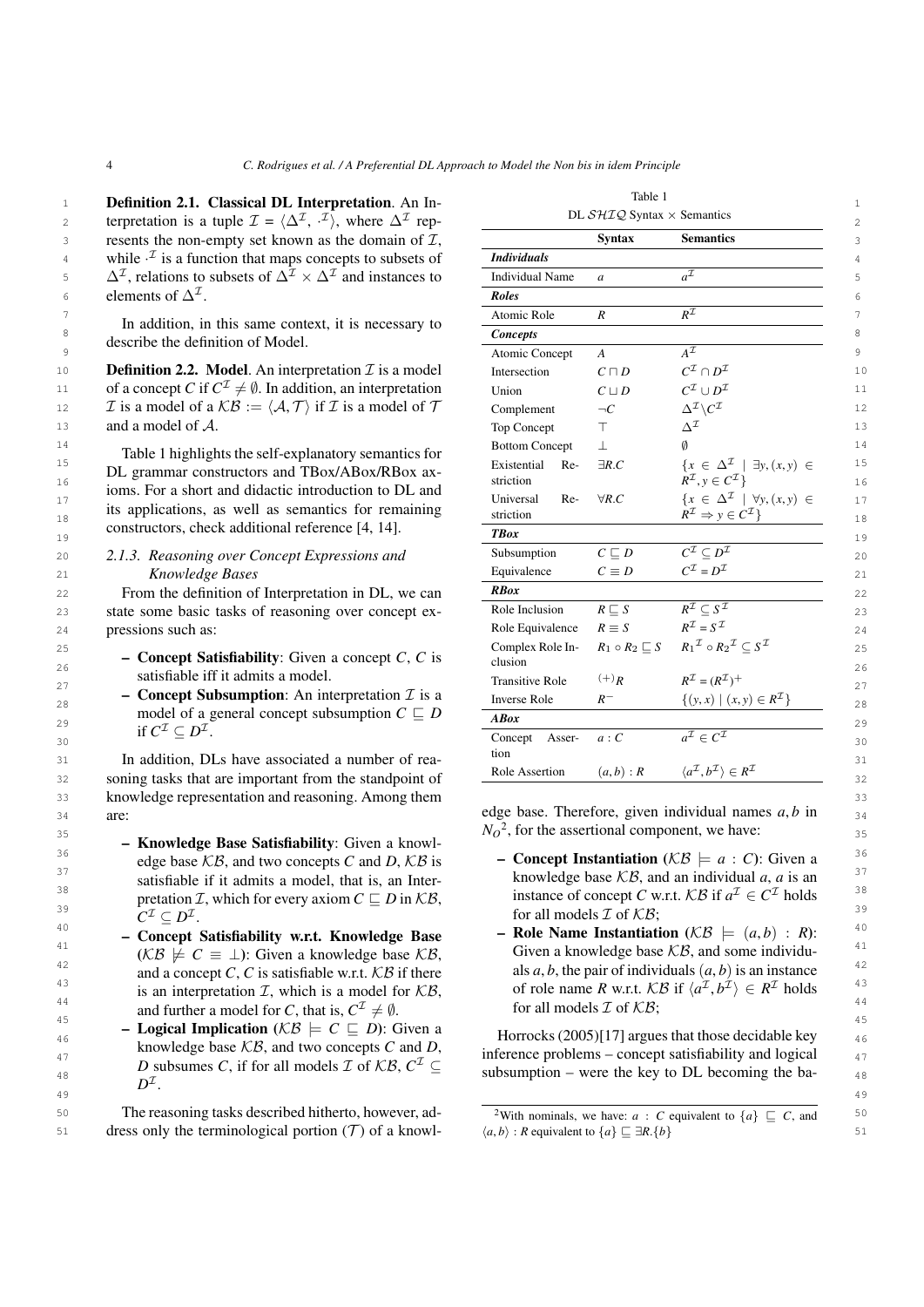1 is sic formalism of many applications. Among others, we **Definition 2.4. (Rational Subsumption** [13]). A sub-2 bighlight information retrieval to bio-medical [\[18\]](#page-20-16) and sumption relation  $\subseteq \mathcal{L}\times\mathcal{L}$  is a rational subsumption 2 3 3 legal [\[19\]](#page-21-0) documents, practical application for internet <sup>4</sup> of things (iot) [\[20\]](#page-21-1), databases and schema design [\[21\]](#page-21-2), tion relation, it also satisfies the Rational Monotonicity 5 5 and query answering [\[22\]](#page-21-3). In particular, DL stood out 6 6 as the formalism of the ontological language for the 7 7 semantic-web applications. Not only that, but the pos-8 8 sibility of providing efficient decision-making systems 9 also weighed on the choice of DL, provided by op-<br> $(P_{AM})^C \approx D, C \approx -E$ 10 10 timized implementations of tableaux procedures. Un-11 11 fortunately, exceptions and non-monotonic reasoning, 12 such as the kind that occurs so often in legal reasoning, Extending DL with preferential/rational subsump- 12 <sub>13</sub> cannot be well represented in description logic. Actu-<br><sub>13</sub> tion relations favors non-monotonic reasoning capabil-<sup>14</sup> ally, legal regulations are usually defeasible [23]. This ities. For defeasible subsumption inferences, an intusuch as the kind that occurs so often in legal reasoning, cannot be well represented in description logic. Actually, legal regulations are usually defeasible [\[23\]](#page-21-4).

### *2.2. Preferential DLs*

18 monotonic reasoning, Britz et al. (2011) [13] suggest structures,  $\mathcal{P} := \langle \Delta^{\mathcal{P}}, \cdot^{\mathcal{P}}, \prec^{\mathcal{P}} \rangle$ , where: 19 a DL extension addressing a defeasible subsumption  $-(\Lambda^p \cdot^p)$  is an ordinary DL interpretation.  $20$  constructor  $\overline{\zeta}$  to axiomatize exceptions for the typi-<br>  $-\zeta^{\mathcal{P}}$  is an irreflexive, anti-symmetric and transitive constructor  $\overline{\phantom{a}}$  to axiomatize exceptions for the typi-<br>21  $-\overline{\phantom{a}}$  is an irreflexive, anti-symmetric and transitive 22 22 Consider, for example, the universe of flying birds and  $23$  and  $\prec'$  is, additionally, smooth: for every  $C \in L$ ,  $23$ 24 24 25 25 we state that *typical* birds (the most base cases) fly 2<sup>6</sup> *(Birds*  $\sqrt{ε}$  *Fly*). In order to cope with exceptionality, The partial order organizes the elements of an arbi-<sup>27</sup>  $\overline{\phantom{a}}$   $\overline{\phantom{a}}$  should not be monotonic. Under such conditions, it trary domain  $\Delta^{\mathcal{P}}$  in a stratification corresponding to <sup>28</sup> is common to speak of a *defeasible knowledge base*, several "levels of typicality", decreasing from bottom<sup>28</sup>  $29$  that is, one with a set of classical and a set of defea-<br>to up; that is, the lower-level objects must be the most  $30$  sible axioms. In the following, we highlight the pref-<br>normal. The set of allowed stratifications is informed  $31$  erential and rational subsumption relation defined by  $\frac{1}{21}$  by the knowledge specified in the knowledge base in <sup>32</sup> 32 Britz et al. (2011) [\[13\]](#page-20-11), and derived from Kraus et al.  $\frac{32}{2}$  the form of defeasible concept inclusions <sup>3</sup> Given a <sup>33</sup> (1990) [\[24\]](#page-21-5) (also known as KLM theory). The form of detection  $\mathcal{D}$  and a defeasible sub-In order to leverage the DL semantics bearing nonmonotonic reasoning, Britz et al. (2011) [\[13\]](#page-20-11) suggest cal objects, known as Preferential Description Logic. penguins. Instead of stating, for example, that birds fly (*Birds*  $\sqsubset$  *Fly*), through a preferential DL syntax, @<sup>∼</sup> should not be monotonic. Under such conditions, it

**54 Definition 2.3. (Preferential Subsumption** [13]). A sumption statement  $C \subseteq D$ , the semantics of the latter  $\frac{1}{35}$ 36 36 subsumption relation @<sup>∼</sup> ⊆ L ×L is a preferential sub- $37$  sumption relation iff it satisfies the following proper-<br> $37$ <br> $\therefore$   $\mathbb{CP}$   $\cong$   $\mathbb{CP}$   $\cong$   $\mathbb{CP}$ ties, where Ref stands for Reflexity, LLE for Left Log-<br>38  $\mathcal{P} \Vdash C \subset D$  iff  $\min_{\prec \mathcal{P}} (C^{\mathcal{P}}) \subseteq D^{\mathcal{P}}$ .  $_{39}$  ical Equivalence, RW stands for Right Weakening, and  $_{39}$ Definition 2.3. (Preferential Subsumption [\[13\]](#page-20-11)). A CM stands for Cautious Monotonicity:

*<sup>D</sup>* @<sup>∼</sup> *<sup>E</sup>*

 $C \sqcup D \subsetneq E$ 

- 
- 

$$
^{4}{'}
$$





*C*  $\frac{C}{C}$  *D*, *C*  $\frac{C}{C}$  *E*, *D*  $\frac{C}{C}$  *E*, *D*  $\frac{C}{C}$  *E E*, *D*  $\frac{C}{C}$  *E* 

Definition 2.4. (Rational Subsumption [\[13\]](#page-20-11)). A subsumption relation  $\subseteq \subseteq L \times L$  is a rational subsumption relation iff in addition to being a preferential subsumption relation, it also satisfies the Rational Monotonicity property (RM).

$$
RM)\frac{C\mathrel{\sqsubseteq} D, C\mathrel{\not\sqsubseteq} \neg E}{C\sqcap E\mathrel{\varsubseteq} D}
$$

<sup>15</sup> 15 **15** 15 **15** 15 **15** 15 **16** 15 **16** 15 **16** 15 **16** 16 **16** 16 **16** 16 **16** 16 **16** 16 **16** 16 **16** 16 **16** 16 **16** 16 **16** 16 **16** 16 **16** 16 **16** 16 **16** 16 **16** 16 **16** 16 **16** 16 **16** 16 **16** 16 **16** 16 **16** 1 16 16 al. (2011) [\[13\]](#page-20-11). In effect, the semantics of preferential <sup>17</sup> In order to leverage the DI semantics bearing non-<br>DLs is organized in terms of strictly partially-ordered <sup>17</sup>

(*RM*)

- $\langle \Delta^{\mathcal{P}}, \cdot^{\mathcal{P}} \rangle$  is an ordinary DL interpretation;<br> $\langle \cdot \rangle^{\mathcal{P}}$  is an irreflexive anti-symmetric and tra
- partial order on  $\Delta^p$ :
- and ≺<sup> $P$ </sup> is, additionally, smooth: for every  $C \in \mathcal{L}$ , if  $C^{\mathcal{P}} \neq \emptyset$ , then  $\min_{\prec^{\mathcal{P}}} (C^{\mathcal{P}}) \neq \emptyset$ , where  $\min_{\prec^{\mathcal{P}}}$ denotes the minimal elements in  $C^{\mathcal{P}}$ .

(1990) [24] (also known as KLM incory). preferential DL interpretation  $\mathcal P$  and a defeasible sub-The partial order organizes the elements of an arbiseveral "levels of typicality", decreasing from bottom to up; that is, the lower-level objects must be the most normal. The set of allowed stratifications is informed by the knowledge specified in the knowledge base in the form of defeasible concept inclusions.[3](#page-4-0) Given a is given by:

<span id="page-4-0"></span>
$$
\mathcal{P} \Vdash C \subsetneq D \text{ iff } \min_{\prec \mathcal{P}} (C^{\mathcal{P}}) \subseteq D^{\mathcal{P}}.
$$

 $^{40}$   $^{40}$   $^{40}$   $^{40}$   $^{40}$   $^{40}$   $^{40}$   $^{40}$   $^{40}$   $^{40}$   $^{40}$   $^{40}$   $^{40}$   $^{40}$   $^{40}$   $^{40}$   $^{40}$   $^{40}$   $^{40}$   $^{40}$   $^{40}$   $^{40}$   $^{40}$   $^{40}$   $^{40}$   $^{40}$   $^{40}$   $^{40}$   $^{40}$   $^{40}$   $^{40}$   $^{40$ 41 41 propositional knowledge bases. Under an empty knowledge base, all 42 42 possible propositional valuations are allowed; then if one adds *p* ∧ *q* 43
(*Ref*)*C*  $\subseteq$  *C*  $(LLE)$   $\frac{C \equiv D, C \subseteq E}{D \sqcap E}$  for the base, only the valuations satisfying *p* ∧ *q* remain; and so on<br>
as more sentences are added. Here in the preferential case, at the  $\frac{44}{20}$  and the starting point we have all possible preferential interpretations, with  $\frac{44}{20}$ 45 45 all possible orderings on the domain. After adding the statements 46  $C \subseteq D, C \subseteq E$   $C \subseteq E, D \subseteq E$   $C \subseteq E, D \subseteq E$   $C \subseteq D$  and  $C \cap C' \subseteq \neg D$  to the knowledge base, only those preferential 46 46<br>  $\frac{4}{47}$   $(And)\frac{C\sqrt{C}}{C\sqrt{C}}$  *D*,  $C\sqrt{C}$  *E*  $(Dr)\frac{C\sqrt{C}}{C\sqrt{C}}$  *D*  $\sqrt{C}$  *E*  $D\sqrt{C}$  *E*  $D\sqrt{C}$  *E*  $E$  *C*  $D\sqrt{C}$  *E*  $E$  *C*  $D\sqrt{C}$  *E*  $E$  *C*  $D\sqrt{C}$  *E*  $F$  *C*  $F$  *C*  $F$  *C*  $F$  *C*  $F$  *C*  $C \subseteq D \cap E$   $C \sqcup D \subseteq E$  ones (those that are not *C'* and that fall under *D*) and the less typical <sub>48</sub> <sup>49</sup> and the same continues as more knowledge is added to the ontology and in the end<sup>49</sup> 50  $C \sqsubseteq D$ ,  $D \sqsubseteq E$   $C \sqsubseteq D$ ,  $C \sqsubseteq E$  only the orderings that are compatible with the knowledge hase are  $50$  $\overline{C} = (RW) \frac{C \sqrt{C}}{C \sqrt{C}}$ <br>  $\overline{C} = (CM) \frac{C \sqrt{C}}{C \sqrt{C}}$ <br>  $\overline{C} = (CM) \frac{C \sqrt{C}}{C \sqrt{C}}$ <br>  $\overline{C} = (CM) \frac{C}{C \sqrt{C}}$ <br>  $\overline{C} = (CM) \frac{C}{C \sqrt{C}}$ <br>  $\overline{C} = (CM) \frac{C}{C \sqrt{C}}$ <br>  $\overline{C} = (CM) \frac{C}{C \sqrt{C}}$ <br>  $\overline{C} = (CM) \frac{C}{C \sqrt{C}}$ <br>  $\overline{C$ to the base, only the valuations satisfying  $p \land q$  remain; and so on as more sentences are added. Here, in the preferential case, at the interpretations which stratify the extension of *C* into the more typical ones (those that are also  $C'$  and are not  $D$ ) remain. The process then only the orderings that are compatible with the knowledge base are the allowed ones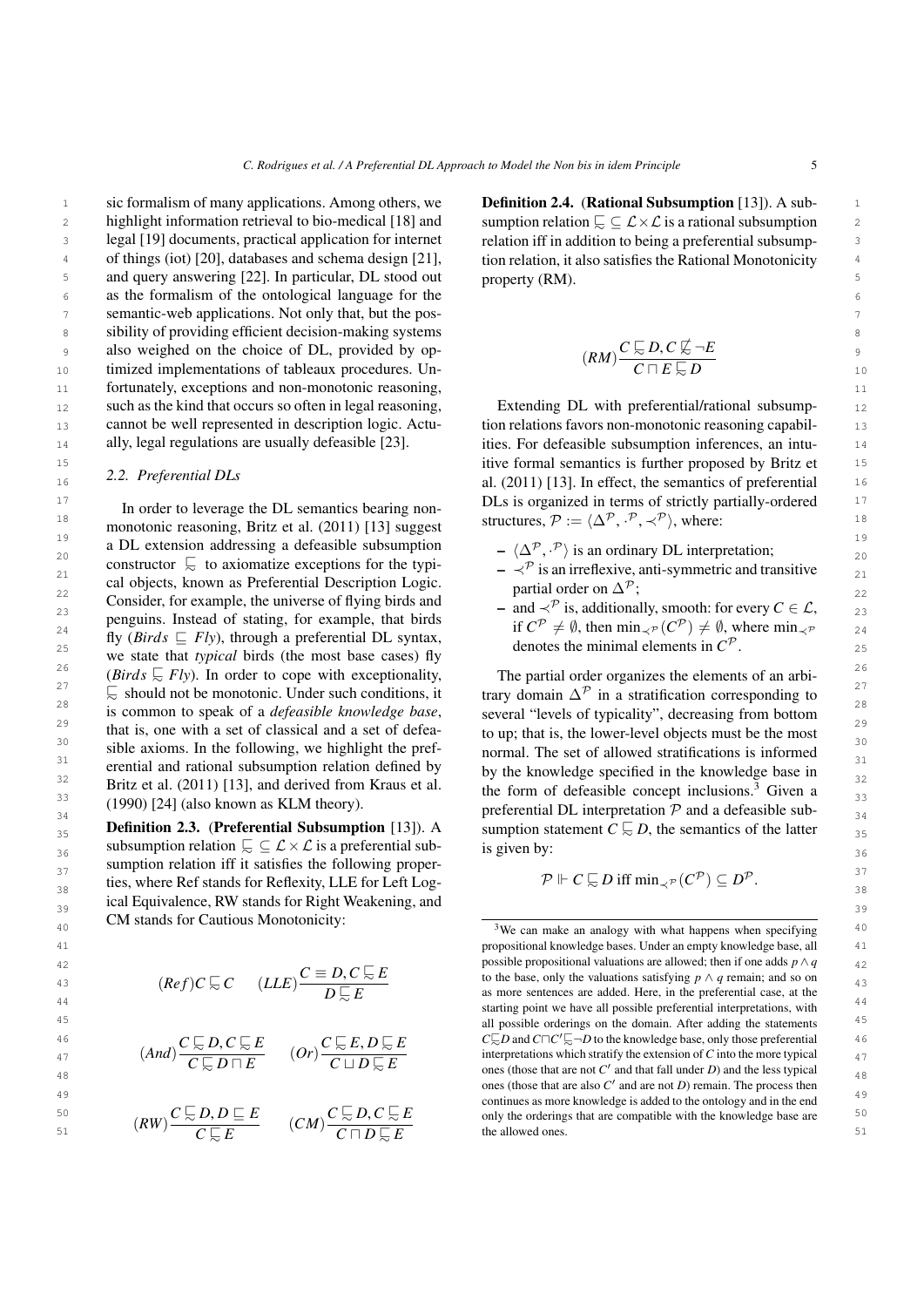1 1 From the rational and preferential subsumption defi-2 2 nitions, we can proceed with the associated entailment  $\det$  definitions [\[13\]](#page-20-11).

**1**<br>**Definition 2.5. (Preferential Entailment**). A defea-<br>**1**  $\frac{1}{2}$   $\frac{1}{2}$   $\frac{1}{2}$   $\frac{1}{2}$   $\frac{1}{2}$   $\frac{1}{2}$   $\frac{1}{2}$   $\frac{1}{2}$   $\frac{1}{2}$   $\frac{1}{2}$   $\frac{1}{2}$   $\frac{1}{2}$ 5 5 sible subsumption statement *<sup>C</sup>* @<sup>∼</sup> *<sup>D</sup>* is preferentially  $\frac{6}{5}$  entailed by a given defeasible knowledge base KB iff By axiomatizing the knowledge of flying objects, *C*  $\sqrt{2}$  *D* is a statement of the preferential closure of KB, happyFeet was asserted as a Penguin. Nothing very  $\frac{8}{1}$  i.e., it is a derivation from  $\angle B$  using the rules of Pref-<br>specific was said about skipper and woody except that erential Subsumption.

11 In such context, nevertheless, given a preferential in-<br> $\frac{dy}{dx} = 0.44 \text{ K}$  is genus of the first distribution in the line 12 terpretation P, we can not conclude (in general)  $\mathcal{P} \Vdash$  viduals do fly. It is assumed, therefore, that they are 13 *C*□*E* $\subseteq$ *D* from P  $\Vdash$  *C* $\subseteq$ *D*. Britz et al. (2011) [\[13\]](#page-20-11) men-<br>2011 that we are dealing with partially observable en-14 tion that "preferential entailment is thus too weak". Count that we are coming with partial entailment in 14 15 Inferences drawn in the legal context should be re-<br> $\frac{1}{2}$  in the legal context should be re-<br> $\frac{1}{2}$  in the legal context should be re-<br> $\frac{1}{2}$  in the sum of the legal context. 16 **tractable and ampliative [\[23\]](#page-21-4).** In other words, plausible **the construct of the construct of the consequences** is 17 (though provisional) conclusions need to be inferred in the second to be the second to be inferred in the second to be inferred in the second to be inferred in the second to be a second to be a second to be a second to 18 the absence of conflicting information. According to  $\frac{18}{100}$  the set of information in the set of information  $\frac{18}{100}$ 19 it, such conclusions should be removed in the light of  $\frac{1}{2}$  is  $\frac{1}{2}$  in the set of intercritic promoters  $\frac{19}{2}$ 20 new conflicting information. Therefore, we leave aside  $\frac{1.6 \text{ m/s}}{1.6 \text{ m/s}} = 20$  and  $\frac{1.6 \text{ m/s}}{1.6 \text{ m/s}} = 20$ 21 the monotonic preferential entailment, and adopt here  $\frac{1}{2}$   $\frac{1}{2}$   $\frac{1}{2}$   $\frac{1}{2}$   $\frac{1}{2}$   $\frac{1}{2}$   $\frac{1}{2}$   $\frac{1}{2}$   $\frac{1}{2}$   $\frac{1}{2}$   $\frac{1}{2}$   $\frac{1}{2}$   $\frac{1}{2}$   $\frac{1}{2}$   $\frac{1}{2}$   $\frac{1}{2}$   $\frac{$ 22 the non-monotonic rational entailment [\[25\]](#page-21-6).  $22 \qquad \qquad 22$ 

23 **Rational entailment solves the unwanted property**  $-\Delta^{\mathcal{P}} = \{\text{happyFeet, skipper, woody, Bartok}\}\;$ 24 of monotonicity induced by preferential interpretations  $24$   $\frac{1}{2}$   $\frac{1}{2}$   $\frac{1}{2}$   $\frac{1}{2}$   $\frac{1}{2}$   $\frac{1}{2}$   $\frac{1}{2}$   $\frac{1}{2}$   $\frac{1}{2}$   $\frac{1}{2}$   $\frac{1}{2}$   $\frac{1}{2}$   $\frac{1}{2}$   $\frac{1}{2}$   $\frac{1}{2}$   $\frac{1}{2$ 25 through a preference ordering on models [\[25\]](#page-21-6). The mo-<br>25  $\frac{1}{2}$   $\frac{1}{2}$   $\frac{1}{2}$   $\frac{1}{2}$   $\frac{1}{2}$   $\frac{1}{2}$   $\frac{1}{2}$   $\frac{1}{2}$   $\frac{1}{2}$   $\frac{1}{2}$   $\frac{1}{2}$   $\frac{1}{2}$   $\frac{1}{2}$   $\frac{1}{2}$   $\frac{1}{2}$   $\frac{1}{2}$  26 tivation for this is to realize that some models are more  $\frac{1}{26}$   $\frac{1}{26}$   $\frac{1}{26}$   $\frac{1}{26}$   $\frac{1}{26}$   $\frac{1}{26}$   $\frac{1}{26}$   $\frac{1}{26}$   $\frac{1}{26}$   $\frac{1}{26}$   $\frac{1}{26}$   $\frac{1}{26}$   $\frac{1}{26}$   $\frac{1}{26}$   $\frac{1}{$  $27$  important than other.  $27$  is the contract of the contract of the contract of the contract of the contract of the contract of the contract of the contract of the contract of the contract of the contract of the contra

**EXEMPLOYE 29**<br>
subsumption statement  $C \subseteq D$  is rationally entailed by  $( \text{bartok}, \text{happyFeet}), (\text{bartok}, \text{skipper}) \}.$ 30 a given defeasible knowledge base KB iff  $C \subsetneq D$  is 31 a statement of the rational closure of  $\angle$ KB, i.e., it is (Bird E FW. ) 31 32 a derivation from the minimal model (the model in  $\tau = \begin{cases} 5 \text{ mod } 5\text{ cm} \\ \text{Penguin} \subseteq \text{Bird}, \end{cases}$  32 33 which objects are as typical as possible) of  $KB$ . Definition 2.6. (Rational Entailment). A defeasible subsumption statement *C*  $\subseteq D$  is rationally entailed by

35 In the following example, we address these particularities

<sup>38</sup> ceptualizing the domain of birds. We have three con-<br>outside the set of birds, so does bartok in relation to the  $\frac{39}{2}$  cepts: Bird, Penguin, and Fly (representing entities penguins. It is assumed that the most typical elements  $\frac{39}{2}$ <sup>40</sup> with flying capabilities, like birds, mammals, air- of Bird and Fly indeed fly. Remaining objects (arranged  $40$ <sup>41</sup> planes). For  $\mathcal{KB}_{h\text{-}f}$ , terminological axioms define clas-<br>at the highest level) are exceptions to these, i.e., cases <sup>42</sup> sical and defeasible subsumption statements, while the Abox asserts four famous cartoon instances, namely  $\frac{43}{4}$  The principle of presumption of typicality is one of the funda-<sup>44</sup> happyFeet, skipper, woody and bartok. The contract of the mental principles of rationality in non-monotonic reasoning. It is at **Example 2.1.** Suppose a knowledge base  $KB_{bf}$  conceptualizing the domain of birds. We have three concepts: Bird, Penguin, and Fly (representing entities with flying capabilities, like birds, mammals, airplanes). For  $\mathcal{KB}_{bf}$ , terminological axioms define clashappyFeet, skipper, woody and bartok.

> $\mathcal{L}$ J

> > $\mathcal{L}$ J

<span id="page-5-1"></span><span id="page-5-0"></span> $\begin{matrix} \end{matrix}$ 

 $\int$ 

$$
\begin{array}{c} 45 \\ 3 \end{array}
$$

$$
\begin{array}{c} 47 \\ 48 \\ 49 \\ 50 \\ \end{array} \qquad \qquad \mathcal{P} \Vdash \mathcal{KB}_{bf} : \left\{ \begin{array}{c} \mathcal{T} = \left\{ \begin{array}{l} \mathsf{Bird} \mathrel{\sqsubseteq} \mathsf{Fly}, \\ \mathsf{Penguin} \mathrel{\sqsubseteq} \mathsf{Bird}, \\ \mathsf{Penguin} \mathrel{\sqsubseteq} \neg \mathsf{Fly} \\ \mathsf{Penguin} \mathrel{\sqsubseteq} \neg \mathsf{Fly} \\ \end{array} \right. \\ 51 \qquad \qquad \mathcal{A} = \left\{ \begin{array}{l} \mathsf{Penguin}( \mathsf{kapper}), \\ \mathsf{Bird}(\mathsf{skipper}), \\ \mathsf{Bird}(\mathsf{skipper}), \\ \mathsf{Fly}(\mathsf{batch}) \end{array} \right. \end{array} \right.
$$

$$
\mathcal{KB}_{\mathit{bf}} = \mathcal{T} \cup \mathcal{A} \models \left\{\begin{matrix} \mathsf{Fly}(\mathsf{skipper}), \\ \mathsf{Fly}(\mathsf{woody}) \end{matrix}\right\}
$$

9<br>erential Subsumption.<br>they are birds. Under the principle of *presumption of* 10<br><sup>10</sup> typicality [\[26\]](#page-21-7), it is plausible to infer that these indi-<br><sup>10</sup> typicality [26], it is plausible to infer that these indi-By axiomatizing the knowledge of flying objects, happyFeet was asserted as a Penguin. Nothing very specific was said about skipper and woody except that viduals do fly. $4$  It is assumed, therefore, that they are typical instances of birds. Nevertheless, taking into account that we are dealing with partially observable environments, new acquired information may require the withdrawal of some previously inferred consequences. This is what happens upon discovering that skipper is a penguin. In these terms, Fly(skipper) needs to be retracted from the set of inferences produced. [5](#page-5-1)

> Figure [1](#page-6-0) illustrates a possible interpretation  $(\mathcal{P})$  satisfying the new knowledge base  $\mathcal{KB'}_{bf}$ .  $\mathcal{P}$  is defined in terms of  $\langle \Delta^{\mathcal{P}}, \cdot^{\mathcal{P}}, \prec^{\mathcal{P}} \rangle$ , where:

- $-\Delta^{\mathcal{P}} = \{\text{happyFeet, skipper, woody, Bartok}\};$ 
	- \* Bird $^{\mathcal{P}} = \{\mathsf{happyFeet, skipper, woody}\};$  Penguin $^{\mathcal{P}} = \{\mathsf{hamp} \}$  Equing Equipment

\* Penguin<sup>P</sup> <sup>=</sup> {happyFeet, skipper}; \* Fly<sup>P</sup> <sup>=</sup> {woody, bartok};

**28 Definition 2.6. (Rational Entailment**). A defeasible  $\begin{array}{c} -\n\prec^{\mathcal{P}} = \{(\text{woody}, \text{happyFeet}), (\text{woody}, \text{skipper}), (\text{secondy}, \text{support})\} \end{array}$ 

a statement of the rational closure of 
$$
\angle B
$$
, i.e., it is  
\na derivation from the minimal model (the model in  
\nwhich objects are as typical as possible) of  $\angle B$ .  
\nIn the following example, we address these particular  
\n
$$
\angle B'
$$
\n
$$
\angle B'
$$
\n
$$
\angle B'
$$
\n
$$
\angle B'
$$
\n
$$
\angle B'
$$
\n
$$
\angle B'
$$
\n
$$
\angle B'
$$
\n
$$
\angle B'
$$
\n
$$
\angle B'
$$
\n
$$
\angle B'
$$
\n
$$
\angle B'
$$
\n
$$
\angle B'
$$
\n
$$
\angle B'
$$
\n
$$
\angle B'
$$
\n
$$
\angle B'
$$
\n
$$
\angle B'
$$
\n
$$
\angle B'
$$
\n
$$
\angle B'
$$
\n
$$
\angle B'
$$
\n
$$
\angle B'
$$
\n
$$
\angle B'
$$
\n
$$
\angle B'
$$
\n
$$
\angle B'
$$
\n
$$
\angle B'
$$
\n
$$
\angle B'
$$
\n
$$
\angle B'
$$
\n
$$
\angle B'
$$
\n
$$
\angle B'
$$
\n
$$
\angle B'
$$
\n
$$
\angle B'
$$
\n
$$
\angle B'
$$
\n
$$
\angle B'
$$
\n
$$
\angle B'
$$
\n
$$
\angle B'
$$
\n
$$
\angle B'
$$
\n
$$
\angle B'
$$
\n
$$
\angle B'
$$
\n
$$
\angle B'
$$
\n
$$
\angle B'
$$
\n
$$
\angle B'
$$
\n
$$
\angle B'
$$
\n
$$
\angle B'
$$
\n
$$
\angle B'
$$
\n
$$
\angle B'
$$
\n
$$
\angle B'
$$
\n
$$
\angle B'
$$
\n
$$
\angle B'
$$
\n
$$
\angle B'
$$
\n
$$
\angle B'
$$
\n
$$
\angle B'
$$
\n
$$
\angle B'
$$
\n
$$
\angle B'
$$
\n
$$
\angle B'
$$
\n
$$
\angle B'
$$
\n
$$
\angle B'
$$
\n
$$
\angle B'
$$
\n
$$
\angle B'
$$
\n
$$
\angle B'
$$
\n<

<sup>36</sup> 1arities 136 1arities 136 <sup>37</sup> Example 2.1. Suppose a knowledge base  $\mathcal{KB}_{bf}$  con-<br>with respect to penguins happyFeet and skipper. Even <sup>37</sup>

 45 the heart of a form of ampliative reasoning and states that we shall 46 always assume that we are dealing with the most typical possible  $\left( \begin{array}{ccc} 47 & 47 \end{array} \right)$   $\left( \begin{array}{ccc} 47 & 47 \end{array} \right)$  situation compatible with the information at our disposal. The principle of presumption of typicality is one of the funda-

 $\tau = \left\{ \begin{array}{c} \text{But } \infty, \\ \text{Penguin} \subseteq \text{Bird}, \end{array} \right\}$   $\tau = \left\{ \begin{array}{c} \text{But } \infty, \\ \text{Penguin} \subseteq \text{Bird}, \end{array} \right\}$  $P \Vdash \mathcal{KB}_{bf}$ :  $\left\{\begin{array}{c} \text{Penguin(happ/Feet)}, \\ \text{Penguin(happ/Feet)}, \end{array}\right\}$  of retraction here refers to what happens at the level of all logical  $A = \left\{ \begin{array}{ll} \text{Bire(skipent)} \\ \text{Dire(skipent)} \end{array} \right\}$  consequences of a base: from the user's perspective, it is as if a piece  $\left\{ \begin{array}{ll} 50 \\ \text{Dire(skipent)} \end{array} \right\}$ 51  $\left\{\begin{array}{c}\text{Eiv}(\text{hortok})\\ \text{Eiv}(\text{hartok})\end{array}\right\}$  of knowledge had been retracted. the computation of rational closure) has to be recalculated. Our use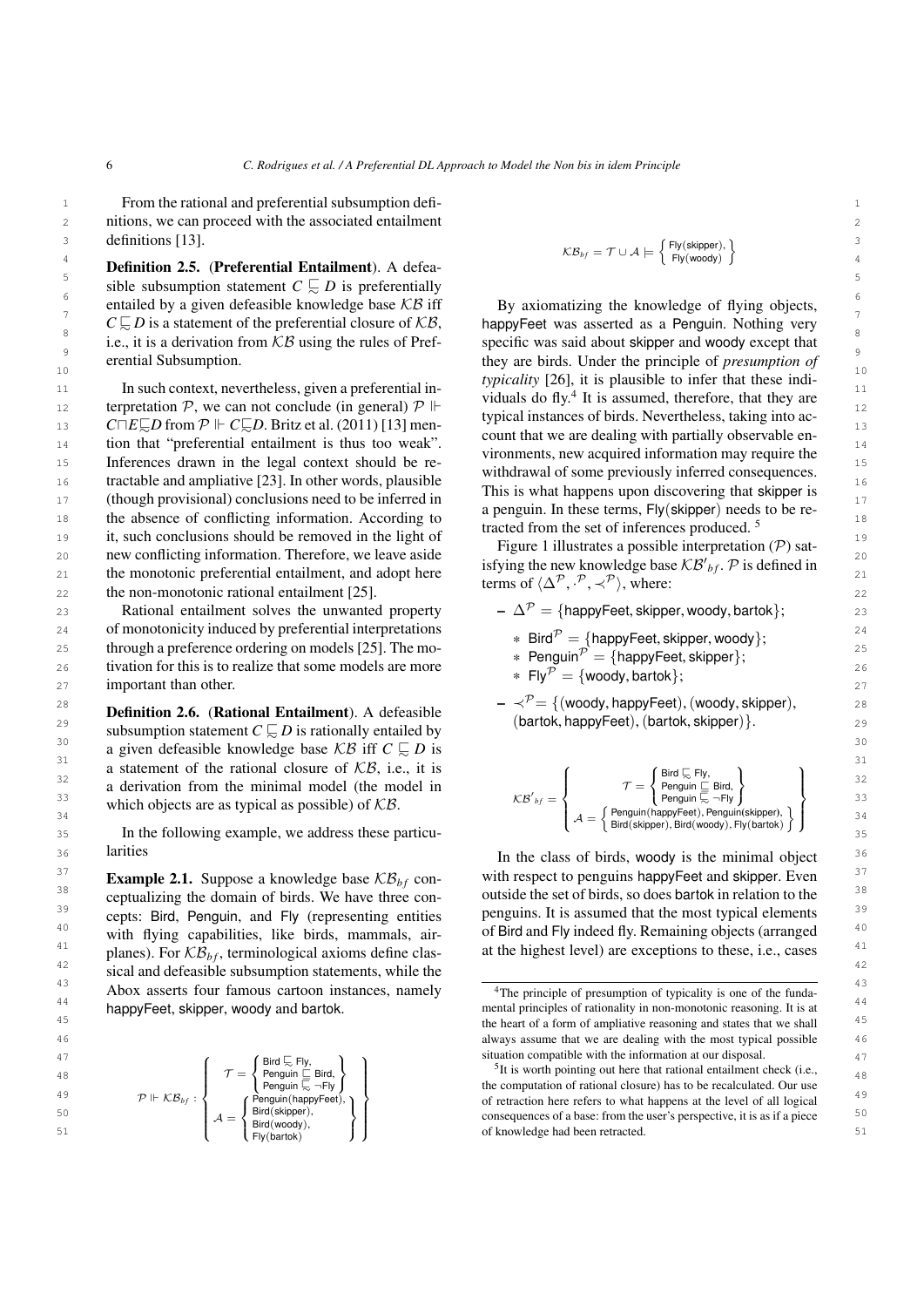

<span id="page-6-0"></span>14 14 Fig. 1. A preferential DL interpretation for the bird example

17 where generalizations do not apply. If, instead, we exceptions and therefore are user-friendly. 18 claim that Fly subsumes Bird in the traditional sense,  $\qquad$  Second, since the statements in the knowledge 18 19 that is, Bird  $\subseteq$  Fly, the base would be inconsistent: base already cope with exceptions, the discovery 19 20  $\mathcal{KB'}_{bf} \models \top \sqsubseteq \bot$ , since  $\mathcal{KB'}_{bf} \models$  Penguin  $\sqsubseteq \bot$  (from of a new one is automatically dealt with. Remod-21  $\kappa \mathcal{B'}_{bf}$   $\models$  Penguin  $\subseteq$  Fly and  $\kappa \mathcal{B'}_{bf}$   $\models$  Penguin  $\subseteq$  elling is only required if really desired, e.g., if one 21  $22$   $\neg$ Fly) and Penguin(happyFeet)  $\in$  KB'<sub>bf</sub>. Wants to refine the levels of typicality, and even  $22$  $\neg$ Fly) and Penguin(happyFeet)  $\in \mathcal{KB'}_{bf}$ .

<sup>24</sup> We end the present section with a discussion on the calized. 24 24  $^{25}$  advantages of preferential description logics over their  $\qquad$  Third, the reading of a defeasible statement of the  $\qquad$  25 26 classical counterparts and on some philosophical and form  $C \subseteq D$ , i.e., "usually, Cs are Ds" is in line 26  $27$  technical reasons for employing them rather than their with human actual reasoning. 28 28 – Finally, rational closure is a well-accepted form classical cousins.

30 30 properties can be formalized in classical DLs by fully <sup>31</sup> specifying in the left-hand side of subsumption state-<br><sup>31</sup>  $32$  ments all the conditions for a rule to hold. For ex-<br>3. Nuances of the Legal Domain 33 ample, one could state Bird  $\Box$  ¬Penguin  $\Box$  Fly and  $33$  $34$  Penguin  $\subseteq \neg$ Fly. As it turns out, from a knowledge Throughout this section, we argue on the limitations  $34$ <sup>35</sup> representation and reasoning perspective this is not of classical DL to tackle a kind of normative conflict <sup>35</sup> 36 36 inherent to the legal domain, in particular a type often One may object that exceptions and overruling of representation and reasoning perspective, this is not suitable. The reasons are as follows:

- $38$   $-$  The first reason relates to readability of the state-39 **39** ments in the knowledge base. The more condi-<br>3.1. Normative Conflicts and the Double Jeopardy <sup>40</sup> 40 tions one explicitly adds to the left-hand side of *Principle* 40 41 41 subsumption statements, the longer and harder to ments in the knowledge base. The more condiunderstand such statements become.
- 43 The second reason is that every discovery of a flict occurs in a situation where it is impossible to ap-<sup>44</sup> hew exception will require remodelling of the ply two rules together. Boer et al. (2005) [\[9\]](#page-20-7) list the <sup>44</sup> 45 whole knowledge base, which is a computation-<br>45 three main types of normative conflicts: Disaffirmation 45 – The second reason is that every discovery of a new exception will require remodelling of the whole knowledge base, which is a computationally expensive task, even when performed offline.
- <sup>47</sup> The third reason relates to the way we humans rules that are defeasible. Disaffirmation refers to situ-48 **actually reason under incomplete information.** ations where an event is qualified by two different de-49 When performing reasoning, we humans do not ontic mode norms (permissive and prohibitive, for ex-50 50 50 50 Explicitly think of all special cases that would pre- ample). The conflict known as compliance refers to sit-51 vent a conclusion from being drawn. Instead, we uations where norms with the same deontic qualifica-<br>51 – The third reason relates to the way we humans actually reason under incomplete information. When performing reasoning, we humans do not explicitly think of all special cases that would prevent a conclusion from being drawn. Instead, we

way.

manner:

- 15 15 First, our defeasible concept inclusions are shorter 16 16 than the classical ones explicitly specifying the exceptions and therefore are user-friendly.
- 23 23 in this case changes to the knowledge base are lo-– Second, since the statements in the knowledge base already cope with exceptions, the discovery of a new one is automatically dealt with. Remodelling is only required if really desired, e.g., if one calized.
	- Third, the reading of a defeasible statement of the form  $C \subseteq D$ , i.e., "usually,  $Cs$  are  $Ds$ " is in line with human actual reasoning.
- 29 One may object that exceptions and overruling of the of ampliative and defeasible entailment relation. 29

#### 3. Nuances of the Legal Domain

37 37 observed within the normative *corpus* of criminal law. Throughout this section, we argue on the limitations

# *Principle*

42 42 According to Lindahl (1992) [\[8\]](#page-20-6), a normative con-<sup>46</sup> ally expensive task, even when performed offline. conflict, Compliance conflict, and conflicts between <sup>46</sup>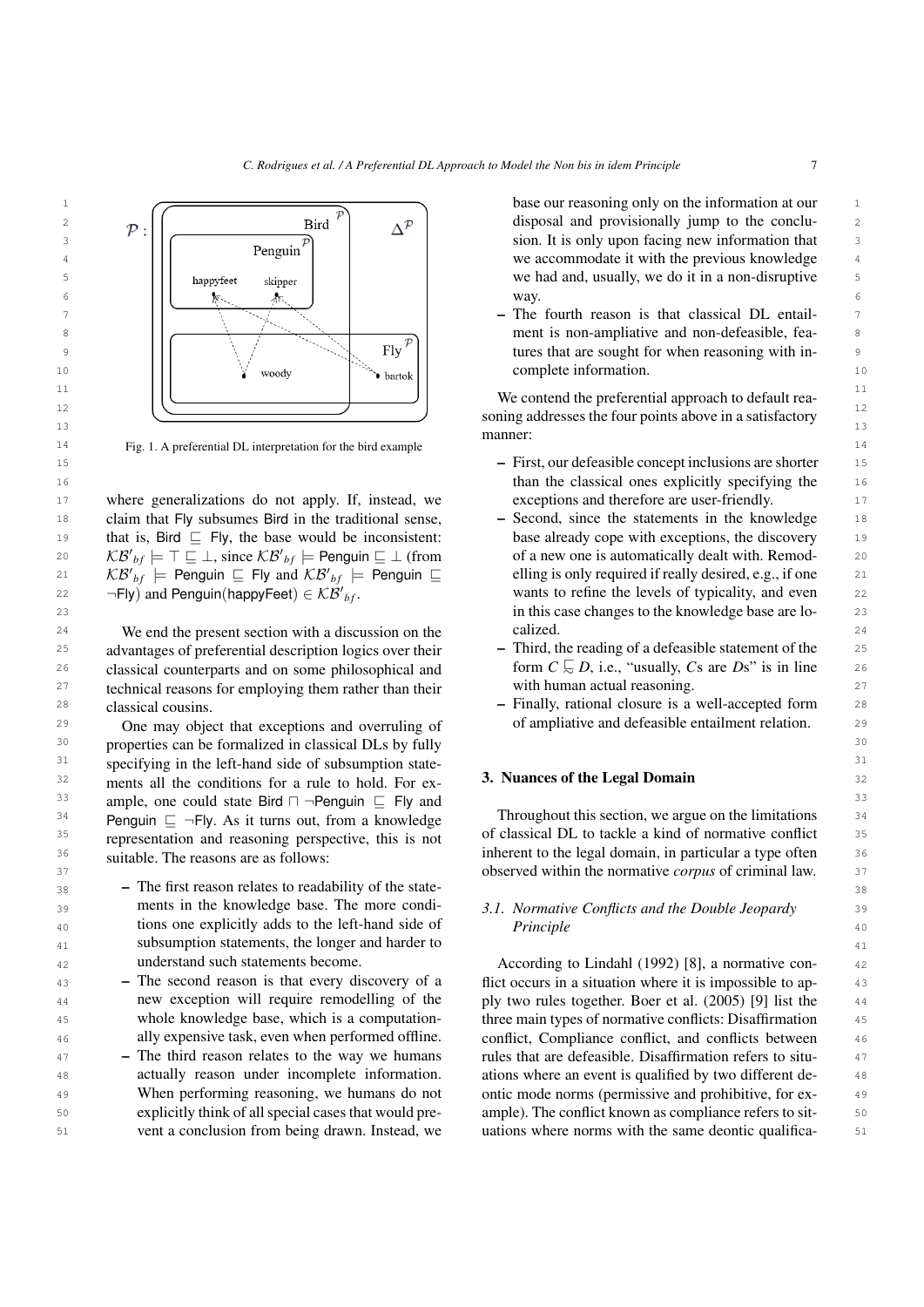<sup>1</sup> tion still remain opposed. Finally, the last conflict deals should be classified as Theft and Robbery, and there-2 2 with normative rules that are defeasible, to prevent, for 3 3 example, situations in which one ought to do substan-<sup>4</sup> tially the same thing twice in different ways. The latter consistency in the imposition of penalties, due to the <sup>5</sup> is the type of conflict addressed in this manuscript. use of Preferential DL. According to the Preferential <sup>5</sup> is the type of conflict addressed in this manuscript.

<sup>6</sup> Usually, legal systems explicitly define a preference DL semantics, individuals can be ordered by typicality 7 among norms, which are hierarchically ordered. From inside a class: therefore, only the most typical steal-<sup>8</sup> more general and comprehensive norms, such as the ing events are classified as the ft. Robbery events would <sup>9</sup> sovereign constitution, other laws, decrees and regu- be at a level above. Note that this is due to the use of <sup>10</sup> lations are derived. In legal theory [27], usually when the preferential subsumption relation, contrary to the <sup>10</sup> <sup>11</sup> two laws govern the same facts, a law governing a classical, monotonic DL semantics. Such an example <sup>11</sup> <sup>12</sup> specific subject matter overrides a law governing only shows why preferential approaches seem to fit more <sup>12</sup> <sup>13</sup> general matters. As a result, legal reasoning is defeasi- naturally to law subsumption in general, and helps <sup>13</sup> <sup>14</sup> ble by nature. Inferred conclusions can potentially be building law hierarchies where, despite specific laws <sup>14</sup> <sup>15</sup> withdrawn, with the inclusion of new information that are viewed as special cases of more general laws, the <sup>15</sup> <sup>16</sup> triggers more specific situations. Celano (2012) [28] penalty conflict is dealt with the usual way law practi-<sup>17</sup> argues that, although seen as conditional rules of type tioners do. The axioms will be explained in the follow-<sup>18</sup> IF <CONDITIONS> THEN <CONSEQUENT>, the an- ing sections. <sup>18</sup> <sup>19</sup> tecedent part of a norm must be satisfied only under It is still worth mentioning that our objective is to <sup>19</sup> <sup>20</sup> normal conditions. This is because the application of help in classifying the different types of acts, with <sup>20</sup>  $21$  legal rules are open to be canceled by specific circum-<br>the consequent imposition of penalties. Certain id-<sup>22</sup> stances (which are either hidden within the lines of iosyncrasies resulting from classical reasoning are thus  $^{22}$  $23$  normative texts, or are clearly explained by them). In avoided.  $23$  $24$  general, however, those situations are difficult to spec-<sup>25</sup> ify prior to the application (*ex ante*) of the law for par-<br>
3.2. A Case Study about Crimes Against Property  $26$  ticular cases [\[23\]](#page-21-4). Worse yet, it is humanly impossi-<sup>27</sup> ble to list all circumstances and sufficient conditions The Brazilian Criminal Law is referred to as the <sup>27</sup> <sup>28</sup> for practical applications [29]. Figures 2 and 3 depict a set of legal rules that define criminal offenses, es- $29$  situation represented in classical and preferential DL, tablishing punishment and security measures. These  $29$ <sup>30</sup> along with inferences of (in)consistency. norms establish definitions about the crimes, their<sup>30</sup> Usually, legal systems explicitly define a preference among norms, which are hierarchically ordered. From sovereign constitution, other laws, decrees and regulations are derived. In legal theory [\[27\]](#page-21-8), usually when two laws govern the same facts, a law governing a specific subject matter overrides a law governing only general matters. As a result, legal reasoning is defeasible by nature. Inferred conclusions can potentially be withdrawn, with the inclusion of new information that triggers more specific situations. Celano (2012) [\[28\]](#page-21-9) argues that, although seen as conditional rules of type normal conditions. This is because the application of legal rules are open to be canceled by specific circumstances (which are either hidden within the lines of ify prior to the application (*ex ante*) of the law for parble to list all circumstances and sufficient conditions for practical applications [\[29\]](#page-21-10). Figures [2](#page-8-0) and [3](#page-8-1) depict a situation represented in classical and preferential DL, along with inferences of (in)consistency.

<sup>32</sup> from more typical situations (written down in the *caput* tured by the Brazilian Penal Code<sup>[7](#page-7-1)</sup> (Decree-Law 2,848 <sup>32</sup> <sup>33</sup> of articles), and other criminal types (more serious or dated 1940), having been extensively amended by Law <sup>33</sup> <sup>34</sup> soft) unfold from this. In the criminal realm, for exam-<br>
<sup>7209/1984</sup>. Notably, crimes against property corre- $35$  ple, one cannot condemn the behavior of an agent such spond to the protected legal interest in the crimes set  $35$  $\frac{36}{\text{as the fit (art. 155) and robberv (art. 157) at the same}}$  out in Articles 155-180. Beyond the economic value,  $37$  time. In Figure 2, using classical DL, events of steal-<br>for criminal purposes, the value of assets covers also  $37$ <sup>38</sup> ing match a theft; these events accompanied by aggres-<br>the moral value of goods, as a letter, a stone, or any <sup>39</sup> sion, characterize a robbery. Besides, each crime de-<br>material object that has affection value to the owner,  $40$  fines its unique sanction.<sup>6</sup> On these conditions, it is in-<br>although it may not have an exchange value. Crimes  $40$  $41$  ferred that Robbery is a Theft. However, from this new against property include, but are not limited to (the  $41$ )  $\frac{42}{4}$  knowledge, with those already laid down at the knowl-<br>original norms in native Portuguese are available in  $\frac{43}{43}$  edge base, two penalties are imposed on the crime of Appendix A): <sup>44</sup>  $^{44}$   $^{44}$  robbery, leading to an inconsistency, since only one  $^{44}$   $^{44}$  robbery, leading to an inconsistency, since only one  $^{44}$ <sup>45</sup> robbery, leading to an inconsistency, since only one **– Theft**: *To take away a chattel*<sup>[8](#page-7-2)</sup>, for himself or othpenalty shall be prescribed to a crime. Although not  $ers.$  (Art. 155);  $_{47}$  explicitly illustrated, we assume that the inconsistency  $\overline{a}$  **Robbery**: *To take a chattel, for himself or others,* <sup>48</sup> 18 reached by 1Box together with Abox; this latter is by *serious threat or violence [...] (Art. 157)*; represented by  $e_1$  and  $e_2$  individuals. In this case,  $e_2$ Within the Penal Code, ordinary crimes are built from more typical situations (written down in the *caput* of articles), and other criminal types (more serious or soft) unfold from this. In the criminal realm, for example, one cannot condemn the behavior of an agent such as theft (art. 155) and robbery (art. 157) at the same time. In Figure [2,](#page-8-0) using classical DL, events of stealing match a theft; these events accompanied by aggression, characterize a robbery. Besides, each crime defines its unique sanction. $6$  On these conditions, it is inferred that Robbery is a Theft. However, from this new knowledge, with those already laid down at the knowlexplicitly illustrated, we assume that the inconsistency is reached by TBox together with Abox; this latter is

should be classified as Theft and Robbery, and therefore, relating the instance to both penalties.

Nonetheless, in Figure [3,](#page-8-1) there is no longer any inconsistency in the imposition of penalties, due to the ing events are classified as theft. Robbery events would ing sections.

It is still worth mentioning that our objective is to avoided.

<sup>31</sup> Within the Penal Code, ordinary crimes are built types, and criminal penalties. Besides, they are struc-<sup>31</sup> Appendix [A\)](#page-22-0):

- *ers*. (Art. 155);
- 

<span id="page-7-0"></span>51  ${}^{6}$ Crime  $\sqsubseteq$  = 1 has Penalty. Penalty  ${}^{8}$ An item of personal property that is movable.  $6$ Crime  $\Box$  1hasPenalty.Penalty

<sup>50</sup> 50 <sup>7</sup>http://www.planalto.gov.br/ccivil\_03/decreto-lei/del2848.htm

<span id="page-7-2"></span><span id="page-7-1"></span>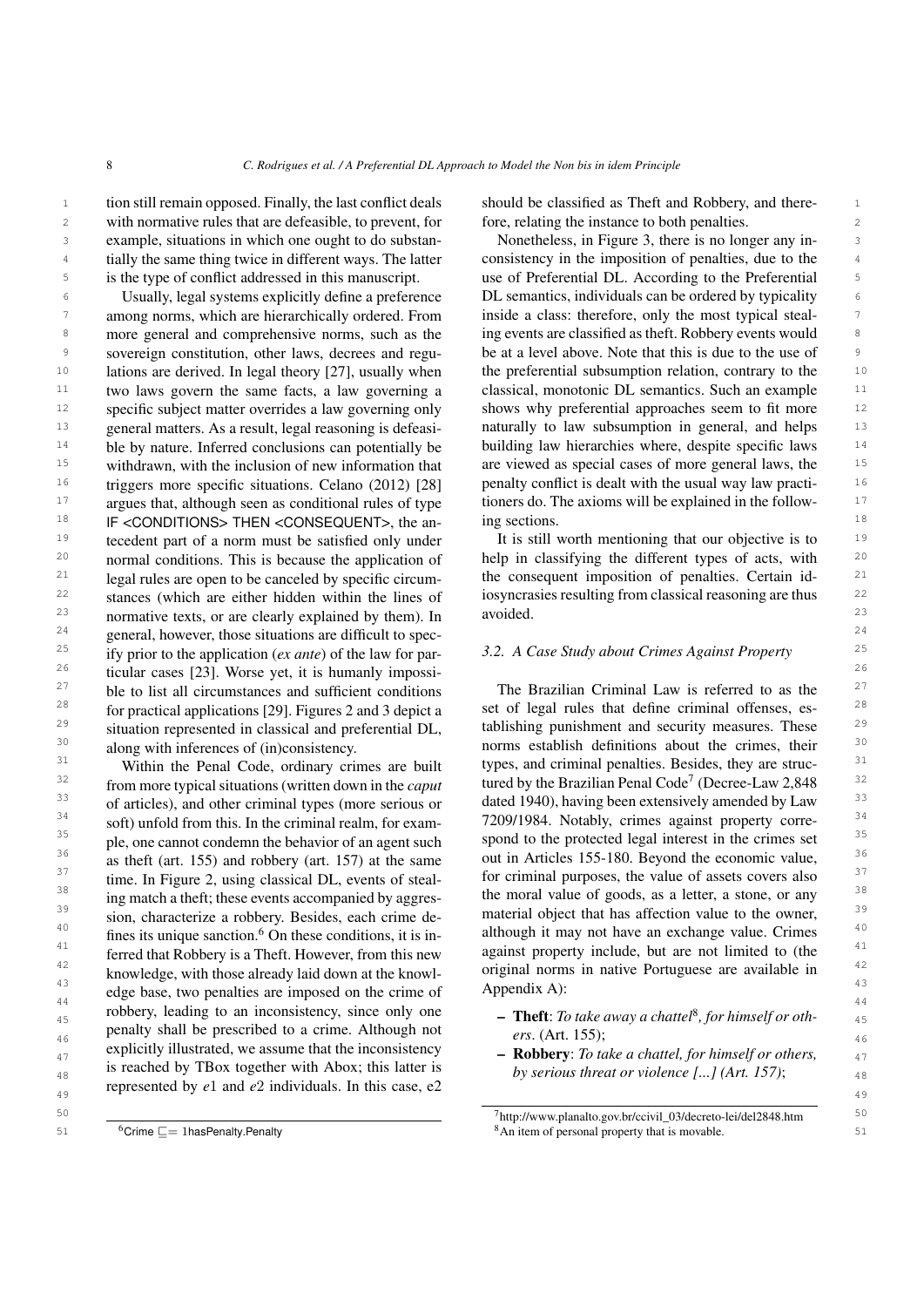<span id="page-8-0"></span>



## <span id="page-8-1"></span>– Robbery followed by Death: *If the violence reyears*. (Art. 157, § 3 *o* );

<sup>44</sup> It is important to note that some concepts were words, bout rules cannot apply simulateously in the that some concepts were  $_{45}$  slightly modified with respect to the English language all during fractice. Besides, each crime defines its  $_{45}$  $_{46}$  to suit the specificities and types defined in the Brazil- own imprisonment time. The Double Jeopardy prin- $_{47}$  ian criminal law. Drafting of the penal code has some ciple prevents double penalty. Therefore, rather than  $_{47}$ 48 pitfalls, which, if not properly addressed, lead us to talking about sub types of crimes, it is more consis-49 wrong conclusions. As stated by the law itself, any tent with judicial practice to speak of typical and spe- 50 layperson believes that Robbery is a sub type of Theft. 51 Nevertheless, although the crime of Robbery is more which an instance of a material good was violated. 51

<sup>41</sup> *sults in [...] death, the jail time is twenty to thirty* the very action of stealing, it is legally wrong to state  $\frac{41}{2}$ <sup>42</sup> *years.* (Art. 157, § 3<sup>o</sup>); that this criminal type is a sub type of Theft. In other <sup>43</sup><br>It is important to note that some concents were words, both rules cannot apply simultaneously in the the very action of stealing, it is legally wrong to state daily judicial practice. Besides, each crime defines its own imprisonment time. The Double Jeopardy principle prevents double penalty. Therefore, rather than talking about sub types of crimes, it is more consistent with judicial practice to speak of typical and specialization cases. Example [3.1](#page-9-0) presents a situation in which an instance of a material good was violated.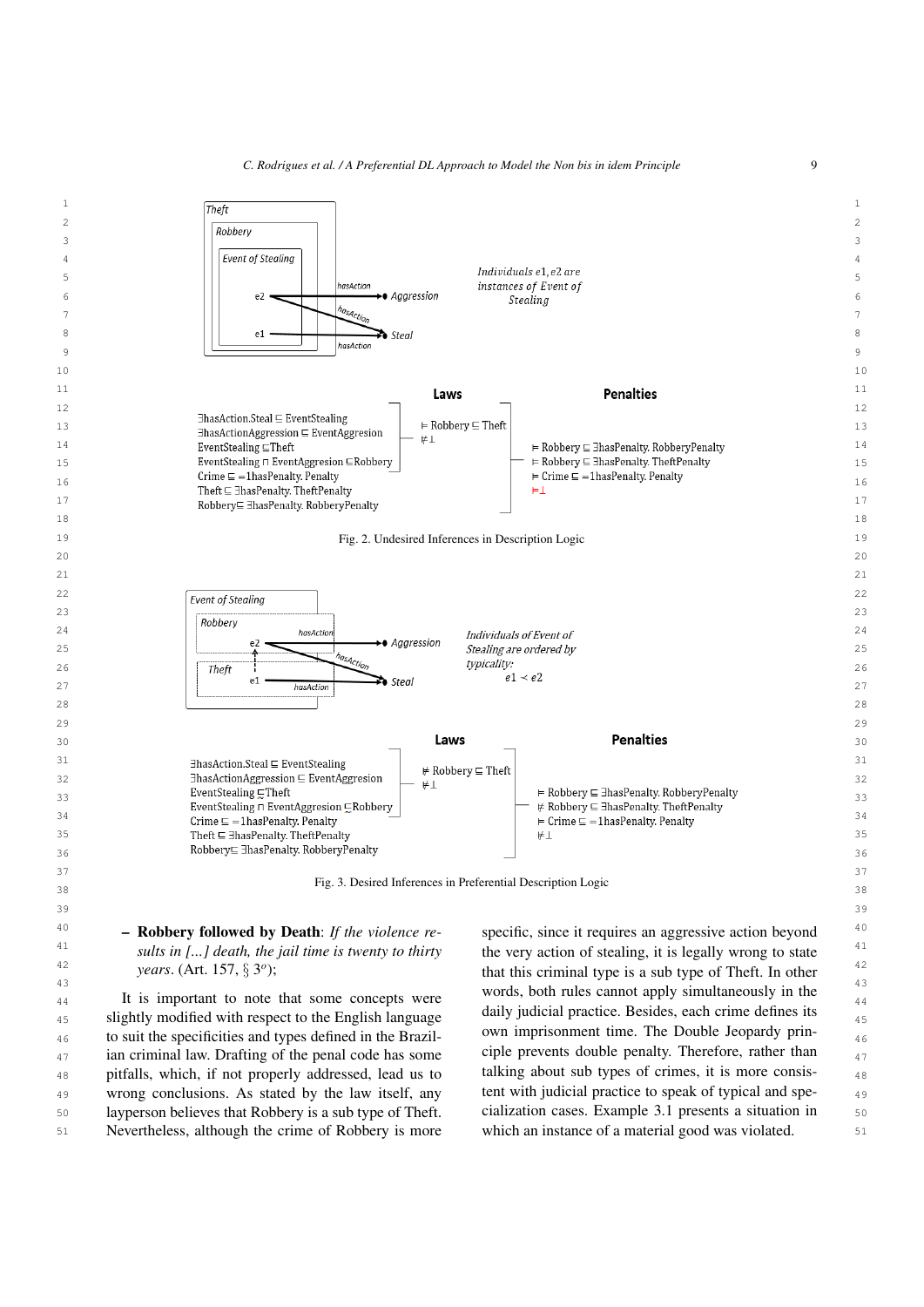<span id="page-9-0"></span><sup>1</sup> **Example 3.1.** Bill is a graduate student and attends Figure 5 illustrates the instantiation for Exam-2 2 classes at night shift. One day, returning home, Bill 3 3 was approached by a biker who ordered Bill to give <sup>4</sup> him his wallet. The biker was armed and said that if legal asset associated with the passive agent. The re-5 Bill told anyone on the wallet, he would kill him. Sulting situation is forbidden by the article that typifies Bill told anyone on the wallet, he would kill him.

 $\tau$  are regionly, chining domain concepts are situation ering only part of the final situation).  $8 \qquad \text{the} \qquad \text{The} \qquad \text{The} \qquad \text{The} \qquad \text{The} \qquad \text{The} \qquad \text{The} \qquad \text{The} \qquad \text{The} \qquad \text{The} \qquad \text{The} \qquad \text{The} \qquad \text{The} \qquad \text{The} \qquad \text{The} \qquad \text{The} \qquad \text{The} \qquad \text{The} \qquad \text{The} \qquad \text{The} \qquad \text{The} \qquad \text{The} \qquad \text{The} \qquad \text{The} \qquad \text{The} \qquad \text{The} \qquad \text{The} \qquad$  $\frac{9}{9}$  crasses [50]. Figure 4 pictures a crass diagram for a versely, the ABox A models Bob's behavior. 10 Puttin Terms and Schema Theory of States and the second 10  $\frac{10}{11}$  in the Brazilian Penal Code. <sup>[9](#page-9-1)</sup> Herein, we have spe-<br>  $\frac{10}{11}$  Crime = Event  $\Box$  $12$  cialized the top ontology known as Unified Founda-<br> $12$  arealized Through CriminalAct,  $\begin{array}{ccc}\n 13 \quad \text{tional Ontology (UFO), which deals with the duality\n\end{array}\n\qquad\n\begin{array}{ccc}\n \text{Criminal Act} \quad \text{Criminal Act}\n \end{array}\n\qquad\n\begin{array}{ccc}\n \text{Criminal Act} \quad \text{C}{\text{Action}}\n \end{array}\n\qquad\qquad\n\begin{array}{ccc}\n \text{I}3 \quad \text{I}4 \quad \text{I}4 \quad \text{I}5 \quad \text{I}4 \quad \text{I}5 \quad \text{I}5 \quad \text{I}6 \quad \text{I}6 \quad \text{I}7 \quad \text{I}8 \quad \text$ of established philosophical theory between Endurant Criminal Act  $\subseteq$  3 aperformance Of Active Agent  $\Box$  14 and Perdurant entities [\[32,](#page-21-12) [33\]](#page-21-13). Endurants are peren-<br>15 15Associated To PassiveAgent 16 16 nial particulars that exist as time goes by (like agents and objects). Situations are special sorts of endurants<br>  $\frac{17}{2}$  Incriminating Rule  $\frac{17}{2}$  and sorts of endurants as well, a portion of reality recognized as a whole, a  $\overline{\phantom{a}}$   $\overline{\phantom{a}}$   $\overline{\phantom{a}}$   $\overline{\phantom{a}}$   $\overline{\phantom{a}}$   $\overline{\phantom{a}}$   $\overline{\phantom{a}}$   $\overline{\phantom{a}}$   $\overline{\phantom{a}}$   $\overline{\phantom{a}}$   $\overline{\phantom{a}}$   $\overline{\phantom{a}}$   $\overline{\phantom{a}}$   $\overline{\phantom{a}}$ state of affairs. Conversely, Perdurants happen in time, hasCriminalAct  $\equiv$  hasDisallowedSituation<sup>-</sup>, 19 20 that is, they are framed by intervals of time. Substantial  $\tau = \{\text{hasDisallowed Situation} \subseteq \text{hasPosStation}, \text{hasPosStation}\}$ 21 instantiates a Kind category, i.e., a rigid type which  $\left\{\begin{array}{c} \text{Aggression} \\ \text{Stsel} \end{array}\right\}$ provides the essential property (that is, any substantial  $\begin{bmatrix} \text{Stel} \\ \text{Event} \end{bmatrix}$ 23 instantiates imperiously in every situation). UFO pro-<br>  $\begin{bmatrix} \text{Even if } \\ \exists \text{realized Through.}\end{bmatrix}$  Steal  $\sqsubseteq$  Theft, vides further non-rigid categories, such as Role, which  $\left| \begin{array}{cc} \text{Event} \square \\ \text{Event} \square \end{array} \right|$  $\frac{1}{25}$  is instantiated only in certain contexts depending on a  $\frac{1}{25}$  direalized Through.Steal  $\Box$   $\Box$  Robberv. 26 2012 given relation, whereas Phase is a type instantiated in  $\begin{array}{c|c}\n\text{Situation} \\
\text{Situation} \\
\hline\n\end{array}$ For legibility, criminal domain concepts are structured in terms of Unified Modelling Language (UML) classes [\[30\]](#page-21-11). Figure [4](#page-10-0) pictures a class diagram for a partial view of the General Theory of Crime, as stated

<span id="page-9-1"></span>to the Theory of Crime.

 $\epsilon$  the robbery, but also by the theft article (when consid-Figure [5](#page-10-1) illustrates the instantiation for Example [3.1.](#page-9-0) behaviorBob is a complex event involving two actions, carried out by the same agent. Each violates a legal asset associated with the passive agent. The re-

| 11       | in the Brazilian Penal Code. <sup>7</sup> Herein, we have spe- |                 |                                               |                                                                                                                   | 11             |
|----------|----------------------------------------------------------------|-----------------|-----------------------------------------------|-------------------------------------------------------------------------------------------------------------------|----------------|
| 12       | cialized the top ontology known as Unified Founda-             |                 | Crime                                         | $\equiv$ Event $\Box$<br>∃realizedThrough.CriminalAct,                                                            | 12             |
| 13       | tional Ontology (UFO), which deals with the duality            |                 | CriminalAct                                   | $\Box$ Action,                                                                                                    | 13             |
|          | of established philosophical theory between Endurant           |                 | CriminalAct                                   | □ E = performanceOf.ActiveAgent                                                                                   | 14             |
| 14<br>15 | and Perdurant entities [32, 33]. Endurants are peren-          |                 |                                               | Eviolation.CrimeObject,                                                                                           | 15             |
|          | nial particulars that exist as time goes by (like agents       |                 | CrimeObject                                   | □ EisAssociatedTo.PassiveAgent,                                                                                   |                |
| 16       | and objects). Situations are special sorts of endurants        |                 | ForbiddenSituation                            | □ E hasCriminalAct.CriminalAct,                                                                                   | 16             |
| 17       | as well, a portion of reality recognized as a whole, a         |                 | IncriminatingRule                             | $\Box$ 3disallows. Forbidden Situation $\Box$<br>∀disallows.ForbiddenSituation,                                   | 17             |
| 18       | state of affairs. Conversely, Perdurants happen in time,       |                 | hasCriminalAct                                | $\equiv$ hasDisallowedSituation <sup>-</sup> ,                                                                    | 18             |
| 19       | that is, they are framed by intervals of time. Substantial     | $\tau =$        | hasDisallowedSituation                        | $\Box$ has Pos Situation,                                                                                         | 1 <sup>c</sup> |
| 20       | instantiates a Kind category, i.e., a rigid type which         |                 | Aggression                                    | $\Box$ CriminalAct,                                                                                               | 20             |
| 21       | provides the essential property (that is, any substantial      |                 | Steal                                         | $\Box$ CriminalAct,                                                                                               | 21             |
| 22       | instantiates imperiously in every situation). UFO pro-         |                 | Event $\Box$                                  |                                                                                                                   | 22             |
| 23       | vides further non-rigid categories, such as Role, which        |                 | ∃realizedThrough.Steal [ Theft,               |                                                                                                                   | 23             |
| 24       | is instantiated only in certain contexts depending on a        |                 | Event $\sqcap$                                | ∃realizedThrough.Steal n ∃realizedThrough.Aggression                                                              | 24             |
| 25       | given relation, whereas Phase is a type instantiated in        |                 |                                               | $\sqsubseteq$ Robbery,                                                                                            | 25             |
| 26       | a context dependent on an intrinsic property.                  |                 | Situation                                     | $\sqsubset$ 3has Endurant. Endurant,                                                                              | 26             |
| 27       |                                                                |                 | Circumstance                                  | $\equiv$ Aggravating $\sqcup$ Mitigating,                                                                         | 27             |
| 28       | Unlike (non-agentive) objects, herein we consider              |                 | Aggravating                                   | $\Box$ $\neg$ Mitigating,                                                                                         | 28             |
| 29       | Agent as any entity that can initiate an Action. CrimeAgent    |                 |                                               |                                                                                                                   | 2 <sup>c</sup> |
| 30       | is a top category for any Agent within the crimi-              |                 |                                               |                                                                                                                   | 30             |
| 31       | nal realm. It specializes further in two disjoint roles,       |                 | Event(behaviorBob), Aggression(threatenLife), |                                                                                                                   | 31             |
| 32       | agents who perform a criminal act (ActiveAgent)                |                 |                                               | Steal(takeTheWallet), Situation(billThreatenedAndStolen),                                                         | 32             |
| 33       | and agents who have had some property protected                |                 | CrimeObject(billPsychological),               |                                                                                                                   | 33             |
| 34       | by the State (honor, life, valuable object, and so             |                 |                                               | CrimeObject(billWallet), Agent(bob), PassiveAgent(bill),                                                          | 34             |
| 35       | on) violated (PassiveAgent). Situations are changed            |                 | IncriminatingRule(art157Law2848),             |                                                                                                                   | 35             |
| 36       | through a CriminalAct, that is, an Action, carried out by      |                 | IncriminatingRule(art155Law2848),             |                                                                                                                   | 36             |
| 37       | the ActiveAgent. CriminalAct violates a CrimeObject,           |                 | performanceOf(takeTheWallet, bob),            |                                                                                                                   | 37             |
| 38       | which is in turn, associated to a PassiveAgent.                |                 | performanceOf(threatenLife, bob),             |                                                                                                                   | 38             |
| 39       | A ForbiddenSituation refers to a specific state-of-            |                 | realizedThrough(behaviorBob, takeTheWallet),  |                                                                                                                   | 3S             |
| 40       | affairs prohibited by an IncriminatingRule. These situ-        | $\mathcal{A} =$ | realizedThrough(behaviorBob, threatenLife),   |                                                                                                                   | 40             |
| 41       | ations are composed by violated crime objects, and in-         |                 |                                               | hasCriminalAct(billThreatenedAndStolen, takeTheWallet),<br>hasCriminalAct(billThreatenedAndStolen, threatenLife), | 41             |
| 42       | jured passive agents. The kernel of a Crime is the crim-       |                 | violation(threatenLife, billPsychological),   |                                                                                                                   | 42             |
| 43       | inal action taken. As secondary elements, a legal act          |                 | violation (takeTheWallet, billWallet),        |                                                                                                                   | 43             |
| 44       | may have additional (aggravating/mitigating) circum-           |                 | isAssociatedTo(billPsychological, bill),      |                                                                                                                   | 44             |
| 45       | stances, modifying the crime type. In order not to over-       |                 | isAssociatedTo(billWallet, bill),             |                                                                                                                   | 45             |
| 46       | load the figure, we avoid illustrating details of norms        |                 |                                               | hasDisallowedSituation(behaviorBob, billThreatenedAndStolen),                                                     | 46             |
| 47       | and sanctions. Figure 4 pictures the axiomatization for        |                 |                                               | disallows(art157Law2848, billThreatenedAndStolen),                                                                | 47             |
| 48       | the theory of crime.                                           |                 |                                               | disallows(art155Law2848, billThreatenedAndStolen)                                                                 | 48             |
| 49       |                                                                |                 |                                               |                                                                                                                   | 4 <sup>S</sup> |
|          |                                                                |                 |                                               |                                                                                                                   |                |

<sup>50</sup> <sup>9</sup>In [\[31\]](#page-21-14), we have provided a detailed axiomatization with respect **For simplicity, in T** we do not list the direct sub-51 51 sumption relationships, modelled as inheritance be-For simplicity, in  $T$  we do not list the direct sub-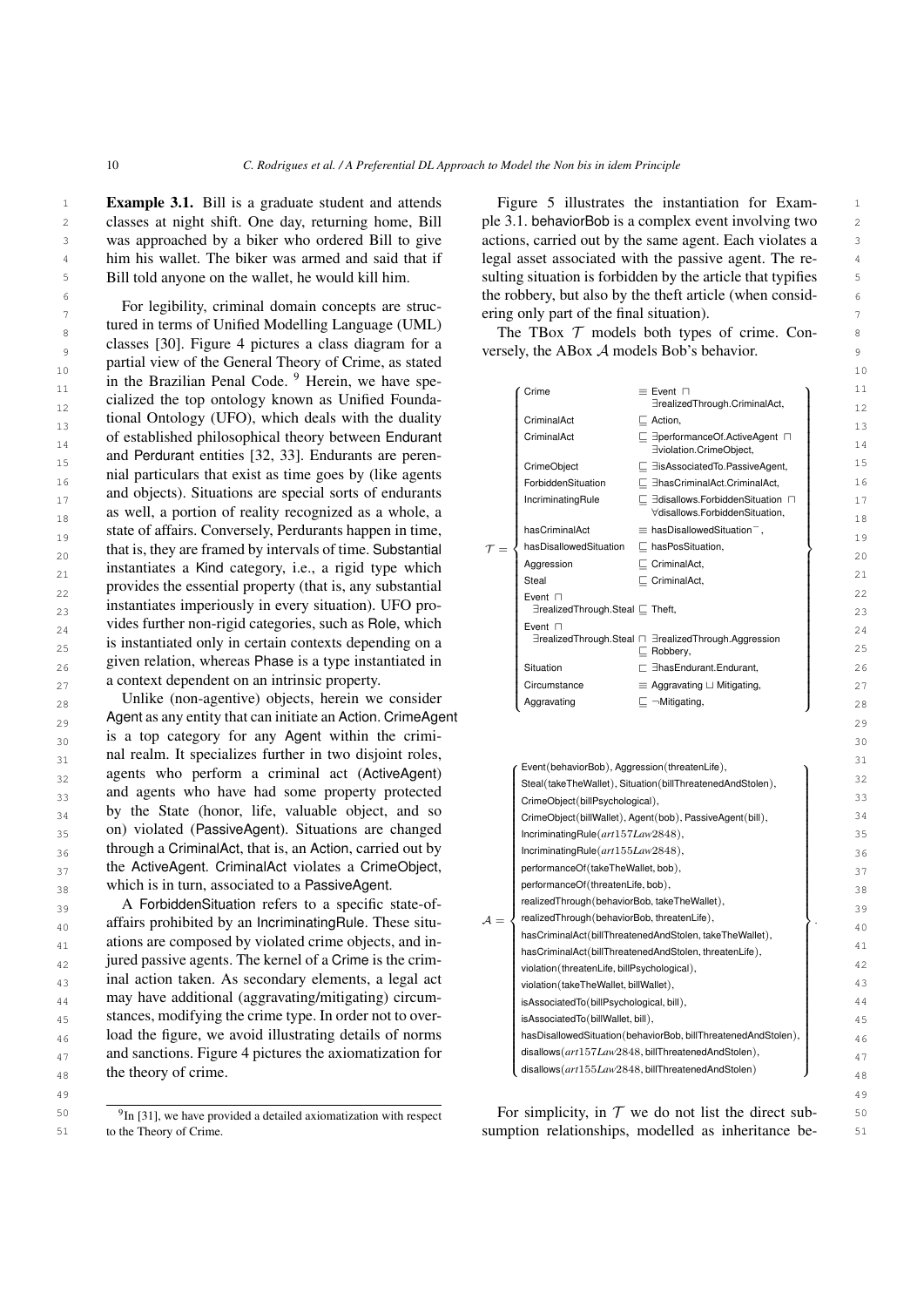

<span id="page-10-0"></span>

 $T \cup A$ ):

 $KR \vdash$ 

∫ Theft(behaviorBob),<br>D Bobbery(behaviorBo Robbery(behaviorBob)

<span id="page-10-1"></span><sup>1</sup>

<sup>45</sup>  $\tau_{\perp}$   $\Lambda$ .  $\tau_{\perp}$  46 behaviorBob as both a theft and a robbery. Although And the state of the same we have not shown in Figure [4,](#page-10-0) a criminal norm defines  $\frac{47}{47}$  48 the sanctions associated. Instance *art*155*Law*2848 de- $\sim$   $\sim$   $\sim$   $\sim$  Robbery(behaviorBob) J fines as punishment a prison time between 1 and 4 49 50 years, while instance *art*157*Law*2848 defines a prison 51 time between 4 and 10 years.in Example [3.1](#page-9-0) is consistent. According to what has been stated, Bob is classified as an ActiveAgent instance. More importantly, his behavior is classified in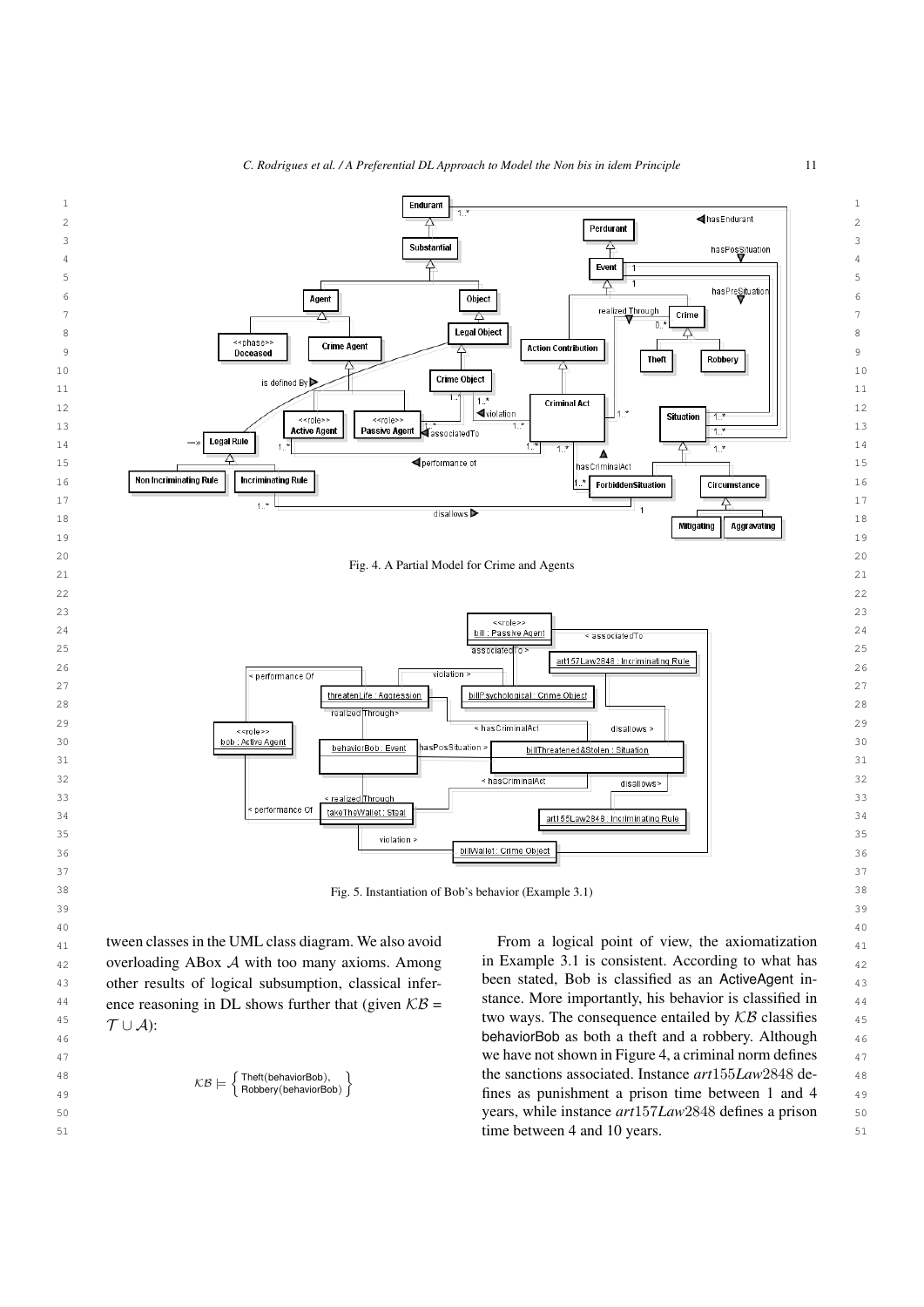15 15

<sup>1</sup> It turns out that, if crimes are related by classical there are some slight modifications in the axioms (1) <sup>1</sup> 2 subsumption relations, they will potentially lead to dif- and (2). The latter axioms state that, typically, steal-3 3 ferent penalties, which would violate the double jeop-<sup>4</sup> ardy principle. Suppose now that we provide an ex-<br>feat this conclusion: stealing accompanied by violence 5 pert system for decision-making in the criminal realm. or verbal threat is a robbery (2). Nevertheless, under <sup>6</sup> When reasoning about a given situation, and its possi-<br>the semantics of rational consequence (particularly, <sup>7</sup> ble relations with crimes and their respective penalties, regarding the rational monotony property), given the 8 8 we are actually seeking the most specific responses. 9 9 This suggests that the knowledge base has to be built 10 with a distinct subsumption relation; one whose se-<br>10 Event ⊓ ∃realizedThrough.Steal  $\subseteq$  Theft, 11 **mantics is able to accommodate a hierarchy of laws in** Event  $\Box$  FealizedThrough.Steal  $\&$   $\lnot$  TrealizedThrough.Aggression, 11 <sup>12</sup> which only the penalty of the most specific law is sum- $13$  moned. Such inference requirement is not fulfilled by  $\frac{13}{2}$  we still can inference 14 14 classical DLs in a natural way. It turns out that, if crimes are related by classical ardy principle. Suppose now that we provide an expert system for decision-making in the criminal realm. When reasoning about a given situation, and its possi-

#### $17$  17 **4. Suitability of Preferential DL to the Legal**  $17$  $\frac{18}{18}$  Domain Domain

 $21$  comprise many conditions that preclude the strict use that holderly  $\equiv$  Then, then, then  $21$ 22 22 of monotonic logics. Generalization (ruled by *modus-*<sup>23</sup> *ponens* inference rule) only addresses the most typi-<br> $\kappa B_i \equiv 1$ <sup>24</sup> cal cases. As stated before, preferential DL overcomes <sup>24</sup>  $\sim$  $25$  this situation, by means of a non-monotonic notion of  $25$ <sup>26</sup> concept subsumption. Next, we present the defeasible The knowledge base  $(A, \mathcal{T}_d)$  still does not match the  $27$  **TBox**  $\mathcal{T}_d$  for crimes against property.<br>  $27$  expected practical result in the legal field, since dual

| ر ے<br>30 |                   | Crime                                                              |    | $\equiv$ Event $\Box$                                             | and makes the knowledge base inconsistent. The RM                                 | ر ے<br>30 |
|-----------|-------------------|--------------------------------------------------------------------|----|-------------------------------------------------------------------|-----------------------------------------------------------------------------------|-----------|
|           |                   |                                                                    |    | ∃realizedThrough.CriminalAct,                                     | property still forces the inference of theft. It is nec-                          |           |
| 31        |                   | CriminalAct                                                        | С. | Action,                                                           | essary to maximize the typicality of objects; in the                              | 31        |
| 32        |                   | CriminalAct                                                        |    | ∃performanceOf.ActiveAgent □                                      | context, to inform that, normally, events carried out                             | 32        |
| 33        |                   |                                                                    |    | Eviolation.CrimeObject,<br>EisAssociatedTo.PassiveAgent,          | through stealing are not accompanied by aggression:                               | 33        |
| 34        |                   | CrimeObject                                                        |    |                                                                   |                                                                                   | 34        |
| 35        |                   | ForbiddenSituation                                                 |    | EhasCriminalAct.CriminalAct,                                      |                                                                                   | 35        |
| 36        |                   | IncriminatingRule                                                  |    | ∃disallows.ForbiddenSituation n<br>∀disallows.ForbiddenSituation. | $\mathcal{T}_d' = \mathcal{T}_d \cup \{$ Event $\sqcap$                           | 36        |
| 37        |                   | hasCriminalAct                                                     |    | $\equiv$ hasDisallowedSituation <sup>-</sup> ,                    | $\exists$ realizedThrough.Steal $\Box$ $\neg \exists$ realizedThrough.Aggression} | 37        |
| 38        |                   | hasDisallowedSituation                                             |    | $\Box$ hasPosSituation,                                           |                                                                                   | 38        |
| 39        | $\mathcal{T}_d =$ | Aggression                                                         |    | $\Box$ CriminalAct,                                               | Thus, from $KB'_d = T'_d \cup A$ , we reach the desired con-                      | 3S        |
| 40        |                   | Steal                                                              |    | $\Box$ CriminalAct,                                               | clusion:                                                                          | 40        |
| 41        |                   | Event $\Box$                                                       |    |                                                                   |                                                                                   | 41        |
| 42        |                   | $\exists$ realizedThrough.Steal $\subseteq$ Theft <sup>(1)</sup> , |    |                                                                   |                                                                                   | 42        |
| 43        |                   | Event $\Box$                                                       |    | ∃realizedThrough.Steal n ∃realizedThrough.Aggression              | $\mathcal{KB}'_d$ = Robbery(behaviorBob),                                         | 43        |
| 44        |                   |                                                                    |    | $\mathbb{R}$ Robbery <sup>(2)</sup> ,                             | $KB'_d \not\models \mathsf{Theft}(\mathsf{behaviorBob})$                          | 44        |
| 45        |                   | Robbery                                                            |    | $\Box$ $\neg$ Theft,                                              |                                                                                   | 45        |
| 46        |                   | Situation                                                          |    | EhasEndurant.Endurant,                                            | Based on the notions of typicality and preference                                 | 46        |
| 47        |                   | Circumstance                                                       |    | $\equiv$ Aggravating $\sqcup$ Mitigating,                         | aforementioned, in the next subsection we propose a                               | 47        |
| 48        |                   | Aggravating                                                        |    | $\Box$ $\neg$ Mitigating,                                         | preferential and rational overrule relations to hierarchi-                        | 48        |

50 Unlike the previous TBox  $\mathcal{T}, \mathcal{T}_d$  allows for both gal knowledge base. Some mathematical properties of 50 Unlike the previous TBox  $\mathcal{T}$ ,  $\mathcal{T}_d$  allows for both

and (2). The latter axioms state that, typically, stealing something is a theft (1). New conditions may deregarding the rational monotony property), given the premises:

| Event $\Box$ Brealized Through Steal $\Box$ Theft,                                    |
|---------------------------------------------------------------------------------------|
| Event $\Box$ 3 realized Through Steal $\not\subset \Box$ realized Through Aggression. |

we still can infer:

16 **Event ⊡ ∃realizedThrough.Steal⊡∃realizedThrough.Aggression** $\overline{\sim}$ Theft 16

19 **19 Domain Based on this conclusion, even taking into account**  $20$  Legal systems, governed by laws and principles, that Robbery  $\Box$  The then: the new knowledge base  $\mathcal{KB}_d = \mathcal{T}_d \cup \mathcal{A}$ , as we know that Robbery  $\sqsubseteq \neg$ Theft, then:

$$
\mathcal{KB}_d \models \bot
$$

**EXECUTE 1808**  $I_d$  for crimes against property.<br>28  $29 \t 29$  classification violates the principle already mentioned The knowledge base  $\langle A, T_d \rangle$  still does not match the property still forces the inference of theft. It is nec-

$$
\mathcal{KB}'_d \models \text{Robbery(behavierBob)},\newline \mathcal{KB}'_d \not\models \text{Theft(behaviourBob)}
$$

49 49 cally organize a set of axioms within an arbitrary le- $51$  classical and defeasible subsumption statements. In  $\mathcal{T}_d$  these relations are given as well. these relations are given as well.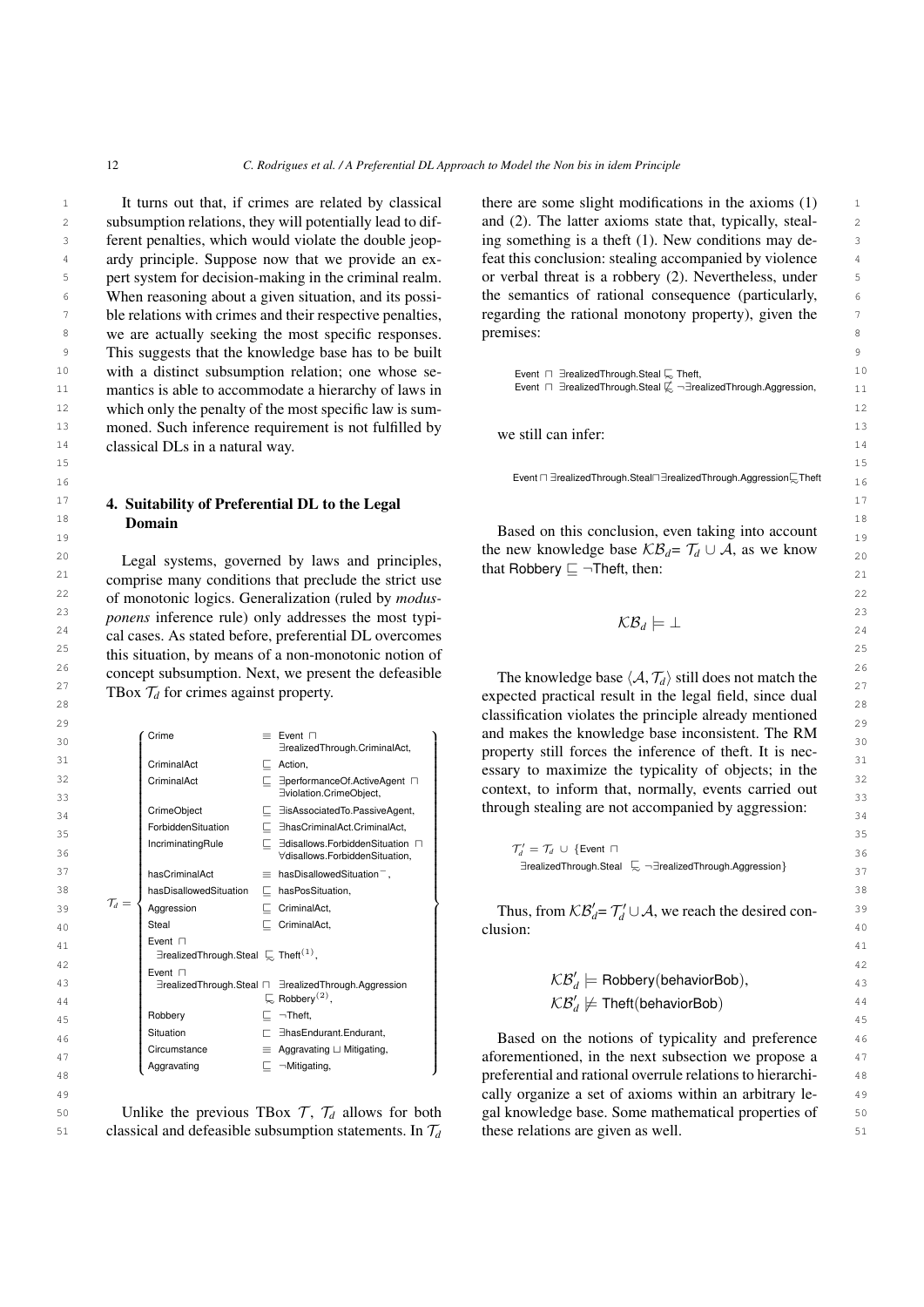#### *4.1. Preferential DL for Double Jeopardy Principle*

3 3 The non-monotonic subsumption relation used in this study establishes an implicit priority among de-<br> $Proof.$  Assume that  $>_{p}$  is not asymmetric. Hence, there  $\frac{4}{4}$  $\epsilon_5$  feasible axioms. Given that, the contribution of the are at least two defeasible axioms  $\alpha$  and  $\beta$ , and a TBox  $\epsilon_6$  present paper is the provision of an approach for mod-<br>  $\ell_7$ , where  $\ell_8$  =  $\alpha$  and  $\ell_8$  =  $\beta$ , and  $\beta >_p \alpha$  and elling legal domains in the presence of the Double  $\alpha >_p \beta$ . From Definition 4.1, we have  $A(\beta) \sqsubseteq A(\alpha)$  $8 \text{ Jeopardy principle. In other words, we propose a non-}$  and  $A(\alpha) \subseteq A(\beta)$ . In other words,  $A(\alpha) \equiv A(\beta)$ . <sup>9</sup> monotonic specification of crimes of the criminal code, However, still according to Definition 4.1, the con- $_{10}$  based on an implicit ordering of precedence on norms. Sequent part of the axioms are disjoint, and hence:  $_{10}$ 11 For this, we define overrule relations and denote when  $\mathcal{I} \models C(\alpha) \sqcap C(\beta) \sqsubseteq \bot$ . Similarly to the last proof, 12 they are (implicitly) applied under preferential and ra-<br>assuming the hypotheses  $\gamma \not\equiv C(\alpha) \sqsubseteq \bot$  and  $\gamma \not\equiv$ 13 tional semantics. In effect, we have addressed the Pri-  $C(\beta) \subseteq \bot$ , and as we already know that  $A(\alpha) \equiv 1$ 14 ority of Specificity (according to Béltran and Ratti  $A(\beta)$ , thus  $A(\alpha) \succsim C(\alpha)$  and  $A(\alpha) \succsim C(\beta)$ . Clearly we  $_{15}$  (2013) [\[23\]](#page-21-4)), which presupposes that more specific in-<br>would have  $\mathcal{T} \models \top \sqsubseteq \bot$ , since a typical instance of  $_{15}$  $_{16}$  formation cancels out more general ones. Consider that  $A(\alpha)$ , by the preferential/rational subsumption, could  $_{16}$ 17 for each defeasible subsumption axiom  $\gamma$ , it has an an-<br>tecedent (4) and a consequent (C) part, expressed as [In other words, from the previous axioms, we would  $_{18}$  tecedent (*A*) and a consequent (*C*) part, expressed as In other words, from the previous axioms, we would follows:

 $\gamma: A(\gamma) \sqsubseteq C(\gamma)$ 

 $23$  From this, we propose the following overrule relations. Transitive.

24 **Definition 4.1. Preferential Overrule Relation**  $(\geq_p)$ . *Proof.* Consider the following KB, with arbitrary con-25 25 Let us take  $\frac{1}{\sqrt{2}}$  as a preferential subsumption relation cepts: 26 26 (Definition 2.3). Thus, given a consistent defeasible 27 Tbox T and two defeasible axioms ( $\alpha$  and  $\beta$ ), in which<br>
22<br>  $\tau \vdash \alpha$  and  $\tau \vdash \beta$  and neither  $\tau \vdash C(\alpha) \sqsubset \bot$  por  $\alpha : X \sqsubset Y$ 28  $\mathcal{T} \models \alpha \text{ and } \mathcal{T} \models \beta, \text{ and neither } \mathcal{T} \models C(\alpha) \sqsubseteq \bot \text{ nor}$   $\mathcal{T} \models C(\beta) \sqsubseteq \bot \text{ by } \beta \text{ overrules } \alpha \text{ (under the pref.}$   $\begin{cases} \alpha: X \models Y \\ \beta: X \sqcap Z \sqsubseteq H \end{cases}$ 28 29  $\mathcal{T} \models C(\beta) \sqsubseteq \bot$ . We say  $\beta$  overrules  $\alpha$  (under the pref-<br>20 ereptial semantics) if and only if  $\mathcal{T} \models A(\beta) \sqsubset A(\alpha)$   $\mathcal{KB} \models \begin{cases} \beta : X \sqcap Z \models H \\ \gamma : X \sqcap Z \sqcap O \sqsubset P \end{cases}$ 30 erential semantics) if and only if  $\mathcal{T} \models A(\beta) \sqsubseteq A(\alpha)$ ,<br>31 and  $\mathcal{T} \models C(\beta) \sqcap C(\alpha) \sqsubset \bot$  Thus in general  $\beta > \alpha$ 31 and  $\mathcal{T} \models C(\beta) \sqcap C(\alpha) \sqsubseteq \bot$ . Thus, in general,  $\beta >_p \alpha$  <br>32 if: 32 if:  $H \sqcup P \sqsubseteq \bot$  32 if:

$$
\mathcal{T} \models \left\{ \begin{matrix} \alpha: \square_{i=1}^n D_i \subsetneq C(\alpha) \\ \beta: \square_{i=1}^n D_i \square_{j=1}^n E_j \subsetneq C(\beta) \\ \eta: C(\alpha) \sqcap C(\beta) \sqsubseteq \bot \end{matrix} \right\}
$$

39 By handling the exception between  $\alpha$  and  $\beta$ , it must its antecedent parts is also met), the transitivity prop-<br>A be stated that their consequent portions are disjoint (*n* erty will be preserved. For the latter ex 40 be stated that their consequent portions are disjoint ( $\eta$  erty will be preserved. For the latter example, just note  $\eta$  and  $\eta$  and  $\eta$  and  $\eta$  and  $\eta$  be classified that adding  $Y \sqcap P \sqsubset \perp$  in  $\mathcal{KB}$  will ma 41 axiom). Otherwise, an individual could be classified that adding  $Y \sqcap P \sqsubseteq \perp$  in KB will make the axioms  $\frac{41}{100}$ as both concept expressions  $(C(\alpha))$  and  $C(\beta)$ ; which  $\alpha, \gamma$  match all the criteria of the overrule relation.  $\Box$  <sub>42</sub><br>as would not lead to an exception 43 would not lead to an exception.

**14**<br>**Lemma 1.** The preferential overrule relation  $>_{p}$  is ir-<br>acyclic.  $\frac{45}{45}$  45  $\frac{45}{45}$  45 reflexive.

47 *Proof.* Assume that  $>$ <sub>*p*</sub> is reflexive. Thus, given a de-<br>48 **feasible axiom**  $\alpha$  **and a TBox**  $\tau$  where  $\tau$   $\vdash \alpha$  then veracity of the Lemma is assumed only if the hypothesis 48 feasible axiom α and a TBox T, where  $T \models \alpha$ , then veracity of the Lemma is assured only if the hypothesis 48<br>49  $\alpha > \alpha$ . This leads to a contradiction with Defini-<br>49  $\alpha >_{p} \alpha$ . This leads to a contradiction, with Defini-<br>  $\alpha >_{p} \alpha$ . This leads to a contradiction, with Defini-<br>  $\alpha >_{p} \alpha$ . Therefore if the cyclic property were true for two ax-<br>  $\alpha >_{p} \alpha$ . This leads to a contradicti 50 tion 4.1, since  $\mathcal{T} \not\models C(\alpha) \square C(\alpha) \sqsubseteq \bot$ , taking into Therefore, if the cyclic property were true, for two ax-<br>51 account the bypothesis that  $\mathcal{T} \not\models C(\alpha) \square \square$   $\square$  ioms  $\alpha$  and  $\beta$  if  $\beta > \alpha$  then  $\alpha > \beta$ . But th account the hypothesis that  $\mathcal{T} \not\models C(\alpha) \sqsubseteq \bot$ .

1 4.1. Preferential DL for Double Jeopardy Principle<br>2<br> **1** asymmetric<br> **1** asymmetric 2 asymmetric. 2 asymmetric.

19 19 have *<sup>A</sup>*(α) @<sup>∼</sup> *<sup>C</sup>*(α) <sup>u</sup> *<sup>C</sup>*(β), thus *<sup>A</sup>*(α) @<sup>∼</sup> <sup>⊥</sup>. Hence, we  $_{20}$  confirm the asymmetry of the overrule relation.  $\Box$ *Proof.* Assume that  $\gt_p$  is not asymmetric. Hence, there are at least two defeasible axioms  $\alpha$  and  $\beta$ , and a TBox T, where  $\mathcal{T} \models \alpha$  and  $\mathcal{T} \models \beta$ , and  $\beta >_{p} \alpha$  and  $\alpha >_{p} \beta$ . From Definition 4.1, we have  $A(\beta) \sqsubseteq A(\alpha)$ and  $A(\alpha) \subseteq A(\beta)$ . In other words,  $A(\alpha) \equiv A(\beta)$ . However, still according to Definition 4.1, the consequent part of the axioms are disjoint, and hence:  $\mathcal{T} \models C(\alpha) \sqcap C(\beta) \sqsubseteq \bot$ . Similarly to the last proof, assuming the hypotheses  $\mathcal{T} \not\models C(\alpha) \sqsubseteq \bot$  and  $\mathcal{T} \not\models \bot$  $C(\beta) \subseteq \perp$ , and as we already know that  $A(\alpha) \equiv$ *A*( $\beta$ ), thus *A*( $\alpha$ )  $\subseteq C(\alpha)$  and *A*( $\alpha$ )  $\subseteq C(\beta)$ . Clearly we would have  $\mathcal{T} \models \top \sqsubseteq \bot$ , since a typical instance of  $A(\alpha)$ , by the preferential/rational subsumption, could not be simultaneously classified as disjoint concepts. In other words, from the previous axioms, we would

21  $\gamma : A(\gamma) \approx C(\gamma)$ <br> **Lemma 3.** The preferential overrule relation  $>_{p}$  is in-<br>
22 22 and  $\frac{1}{2}$  and  $\frac{1}{2}$  and  $\frac{1}{2}$  and  $\frac{1}{2}$  and  $\frac{1}{2}$  and  $\frac{1}{2}$  and  $\frac{1}{2}$  and  $\frac{1}{2}$  and  $\frac{1}{2}$  and  $\frac{1}{2}$  and  $\frac{1}{2}$  and  $\frac{1}{2}$  and  $\frac{1}{2}$  and  $\frac{1}{2}$  and  $\frac{1}{2}$  and  $\frac{$ transitive.

> *Proof.* Consider the following  $KB$ , with arbitrary concepts:

$$
\mathcal{KB} \models \begin{Bmatrix} \alpha : X \subseteq Y \\ \beta : X \sqcap Z \subseteq H \\ \gamma : X \sqcap Z \sqcap O \subseteq P \\ Y \sqcap H \sqsubseteq \bot \\ H \sqcap P \sqsubseteq \bot \end{Bmatrix}
$$

33 33 From Definition 4.1, we have  $\beta > p$   $\alpha$  and  $\gamma > p$   $\beta$ .<br>Severtheless as  $\beta \nmid \gamma \in \beta$ .  $\{ \alpha : \Box_{i=1}^n D_i \sqsubseteq C(\alpha) \qquad \qquad \text{Nevertheless, as } \mathcal{KB} \not\models Y \sqcap P \sqsubseteq \bot \text{, we can not in-} \}$ 36  $\mathcal{T} \models \left\{ \beta : \bigcap_{i=1}^{n} D_i \bigcap_{j=1}^{m} E_j \subsetneq C(\beta) \right\}$  fer  $\gamma >_p \alpha$ . On the other hand, considering three or  $\alpha$  $\binom{37}{n}$   $\binom{7}{0}$   $\prod_{r \in C(n)} \prod_{r \in R(n)} \binom{7}{r}$   $\prod_{r \in C(n)} \prod_{r \in R(n)} \prod_{r \in C(n)} \prod_{r \in R(n)}$  more defeasible axioms, if all its consequent parts are  $\frac{38}{28}$  38 its antecedent parts is also met), the transitivity property will be preserved. For the latter example, just note that adding  $Y \sqcap P \sqsubseteq \perp$  in  $KB$  will make the axioms  $\alpha$ ,  $\gamma$  match all the criteria of the overrule relation.

> **Lemma 4.** The preferential overrule relation  $\gt_p$  is acyclic.

46 46 From Lemma 2, it is trivially proven that there are 51 account the hypothesis that  $\mathcal{T} \not\models C(\alpha) \sqsubseteq \bot$ .  $\square$  ioms  $\alpha$  and  $\beta$ , if  $\beta >_p \alpha$  then  $\alpha >_p \beta$ . But this would 51 no cycles between overrule relations. Once again, the veracity of the Lemma is assured only if the hypothesis that the consequent parts of the axioms are satisfiable. Therefore, if the cyclic property were true, for two ax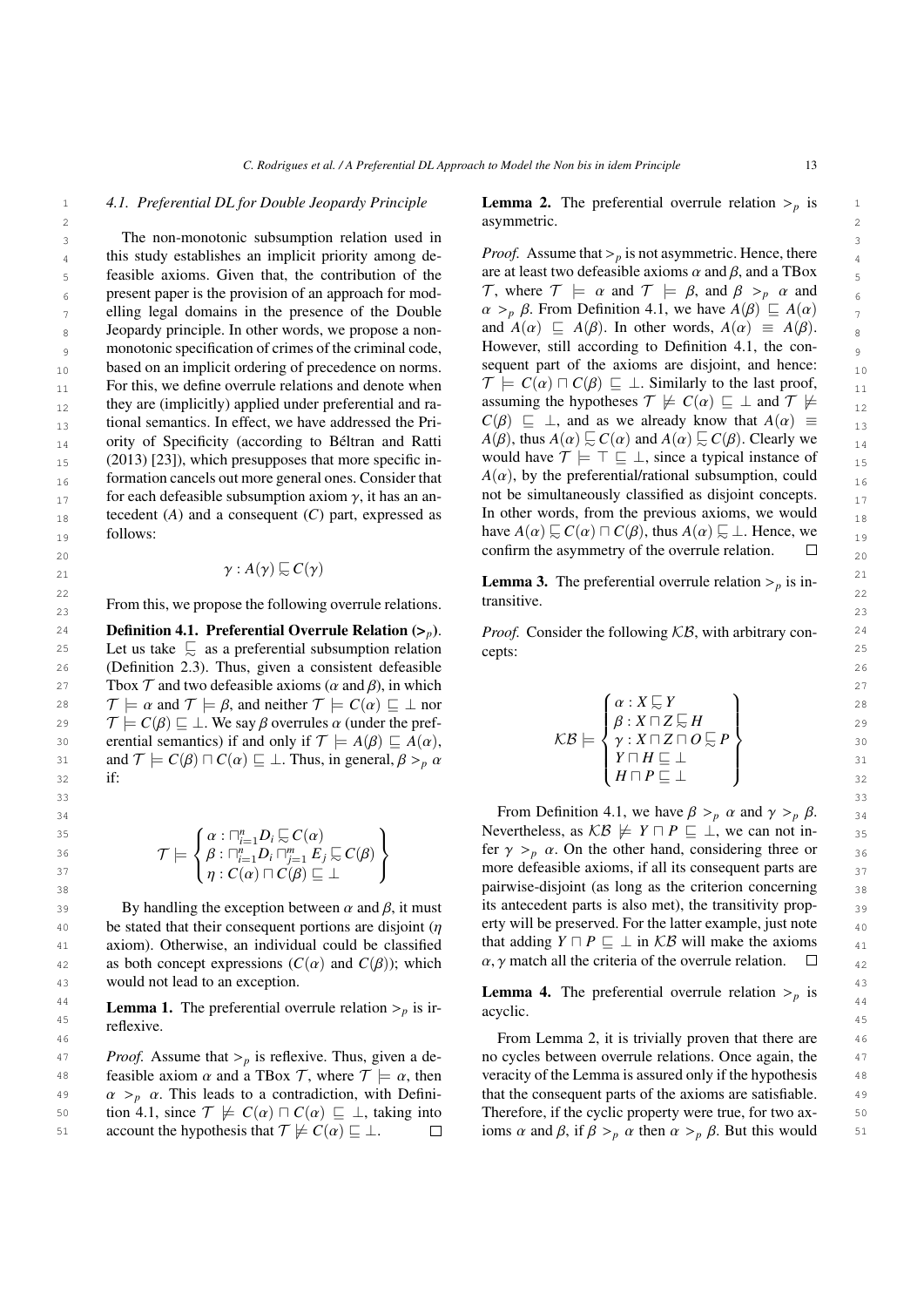already been proven to be false in Lemma 2.

<sup>3</sup> We provide the overrule relation for the rational sub-<br>sons, we separate the Tbox into two distinct sets, split-<sup>4</sup> sumption relation as well. In order to facilitate under-<br><sup>4</sup> time the classical and defeasible axioms (respectively 5 standing, we define an operator of difference between  $\tau$  and  $\tau$ .) Additionally the Example 4.1 is described We provide the overrule relation for the rational sub-DL formulae.

<sup>8</sup> DL concepts ( $\mathcal{F}_1$  and  $\mathcal{F}_2$ , where  $\mathcal{F}_1 \sqsubseteq \mathcal{F}_2$ ) of the form This object diagram was also instantiated based on  $\mathcal{P}$  be concepts  $(\mathcal{F}_1 \text{ and } \mathcal{F}_2)$ , where  $\mathcal{F}_1 \subseteq \mathcal{F}_2$  or the form This object diagram was also instantiated based on  $\frac{10}{10}$   $\frac{1 \times 12}{10}$  to an operator of specific subtraction, the classes and associations highlighted in Figure [4.](#page-10-0)  $\frac{10}{10}$ 11  $\pi$  is  $\pi$  in  $\pi$  is  $\pi$  is  $\pi$  is  $\pi$  is  $\pi$  is  $\pi$  is  $\pi$  is  $\pi$  is  $\pi$  is  $\pi$  is  $\pi$  is  $\pi$  is  $\pi$  is  $\pi$  is  $\pi$  is  $\pi$  is  $\pi$  is  $\pi$  is  $\pi$  is  $\pi$  is  $\pi$  is  $\pi$  is  $\pi$  is  $\pi$  is  $\pi$  is  $\$  $\bigcap_{i=1}^{j} E_i$ ,  $\bigwedge_{D} L$  is an operator of specificity subtraction, where  $\mathcal{F}_1 \setminus_{DL} \mathcal{F}_2$  results in a DL formula  $\mathcal{F}_3$ , where  $\mathcal{F}_2 \sqcap \mathcal{F}_3 \equiv \mathcal{F}_1$ .

13 **Definition 4.3. Rational Overrule Relation**  $(\geq_r)$  Let some criminal action 14 14 us take @<sup>∼</sup> as a rational subsumption relation (Defini- $_{15}$  tion 2.4). Thus, given a defeasible TBox  $\mathcal T$  and two de- $16$  feasible axioms α and β, such that  $\mathcal{T} \models \alpha$  and  $\mathcal{T} \models \beta$ ,  $\qquad \qquad \text{Time}$  = Event  $\sqcap$  = Event  $\sqcap$  16<br>
and neither  $\mathcal{T} \models C(\alpha) \sqsubset \bot$  nor  $\mathcal{T} \models C(\beta) \sqsubset \bot$  We 17 and network  $f \in C(\alpha) \subseteq \bot$  nor  $f \in C(\beta) \subseteq \bot$ . We are also the set of  $\alpha$  is the set of  $\alpha$  in the set of  $\alpha$ 17 and neither  $\mathcal{T} \models C(\alpha) \sqsubseteq \bot$  nor  $\mathcal{T} \models C(\beta) \sqsubseteq \bot$ . We<br>
18 18 and only if  $\mathcal{T} \models A(\beta) \sqsubseteq A(\alpha)$ ,<br>
18 18 18 CriminalAct CominalAct ⊆ Action,<br>
CriminalAct ⊆ Action, 19  $T = C(\beta) \square C(\alpha) \sqsubseteq \bot$ , and  $T = A(\alpha) \square \neg \top$ , where  $T = A(\beta) \setminus_{\alpha} A(\alpha)$ . Thus, in general  $\beta > \alpha$  if:<br>
The *C*(β)  $\square C(\alpha) \sqsubseteq \bot$ , and  $\top = A(\alpha) \square \top$ , where  $T = A(\beta) \setminus_{\alpha} A(\alpha)$ . Thus, in general  $\beta > \alpha$  if: say β overrules  $\alpha$  if and only if  $\mathcal{T} \models A(\beta) \sqsubseteq A(\alpha)$ ,<br> $\mathcal{T} \models C(\beta) \sqcap C(\alpha) \sqsubseteq \bot$  and  $\mathcal{T} \models A(\alpha) \sqsubseteq \neg \mathcal{F}$  where

$$
\mathcal{T} \models \left\{ \begin{matrix} \alpha: \sqcap_{i=1}^n D_i \sqsubseteq C(\alpha) \\ \beta: \sqcap_{i=1}^n D_i \sqcap_{j=1}^m E_j \sqsubseteq C(\beta) \\ \eta: C(\alpha) \sqcap C(\beta) \sqsubseteq \bot \\ \rho: \sqcap_{i=1}^n D_i \sqsubseteq \neg(\sqcap_{j=1}^m E_j) \end{matrix} \right\}
$$

and 
$$
\Box_{j=1}^m E_j \equiv A(\beta) \setminus_{DL} A(\alpha)
$$
.

# *Property*

<span id="page-13-0"></span>46 **Example 4.1.** Bill is a graduate student and attends  $\begin{bmatrix} \frac{1}{2} & \frac{1}{2} & \frac{1}{2} \\ \frac{1}{2} & \frac{1}{2} & \frac{1}{2} \end{bmatrix}$ 47 classes at night shift. One day, returning home, Bill  $\left\{ \frac{\text{Even} \cdot \text{Corr} \cdot \text{Corr} \cdot \text{Corr} \cdot \text{Corr} \cdot \text{Corr} \cdot \text{Corr} \cdot \text{Corr} \cdot \text{Corr} \cdot \text{Corr} \cdot \text{Corr} \cdot \text{Corr} \cdot \text{Corr} \cdot \text{Corr} \cdot \text{Corr} \cdot \text{Corr} \cdot \text{Corr} \cdot \text{Corr} \cdot \text{Corr} \cdot \text{Corr}$ 48 was approached by a biker who ordered Bill to give a share prossituation. 49 him his wallet. Frightened, Bill tried to run, but Bob  $\left( \frac{1}{\text{Passi} \times \text{Adapter}} \cap \text{Descer}) \right)$  RephervandMurder 50 50 shot him to death. Bob picked up Bill's wallet lying on 51 the floor, and walked away. 51

<sup>1</sup> make the overrule relation also symmetrical, which has We present the knowledge base for the subset of <sup>1</sup> 2 already been proven to be false in Lemma 2. crimes against property  $(\mathcal{KB}_{cp})$ . Only for didactic rea- $\frac{6}{10}$  BL formulae. **1 Definition 4.2. Specificity Subtraction**. Given two Figure 6 models the corresponding individuals. We present the knowledge base for the subset of ting the classical and defeasible axioms (respectively,  $\mathcal{T}_c$  and  $\mathcal{T}_d$ ). Additionally, the Example [4.1](#page-13-0) is described Figure [6](#page-14-0) models the corresponding individuals.

12 **12 12 agent who had his life (a crime object) violated by** 12 some criminal action.

|    |                                                                                                                                                                                                                                                                                                                                              |                                                    |                                                                                | --             |
|----|----------------------------------------------------------------------------------------------------------------------------------------------------------------------------------------------------------------------------------------------------------------------------------------------------------------------------------------------|----------------------------------------------------|--------------------------------------------------------------------------------|----------------|
| 16 | feasible axioms $\alpha$ and $\beta$ , such that $\mathcal{T} \models \alpha$ and $\mathcal{T} \models \beta$ ,                                                                                                                                                                                                                              | Crime                                              | $\equiv$ Event $\Box$                                                          | 16             |
| 17 | and neither $\mathcal{T} \models C(\alpha) \sqsubseteq \bot$ nor $\mathcal{T} \models C(\beta) \sqsubseteq \bot$ . We                                                                                                                                                                                                                        | CriminalAct                                        | ∃realizedThrough.CriminalAct,<br>$\Box$ Action,                                | 17             |
| 18 | say $\beta$ overrules $\alpha$ if and only if $\mathcal{T} \models A(\beta) \sqsubseteq A(\alpha)$ ,                                                                                                                                                                                                                                         | CriminalAct                                        | □ E performanceOf.ActiveAgent □                                                | 18             |
| 19 | $\mathcal{T} \models C(\beta) \sqcap C(\alpha) \sqsubseteq \bot$ , and $\mathcal{T} \models A(\alpha) \sqsubseteq \neg \mathcal{F}$ , where                                                                                                                                                                                                  |                                                    | Eviolation.CrimeObject,                                                        | 1 S            |
| 20 | $\mathcal{F} = A(\beta) \backslash_{DL} A(\alpha)$ . Thus, in general, $\beta >_r \alpha$ , if:                                                                                                                                                                                                                                              | CrimeObject                                        | $\Box$ <b>E</b> is Associated To. Passive Agent,                               | 20             |
| 21 |                                                                                                                                                                                                                                                                                                                                              | ForbiddenSituation                                 | □ ElhasCriminalAct.CriminalAct,                                                | 21             |
| 22 |                                                                                                                                                                                                                                                                                                                                              | IncriminatingRule                                  | $\Box$ disallows. Forbidden Situation $\Box$<br>∀disallows.ForbiddenSituation, | 22             |
| 23 | $\mathcal{T} \models \left\{ \begin{aligned} &\alpha: \sqcap_{i=1}^n D_i \mathop{\subsetneq} C(\alpha) \\ &\beta: \sqcap_{i=1}^n D_i \sqcap_{j=1}^m E_j \mathop{\subsetneq} C(\beta) \\ &\eta: C(\alpha) \sqcap C(\beta) \sqsubseteq \bot \\ &\rho: \sqcap_{i=1}^n D_i \mathop{\subsetneq} \neg (\sqcap_{j=1}^m E_j) \end{aligned} \right\}$ | hasCriminalAct                                     | $\equiv$ has Disallowed Situation <sup>-</sup> ,                               | 23             |
| 24 |                                                                                                                                                                                                                                                                                                                                              | hasDisallowedSituation                             | $\Box$ has Pos Situation,                                                      | 24             |
| 25 |                                                                                                                                                                                                                                                                                                                                              | Deceased                                           | $\equiv$ Agent $\Box$ $\exists$ has Violated Object. Life,                     | 25             |
| 26 | $\mathcal{T}_c =$                                                                                                                                                                                                                                                                                                                            | Life                                               | $\Box$ CrimeObject,                                                            | 26             |
| 27 |                                                                                                                                                                                                                                                                                                                                              | hasViolatedObject                                  | $\equiv$ isAssociatedTo <sup>-</sup> ,                                         | 27             |
| 28 |                                                                                                                                                                                                                                                                                                                                              | Aggression                                         | $\Box$ CriminalAct,                                                            | 28             |
| 29 | and $\Box_{i=1}^m E_i \equiv A(\beta) \Bigr\backslash_{DL} A(\alpha)$ .                                                                                                                                                                                                                                                                      | Situation                                          | $\Box$ <b>EnasEndurant.</b> Endurant,                                          | 2 <sup>c</sup> |
| 30 |                                                                                                                                                                                                                                                                                                                                              | Steal                                              | $\Box$ CriminalAct,                                                            | 30             |
| 31 | Lemmas 1-4 apply directly to rational overrule rela-                                                                                                                                                                                                                                                                                         | Event $\Box$<br>∃realizedThrough.Steal             | □ EventOfSteal,                                                                | 31             |
| 32 | tion.                                                                                                                                                                                                                                                                                                                                        | Event $\sqcap$                                     |                                                                                | 32             |
| 33 | The next section details a case study within the                                                                                                                                                                                                                                                                                             |                                                    |                                                                                | 33             |
| 34 | Brazilian criminal code governing crimes against                                                                                                                                                                                                                                                                                             | Theft                                              | $\Box \neg \text{Robbery},$                                                    | 34             |
| 35 | property.                                                                                                                                                                                                                                                                                                                                    | Robbery                                            | $\Box$ -RobberyAndMurder,                                                      | 35             |
| 36 |                                                                                                                                                                                                                                                                                                                                              | RobberyAndMurder                                   | $\Box \neg$ Theft                                                              | 36             |
| 37 | 4.2. Expanding Specificity Levels in Crimes against                                                                                                                                                                                                                                                                                          |                                                    |                                                                                | 37             |
| 38 | Property                                                                                                                                                                                                                                                                                                                                     |                                                    |                                                                                | 38             |
| 39 |                                                                                                                                                                                                                                                                                                                                              |                                                    |                                                                                | 3 S            |
| 40 | In this section, we continue with the case study of                                                                                                                                                                                                                                                                                          | EventOfSteal                                       | $\sqrt{ }$ . Theft,                                                            | 40             |
| 41 | crimes against property, leveraging the previous ex-                                                                                                                                                                                                                                                                                         | EventOfSteal                                       | E ¬EventOfAggression,                                                          | 41             |
| 42 | ample with new additional circumstances. A new type                                                                                                                                                                                                                                                                                          | EventOfSteal n                                     |                                                                                | 42             |
| 43 | of crime is introduced: Robbery Followed By Death.                                                                                                                                                                                                                                                                                           | EventOfAggression                                  | $\sqrt{a}$ Robbery,                                                            | 43             |
| 44 | Henceforth, we use Example 4.1 to illustrate the levels                                                                                                                                                                                                                                                                                      | EventOfSteal n                                     |                                                                                | 44             |
| 45 | of specificity between norms.<br>$\mathcal{T}_d =$                                                                                                                                                                                                                                                                                           | EventOfAggression                                  | $\Box$ -- $\exists$ hasPosSituation.<br>(∃hasEndurant.                         | 45             |
| 46 | <b>Example 4.1.</b> Bill is a graduate student and attends                                                                                                                                                                                                                                                                                   |                                                    | (PassiveAgent □ Deceased)),                                                    | 46             |
|    | classes at night shift. One day, returning home, Bill                                                                                                                                                                                                                                                                                        | EventOfSteal n                                     |                                                                                | 47             |
| 47 |                                                                                                                                                                                                                                                                                                                                              | EventOfAggression □                                |                                                                                |                |
| 48 | was approached by a biker who ordered Bill to give                                                                                                                                                                                                                                                                                           | EhasPosSituation.<br>(∃hasEndurant.                |                                                                                | 48             |
| 49 | him his wallet. Frightened, Bill tried to run, but Bob                                                                                                                                                                                                                                                                                       | (PassiveAgent □ Deceased)) $\Box$ RobberyAndMurder |                                                                                | 4S             |
| 50 | shot him to death. Bob picked up Bill's wallet lying on                                                                                                                                                                                                                                                                                      |                                                    |                                                                                | 50             |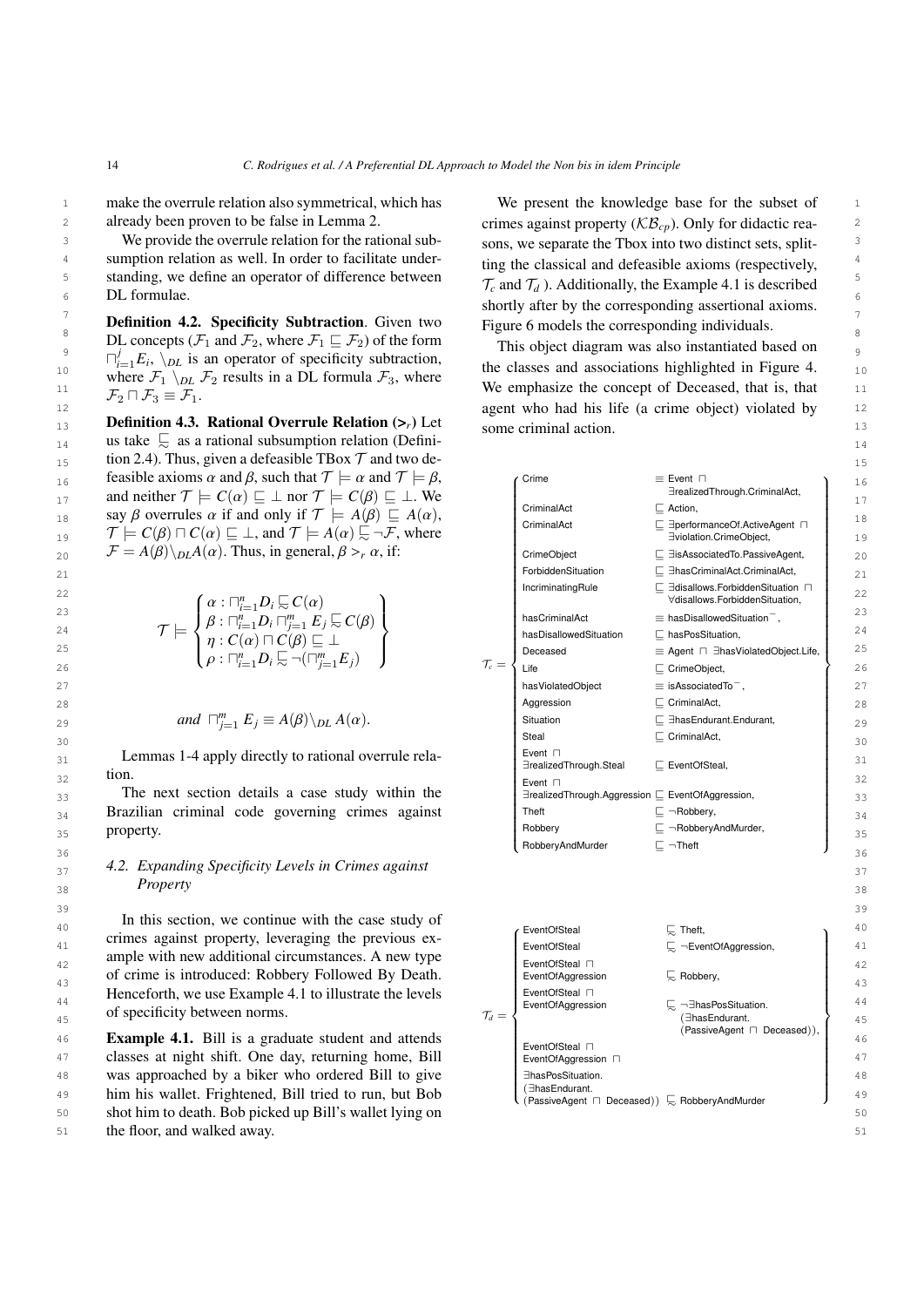

42 mally, stealing something from someone is a Theft. 1991 for defeathly personalize under the prisonal case 43 Notwithstanding, whether the act occurs with the use the contract of the contract of the latter of the the distribution of the set of the set of the set of the set of the set of the set of the set of the set of the set 44 of brutal force or verbal threat, the situation must be matrics, shown as DI (acronym for Deteasible inter-<sup>45</sup> categorized just as a Robbery. Another level of speci-<br><sup>45</sup> 46 ficity is established on Robbery: if the aggression re-<br> $\mathbf{p}$  are  $\mathbf{p}$  is composed of three view windows: one for  $\mathbf{p}$ 47 sults in the death of the passive agent, there is still a regular axioms (Figure 7 (1)), one for deteasible ax-48 single criminal type, RobberyAndMurder. Even with loms (Figure / (2)), and the DIP view itself for reason-49 this nomenclature, within Brazilian legal system, it ing (Figure 7 (3)). In order to tag an axiom as defea-50 does not make sense to claim the existence of two sible, a toggle button (d) is available. Another point to 50 51 crimes, Robbery and Murder. The same consider is that DIP makes call to a classical reasoner, 51 crimes, Robbery and Murder.

<span id="page-14-0"></span>isting Protégé plugin can be used, at least at the TBox level, for defeasible reasoning under the rational semantics, known as DIP (acronym for Defeasible Inference Platform) [\[34\]](#page-21-15).

DIP is composed of three view windows: one for regular axioms (Figure [7](#page-16-0) (1)), one for defeasible axioms (Figure [7](#page-16-0) (2)), and the DIP view itself for reasoning (Figure [7](#page-16-0) (3)). In order to tag an axiom as defeasible, a toggle button (d) is available. Another point to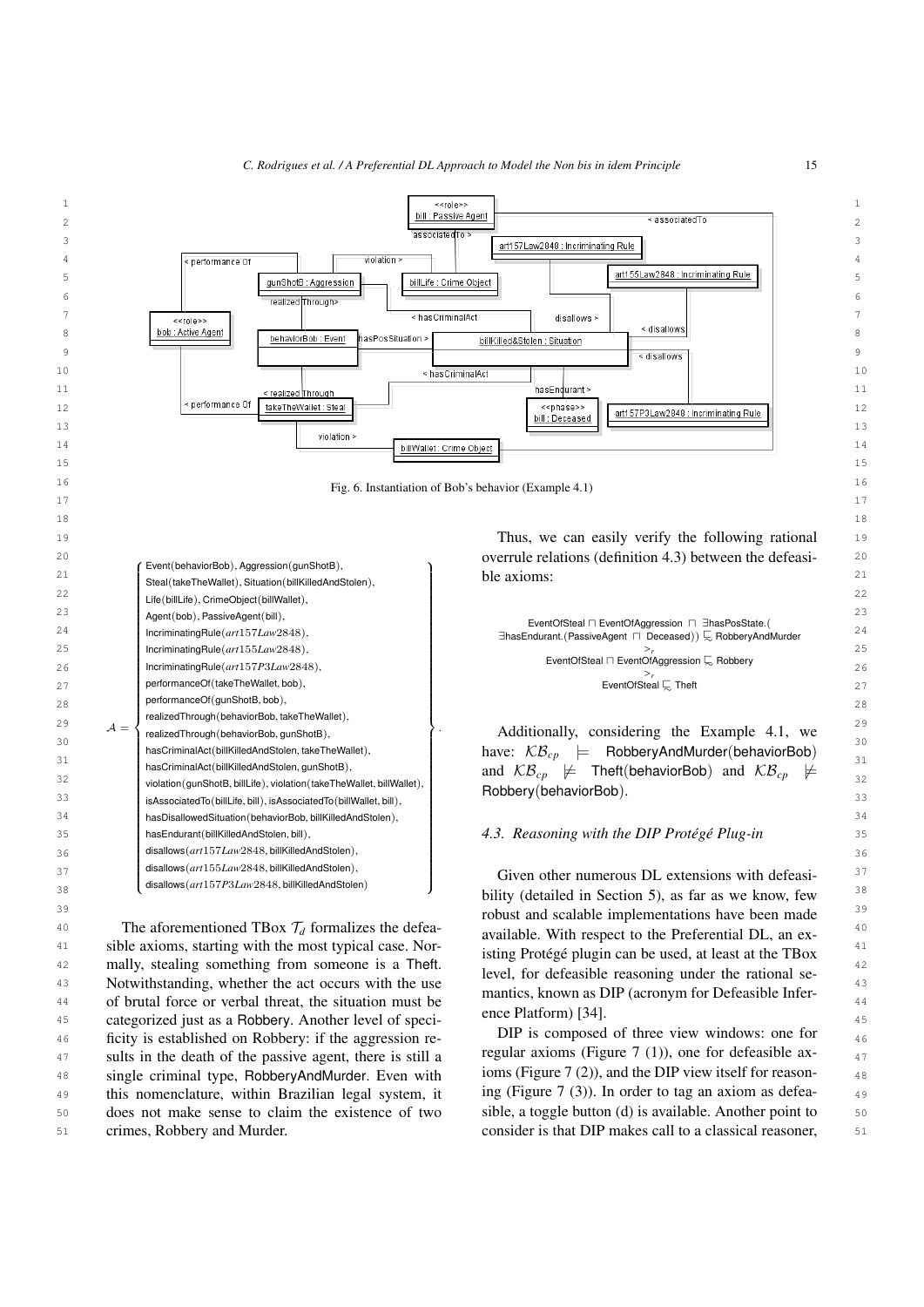DIP tab.

3 3 Other studies focused on approaches that set order 4 scribes a situation where there is a dead agent (the vic-<br>of preference between elements in conflicts, either in <sup>5</sup> tim). Subsequently, two actions were taken to arrive at a rule-based [41], [42], or on legal arguments per-6 this state-of-affairs, a theft of an item, and an aggres- spective [\[43\]](#page-22-1), [\[44\]](#page-22-2), [\[45\]](#page-22-3). It is also important to note <sup>7</sup> sion. In addition to the rigid superclasses, DIP ranked that some papers [46], [47] have tried to define lev-<sup>8</sup> the situation as only a crime of RobberyAndMurder. els of reasoning, where monotonic and non-monotonic <sup>8</sup> <sup>9</sup> More importantly, no other crime has been mentioned, logic could coexist harmoniously. For such solutions, 10 although the query involves the inherent circumstances at lower levels, from the current circumstances, facts 10 11 of the robbery and theft crimes. Figure 8 illustrates the (arguably conflicting) are inferred. At a higher level, 11 12 situation for typical cases of robbery. The interessary, the problems would be solved. That is, 12 For the illustrated scenario in Figure [7,](#page-16-0) the query describes a situation where there is a dead agent (the victhis state-of-affairs, a theft of an item, and an aggresthe situation as only a crime of RobberyAndMurder. of the robbery and theft crimes. Figure [8](#page-16-1) illustrates the situation for typical cases of robbery.

13 As a result of described actions, the dead person is goal-setting rules at a second level would try to set pri-14 a crucial item to meet the exceptionality criteria. The orities (often presupposed by lawyers and judges), and 14 15 15 absence of this particularity classifies the situation as a 16 16 crime of Robbery, as depicted in Figure [8.](#page-16-1) Even so, the 17 17 17 17 17 presence of the steal event does not inflict the behavior 5.2. Proposals for Handling Exceptions in DL 18 **as a simple crime of Theft.** 18 As a result of described actions, the dead person is

<sup>19</sup> 19 19 The fact that Preferential DL can be reasoned au-<br><sup>19</sup> There are already studies about the problem of deal-20 tomatically within an ontology environment certainly ing with exceptions<sup>[11](#page-15-2)</sup> in ontologies, even inside the 20 21 consists in one more advantage for Preferential DL, a Description Logic community. Let us consider a sketch 21 22 feature that most of the other non-monotonic alterna- of five different approaches, in order to compare them 22 23 tives cannot offer. 23 to our strategy: 23 The fact that Preferential DL can be reasoned automatically within an ontology environment certainly consists in one more advantage for Preferential DL, a feature that most of the other non-monotonic alternatives cannot offer.

#### <span id="page-15-0"></span>5. Related Work

28 In this section, we highlight similar studies to deal  $\frac{1}{28}$  bie) rules proposed by [49]; 29 with non-monotonic nuances in the legal domain, and  $\overline{A}$  A Non-monotonic description logic  $ALC + Imin$ ,  $_{30}$  alternative proposals to accommodate typical and non-<br> $_{30}$  which defines an operator of typically for de- $31$  typical cases in DL formalism. In the end, we present a scriptuon to give a preferential semantics,  $31$  $32$  comparative table between these last studies, singling proposed by [50],  $32$  $33$  out why we chose the preferential approach.  $\overline{a}$  and  $\overline{b}$  and  $\overline{c}$  and  $\overline{d}$  and  $\overline{c}$  and  $\overline{c}$  and  $\overline{c}$  and  $\overline{c}$  and  $\overline{c}$  and  $\overline{c}$  and  $\overline{c}$  and  $\overline{c}$  and  $\overline{c}$  and  $\over$ 

 $37$  Since the 80s, debates about the need of non-<br> $[52]$ . 38 monotonicity as a necessary requirement for legal rea- "Neo-Topology" regards entities as points in space, 39 Soning nave been conveniently carried out, even percurred classes as clusters or groups of entities in space, and <sup>40</sup> sisung to this day [33]. Situations such as the judicial classical topological operators (interior, border, and <sup>40</sup> <sup>41</sup> reasoning over incomplete (usually, unknown inforceptionally, neo-topology also uses the con-<sup>41</sup>  $_{42}$  mation), the open-textured concepts [50], the neteroconcept of Typicality Degree to assign an element "L" (in  $_{42}$ <sup>43</sup> genetty of legal sources, and the very interplay among a class) which does not match all the properties of <sup>43</sup> 44 44 a class, and creates the notion of "thickness" within <sup>45</sup> Hereform reasoning w.r.t. laws, closing some gaps left the border. This defines a topological area where it is monotonicity as a necessary requirement for legal reasoning have been conveniently carried out, even persisting to this day [\[35\]](#page-21-16). Situations such as the judicial reasoning over incomplete (usually, unknown information), the open-textured concepts [\[36\]](#page-21-17), the heterogeneity of legal sources, and the very interplay among laws with legal principles (which operate on a higher level of reasoning w.r.t. laws, closing some gaps left by them) [\[37\]](#page-21-18) are potentially sources of conflicts.

<sup>47</sup> In addition to the preferential approach, non-monotonic are neither typical nor atypical, but rather falling in  $\frac{48}{48}$  logics have been widely used to deal with conflicts. In addition to the preferential approach, non-monotonic Some of these approaches are: Reiter's default reason-

<sup>1</sup> FACT++<sup>[10](#page-15-1)</sup>. Figure [7](#page-16-0) illustrates these windows within ing [38], McCarthy's circumscription approach [39] <sup>1</sup> 2 2 and the logical theory for defeasible reasoning of [\[40\]](#page-21-21). ing [\[38\]](#page-21-19), McCarthy's circumscription approach [\[39\]](#page-21-20) a rule-based [\[41\]](#page-21-22), [\[42\]](#page-21-23), or on legal arguments perthat some papers [\[46\]](#page-22-4), [\[47\]](#page-22-5) have tried to define levlogic could coexist harmoniously. For such solutions, at lower levels, from the current circumstances, facts orities (often presupposed by lawyers and judges), and validate rules at a lower level.

#### *5.2. Proposals for Handling Exceptions in DL*

- $24$ <br>  $-$  Neo-topological approach to reasoning on ontolo- $\frac{25}{25}$ <br>25 **Related Work** 25 **Related Work** 25 **Related Work** 25 26 **5. Related WOTK** 26
- $\frac{27}{27}$  Defeasible description logics based on (defeasible) rules proposed by [\[49\]](#page-22-7);
	- A Non-monotonic description logic  $\mathcal{ALC} + \mathbf{T}_{\text{min}}$ , which defines an operator of typicality for description logic under a preferential semantics, proposed by [\[50\]](#page-22-8),
	- A circumscriptive approach proposed by [\[51\]](#page-22-9), and finally
- $\frac{34}{25}$  5.1. Handling Conflicts in the Legal Domain  $\frac{34}{25}$  A new semantics designed to address knowledge  $\frac{35}{35}$  5.1. Handling Conflicts in the Legal Domain<br> $\frac{35}{35}$  **5.1. Handling Conflicts in the Legal Domain**  $\frac{36}{25}$   $\frac{36}{36}$ engineering needs (called  $D\mathcal{L}^{N}$ ), proposed by [\[52\]](#page-22-10).

<sup>46</sup> by them) [37] are potentially sources of conflicts. possible to assign those elements of the class which <sup>46</sup>

<span id="page-15-2"></span><span id="page-15-1"></span>

 $49$  30 He of these approaches are. Nefter subsection  $49$   $\frac{11}{2}$  In this subsection, as we are not specifically addressing the legal  $49$ 50 **50 1** domain, rather than conflicts, we speak of exceptions in a general <sup>50</sup> 51 <sup>10</sup>http://owl.man.ac.uk/factplusplus/ 51 way. way.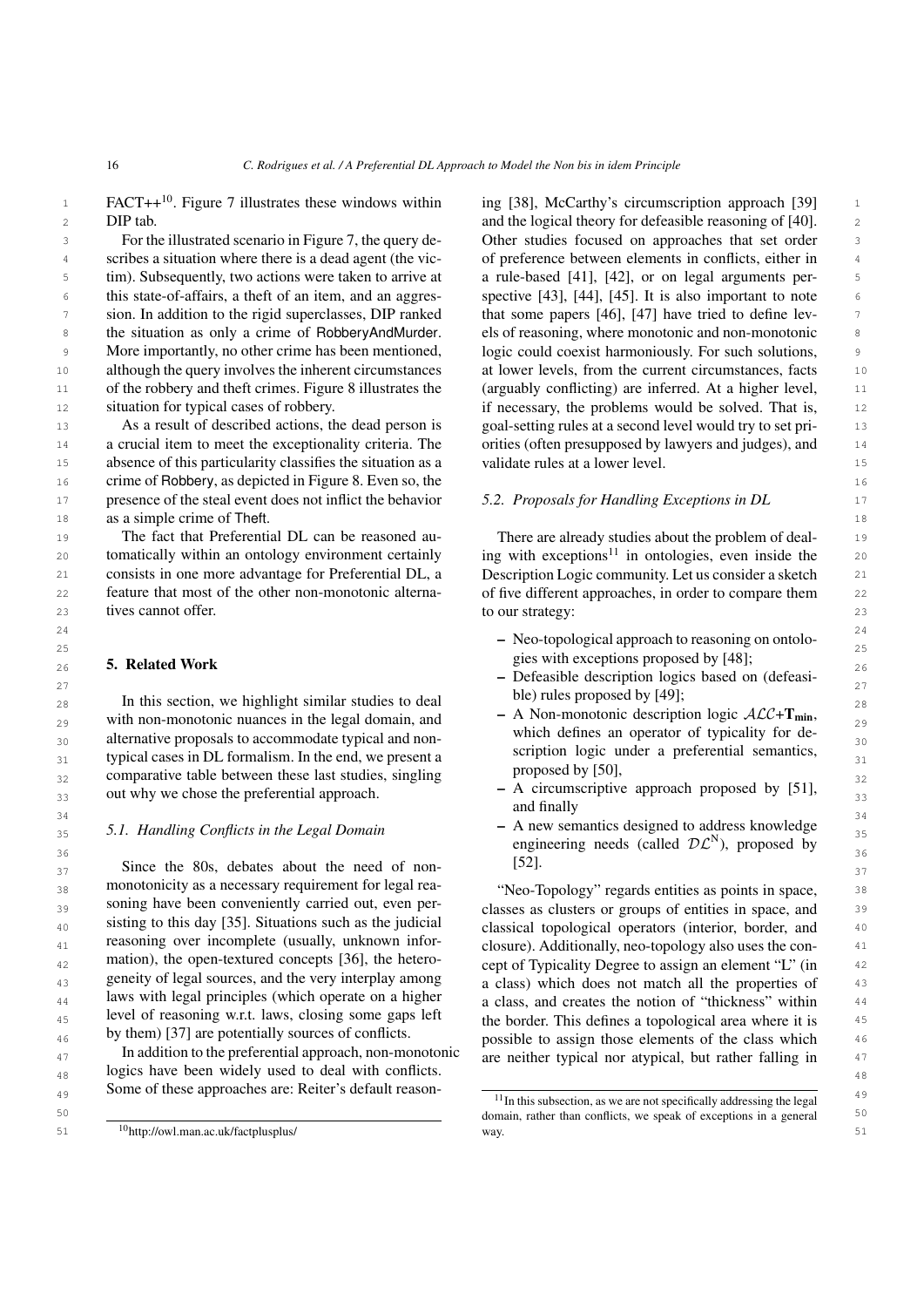

<sup>43</sup> between. Doing so, neo-topology might express ex- and the rules of inference are limited to the operations <sup>43</sup> <sup>44</sup> ceptions and even exceptions of exceptions. Although of conjunctions. <sup>45</sup> neo-topology has a user-friendly graphical representa-<br>A hybrid system to extend DL with defeasible rules  $^{46}$  tion relationships between elements are not defined is the proposal by [\[49\]](#page-22-7). Actually, the intention is to an-<sup>47</sup> <sup>47</sup> <sup>chor</sup> Deflation by the Contract of the Contract of the Deflation of the Deflation of the Deflation of the Deflation of the Deflation of the Deflation of the Deflation of the Deflation of the Deflation of the Def 48 (Defeasible Logic), proposed by [\[53\]](#page-22-11). Defeasible Log-49 mat, as far as we know, there are no results about com-<br>ics are rooted in an underlying defeasible theory [\[40\]](#page-21-21), <sub>50</sub> plexity of neo-topology reasoning at all. In addition, [\[54\]](#page-22-12), which predicts defeaters rules, and a superiority 50 51 the solution fails to have a clear underlying formalism, relation between (defeasible) rules. A defeasible the-<br>51 between. Doing so, neo-topology might express exneo-topology has a user-friendly graphical representation, relationships between elements are not defined, different from description logic formalisms. Besides that, as far as we know, there are no results about complexity of neo-topology reasoning at all. In addition,

<span id="page-16-1"></span><span id="page-16-0"></span>of conjunctions.

relation between (defeasible) rules. A defeasible the-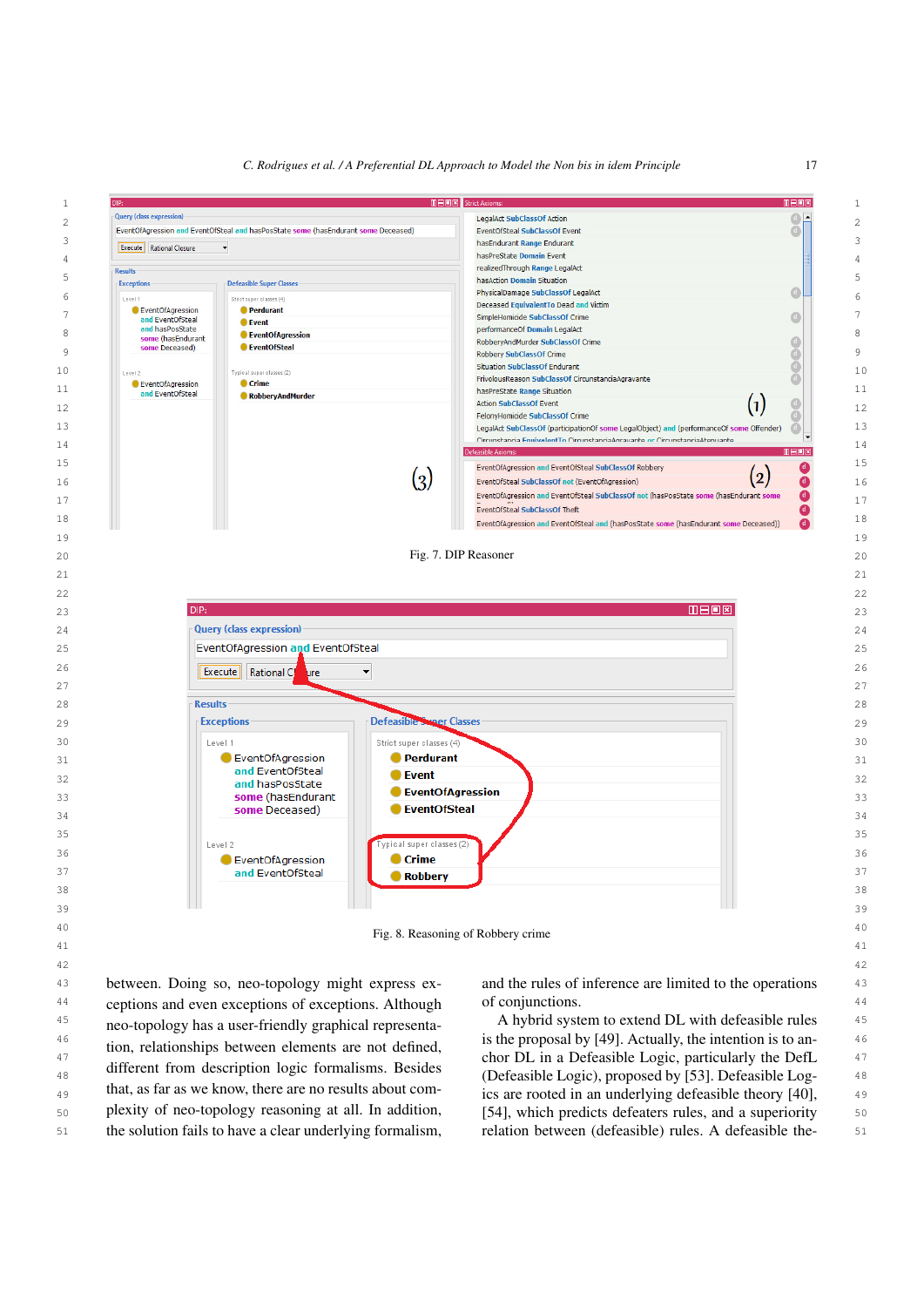15 15

 $\overline{1}$ 

1 ory D is a structure  $D = \langle F, R, \rangle$  where F is a finite minimal entailment, as far as we know, there is no ro-<br>2 set of grounded literals (the facts) R is a finite set of bust implementation for  $ACAT \rightarrow$  conversely tool. 2 set of grounded literals (the facts), *R* is a finite set of bust implementation for  $\mathcal{ALC+T}_{min}$ ; conversely, tool-<sup>3</sup> FOL rules, and > is an acyclic binary relation of su- ing is crucial to engineer domain and assert reasoning 4 periority on *R*. Thus  $\alpha > \beta$  states that  $\alpha$  overrules  $\beta$  if capabilities.<br>both rules are applicable, and these rules have com-<br>5.11 introduce a circumscriptive extension of ACC 5 5 both rules are applicable, and these rules have com- [51] introduce a circumscriptive extension of ALC. 5  $\epsilon$  plementary head literals. DEF- $\mathcal{ALC}$  is the result of a The idea behind the proposal is to augment the knowl  $\tau$  translation (τ) applied to the ABox/ TBox of a DL edge base with "abnormality predicates" (Ab<sub>*P*</sub>), of  $\tau$ 8 base in a language of a defeasible theory. In particular, which the extension is meant to be minimized in the <sup>9</sup> the attempt to integrate the systems is only achieved reasoning process. In order to represent the aforemen-10 through a new non-monotonic operator:  $\overline{\phantom{a}}$ , in order tioned the effect where the expression are interested in the set of the following 10 <sup>11</sup> to provide an operator isomorphic to the DefL defea-equivalent axioms: 12 isible rules. Given <math>CP1</math>, <math>CP2</math> as concepts, <math>\rightarrow</math> and <math>\Rightarrow</math> as the DefI classical strictly implication and defensive 13 the DefL classical strictly implication and defeasible  $\overline{F}$  respectively  $\overline{F}$  and  $\overline{F}$  then  $\overline{F}$  and  $\overline{F}$  and  $\overline{F}$  and  $\overline{F}$  and  $\overline{F}$  and  $\overline{F}$  and  $\overline{F}$  and  $\overline{F}$  and  $\overline{F}$  a 14 14 implication (respectively), we have: FOL rules, and  $>$  is an acyclic binary relation of sutranslation (τ) applied to the ABox/ TBox of a DL base in a language of a defeasible theory. In particular,

$$
\tau(Cp1 \sqsubseteq Cp2) = (\tau(Cp1) \to \tau(Cp2))
$$
  
17 
$$
\tau(Cp1 \sqsubseteq Cp2) = (\tau(Cp1) \to \tau(Cp2))
$$
  
Similar to [50]'s approach, the goal is to restrict in-  
fornases to models in which the extension of other

19 19 Still, as expected, the proposal provides a binary su- $_{20}$  periority relation (>) between the defeasible rules. The scribed knowledge bases are defined in terms of a tu-21 solution presented has several drawbacks, however.  $\mathbf{p} \in (\prec, M, F \infty)$ , where *M* are the abnormality pred-22 The translation does not address the blocking rules of cates to be minimized, *F ix* comprises the unchanged  $\frac{22}{2}$ 23 the form *C p*1 ∼∼> *C p*2 [\[54\]](#page-22-12). Furthermore, no data predicates, *V* corresponds to the predicates that vary, 23 24 were presented about the proposal complexity, besides and  $\prec$  is a strict partial order over M. Suppose, for ex-25 the overwork in translation between formalisms. An- ample, the rollowing knowledge base: 26 26 other point is the user's need to make explicit new 27 **Tules, whenever new exceptions to superiority relations CENTAL CONSTANT CONSTANT CONSTANT CONSTANT CONSTANT CONSTANT PROPERTY CONSTANT CONSTANT PROPERTY CONSTANT PROPERTY CONSTANT PROPERTY CONSTANT PROPERTY CONSTANT** 28 have emerged. Something that is often not a trivial  $\kappa B$ .  $\sum_{n=0}^{\infty}$  about the second second integration in Engineery (28 29 task, task and the set of the set of the set of the set of the set of the set of the set of the set of the set of the set of the set of the set of the set of the set of the set of the set of the set of the set of the se task.

30 30 30 30 The DL extension proposed by [\[50\]](#page-22-8), presents a se-31 31 mantics based on the KLM preferential semantics for 32 non-monotonic reasoning.  $\mathcal{ALC} + \mathbf{T}_{min}$  contains a new For correct inferences about behaviorX, it is imper-33 operator (T) of which the intuition is to single out ative to make explicit the priorities among the abnor-34 the typical instances, rather than to extend some reg- mality predicates. Therefore, the following axiom is 35 ular DL operator. As expected, operator T preserves added to the base, to infer that behaviorX is a Robbery: 35 36 the postulates stated by KLM. In order to leverage AbEventOfSteal<sub>IEventOfAggression</sub> < Ab<sub>EventOfSteal</sub>. Deciding 36 37 the power of non-monotonic reasoning at its maxi-<br>priority relationships adds an extra workload in onto-<br>37  $38$  mum,  $ALC + T_{min}$  strengthens the semantics of mono- logical engineering. Besides, mistaken decisions can  $38$  $39$  tonic  $\mathcal{ALC}$ +T considering only the minimal model se-<br>lead to counter-intuitive inferences. Still, the worst  $39$ 40 mantics. Therefore, given an arbitrary knowledge base problem of this solution is the computational complex-41  $\angle$  *KB*, and  $\angle$  *KB* $\parallel$  as the set of models under  $ALC+T$ , ity with respect to the underlying entailment relation: 41  $42$   $\mathcal{ALC}$ + $\mathbf{T}_{\text{min}}$  maximizes typicality selecting the mod-  $NEXP^{NP}$ -complete [55]. els from  $[\mathcal{KB}]$  with the lowest number of atypical in-<br>A new non-monotonic description logic named<br>A stances By exigentizing for example that tunically<br> $\mathcal{DC}^N$  was proposed by [52]. The motivations for the 44 stances. By axiomatizing, for example, that, typically,  $\mathcal{DL}^{N}$  was proposed by [\[52\]](#page-22-10). The motivations for the 44 45 stealing something from someone is a theft, is repre- new formalism revolved around two purposes: to ad- 45 46 sented as follows: the computational complexity the sented as follows: the computational complexity the 46 the typical instances, rather than to extend some regthe postulates stated by KLM. In order to leverage mum,  $\mathcal{ALC} + \mathbf{T}_{\text{min}}$  strengthens the semantics of monotonic  $\mathcal{ALC}+\mathbf{T}$  considering only the minimal model se- $KB$ , and  $KBI$  as the set of models under  $ALC+T$ , stances. By axiomatizing, for example, that, typically, sented as follows:

#### $T$ (EventOfSteal)  $\sqsubset$  Theft.

50 **Solution** Despite the well-founded semantics and the avail-<br>not directly inherit the default properties of their su-<br>50 Despite the well-founded semantics and the avail-

minimal entailment, as far as we know, there is no robust implementation for  $\mathcal{ALC}+\mathbf{T}_{\text{min}}$ ; conversely, toolcapabilities.

[\[51\]](#page-22-9) introduce a circumscriptive extension of ALC. The idea behind the proposal is to augment the knowlreasoning process. In order to represent the aforementioned theft example, we define one of the following equivalent axioms:

$$
\begin{array}{l} \text{EventOfSteal} \ \sqcap \ \neg \text{Ab}_{\text{EventOfSteal}} \sqsubseteq \text{Theft} \\ \text{EventOfSteal} \ \sqsubseteq \text{Theft} \ \sqcup \text{Ab}_{\text{EventOfSteal}} \end{array}
$$

 $\tau(Cp1 \subseteq Cp2) = (\tau(Cp1) \Rightarrow \tau(Cp2))$  Similar to [\[50\]](#page-22-8)'s approach, the goal is to restrict in- $18$  18 mality predicates is as minimal as possible. Circumscribed knowledge bases are defined in terms of a tuple ( $\prec$ , *M*, *Fix*, *V*), where *M* are the abnormality predicates to be minimized, *Fix* comprises the unchanged predicates, *V* corresponds to the predicates that vary, and  $\prec$  is a strict partial order over *M*. Suppose, for example, the following knowledge base:

$$
\text{CB: } \left\{ \begin{array}{ll} \text{EventOfSted} \sqcap \neg \text{Ab}_{\text{EventOfSted}} & \sqsubseteq \text{Theft}, \\ \text{EventOfSted} \sqcap \text{EventOfAggression} \sqcap & \\ \neg \text{Ab}_{\text{EventOfSted}} \sqcap \text{EventOfAggression} \sqcap & \sqsubseteq \text{Robbery}, \\ \text{EventOfSetal}(\text{behaviourX}) & \\ \text{EventOfAggression}(\text{behaviourX}) & \end{array} \right\}
$$

For correct inferences about behaviorX, it is imperative to make explicit the priorities among the abnoradded to the base, to infer that behaviorX is a Robbery: priority relationships adds an extra workload in ontoproblem of this solution is the computational complex-NEXP<sup>NP</sup>-complete [\[55\]](#page-22-13).

47 47 of non-monotonic reasoning, and to solve shortcom-<sup>48</sup> **ings of prior non-monotonicity strategies, such as** *in***-**  $\frac{48}{\pi}$  $A_{9}$   $A_{1}$   $A_{2}$   $A_{3}$   $A_{4}$   $A_{5}$ , exceptional concepts do  $A_{1}$ 51 able tableau calculus decision procedure for checking perclasses.  $\mathcal{DL}^N$  handles conflicts within a knowledge 51 A new non-monotonic description logic named new formalism revolved around two purposes: to adperclasses.  $D\mathcal{L}^{N}$  handles conflicts within a knowledge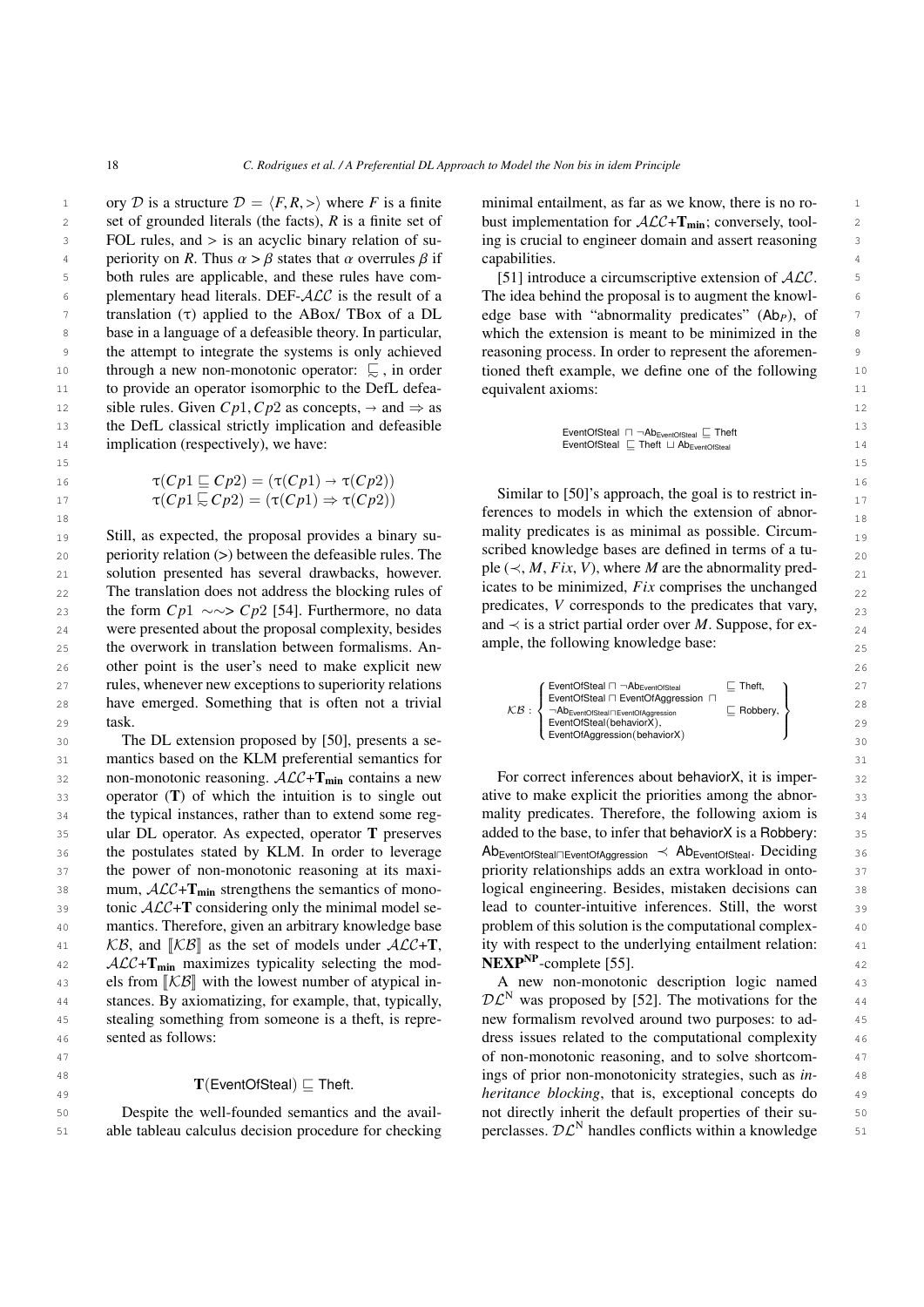<sup>1</sup> base through a new approach: unresolved conflicts are fine it as the approach used in this research. Besides 2 evidence of missing knowledge, thus knowledge engi- being based on a solid theory for non-monotonicity 2 3 3 neers should use them as support for knowledge base <sup>4</sup> scaling and validation. Another point to be highlighted feasible reasoning were conceived [57]. In especial <sup>4</sup> <sup>5</sup> is that  $D\mathcal{L}^N$  axioms can be converted to classical DL DIP [34], which already implements the Rational seaxioms in polynomial time.

 $2^{\circ}$   $\mathcal{DL}^{\mathbb{N}}$  address non-monotonicity through two con-<br>tional complexity of the implementation is the same as 8 structs: Normality Concepts and Defeasible Inclusions that of the monotonic entailment relation; i.e., it is an 9 (DIs). The former refers to the standard instances of a **EXPTIME**-complete problem. 10 10 concept *C*. That is, for each DL concept *C*, there is a 11 11 **new concept name NC.** DIs are expression of the form the state of the form the state 2 11 12 12 *C* v<sup>N</sup> *D* which means "by default, standard instances 13 **13 Satisfy**  $C \subseteq D$ **, unless stated otherwise". In the latter <b>Computational Computational Descriptional Non-Monot.** 13 14 case,  $C \sqsubseteq_N D$  is overridden by a higher priority DIs. A **References Complexity of Inderlying** 14 15  $\mathcal{DL}^N$  knowledge base is a disjoint union,  $\mathcal{KB} = \mathcal{S} \cup \mathcal{D}$ , **Entailment Example 15 Entrangeleance Example 15** 16 where S comprises a finite set of classical axioms (the Neo-Topological Linknown v Defectible 16 17 strong portion), and  $\mathcal{D}$  is a finite set of DIs. The pro- [48]  $\frac{188}{100}$  [17]  $\frac{17}{100}$ 18 18 posed logic resolves conflicts between non-monotonic 19 **axioms by a strict partial order** (≺), which is usually wNDefeasible rules Unknown X Defeasible 19  $\mathcal{DL}^N$  address non-monotonicity through two con-

21 Although the notion of "typical instances" is not ad- $AC + T_{min}$   $\qquad \qquad \ldots$   $\qquad \qquad$  21 22 dressed,  $\mathcal{DL}^N$  was constructed with postulates analo-<br> $\frac{1501}{1501}$  coNEXP<sup>NP</sup>  $\checkmark$  KLM [24] 22 23 23 gous to those found in KLM theory. However, the first 24 version of the  $D\mathcal{L}^{N}$  did not completely satisfy its KLM Circumscription  $NEXP^{NP}$ . 25 version of the LLE postulate. A correction was pro-  $[35]$  complete  $[39]$  25 26 26 posed by [\[56\]](#page-22-14). Moreover, given the encouraging results 27 of scalability tests [\[52\]](#page-22-10) for bases with tens of thou-<br>  $27$  EXPTIME-<br>  $27$  CONTERPTIVE-28 28 sands of concepts, the approach, although very recent, 29 emerges as a future line of research to deal with ex-<br>29  $P_{\text{X2}}$   $P_{\text{X2}}$   $P_{\text{X2}}$   $P_{\text{X2}}$   $P_{\text{X2}}$   $P_{\text{X2}}$   $P_{\text{X2}}$   $P_{\text{X2}}$   $P_{\text{X2}}$   $P_{\text{X2}}$   $P_{\text{X2}}$   $P_{\text{X2}}$   $P_{\text{X2}}$   $P_{\text{X2}}$   $P_{\text{X$  $30$  ceptions in modelling legal-normative knowledge. It is  $\frac{1321}{221}$  contract the contract of  $(56)$  30 31 31 worth pointing out though that the approach by Bon-32 32 atti et al. assumes an underlying DL language that is 33 33 much less expressive than  $SHQ$ , which is the main 34 reason for the good scalability of their results. Here **6. Contributions and Final Remarks** 34 35 35 we assume a more expressive description language, 36 which caters for a wider class of applications. More-<br>The maturity of the Semantic Web technologies 36 37 over, an advantage of preferential DLs as proposed by has fostered the creation of more intelligent and au-<br>37 38 Britz et al. and as used here over the approach by Bon-<br>tonomous web services, capable of interacting with 38 39 atti et al. is the fact that preferential DLs satisfy all one another and making decisions. Although not rela-<br>39 40 the basic properties that are acknowledge as impor-<br> $\frac{1}{2}$  tively new, the legal area provides a challenging field  $\frac{40}{2}$ 41 41 tant by the non-monotonic reasoning community. Bon-42 atti et al.'s framework turns out to fail some of them, many possible semantic pitfalls. DLs have been widely 42 43 one of the reasons being the fact their semantic con-<br>
employed in the engineering of legal semantic mod-<br>
43 <sup>44</sup> struction is not preferential. In moving down to a less els, with norms and regulations broken down into <sup>44</sup> 45 45 expressive language but keeping our preferential se-<sup>46</sup> mantics, we believe we can get performance results plored in the axiomatization of the legal domain are 46 <sup>47</sup> comparable to those by Bonatti and colleagues while the possibilities to overcome the limitations of classi-48 48 cal DL, in particular, to handle conflicts that remain in Britz et al. and as used here over the approach by Bonthe basic properties that are acknowledge as imporatti et al.'s framework turns out to fail some of them, one of the reasons being the fact their semantic conpreserving the preferential properties.

50 50 approaches described in this section. Preferential DL 51 brings together a set of conditions that guided us to de- ing them is not synonymous to error in the drafting of 51 Table [2](#page-18-0) summarizes a brief comparison between the brings together a set of conditions that guided us to de-

6 6 mantics. It is important to point out that the computafine it as the approach used in this research. Besides being based on a solid theory for non-monotonicity [\[24\]](#page-21-5), practical implementations that formalize the defeasible reasoning were conceived [\[57\]](#page-22-15). In especial DIP [\[34\]](#page-21-15), which already implements the Rational sethat of the monotonic entailment relation; i.e., it is an EXPTIME-complete problem.

#### <span id="page-18-0"></span>Table 2

| 12             | $C \sqsubseteq_{\text{N}} D$ which means "by default, standard instances"                                                                                                                                                                          | Comparing the Related Work                          |                                                            |                    |                                           |  |
|----------------|----------------------------------------------------------------------------------------------------------------------------------------------------------------------------------------------------------------------------------------------------|-----------------------------------------------------|------------------------------------------------------------|--------------------|-------------------------------------------|--|
| 13<br>14<br>15 | satisfy $C \sqsubseteq D$ , unless stated otherwise". In the latter<br>case, $C \sqsubseteq_N D$ is overridden by a higher priority DIs. A<br>$\mathcal{DL}^N$ knowledge base is a disjoint union, $\mathcal{KB} = \mathcal{S} \cup \mathcal{D}$ , | <b>References</b>                                   | Computational<br><b>Complexity of</b><br><b>Entailment</b> | Practical<br>Impl. | Non-Monot.<br>Underlying<br><b>Theory</b> |  |
| 16<br>17       | where $S$ comprises a finite set of classical axioms (the<br>strong portion), and $D$ is a finite set of DIs. The pro-                                                                                                                             | Neo-Topological<br>[48]                             | Unknown                                                    | X                  | Defeasible<br>Logic                       |  |
| 18<br>19<br>20 | posed logic resolves conflicts between non-monotonic<br>axioms by a strict partial order $(\prec)$ , which is usually<br>based on specificity notion.                                                                                              | Defeasible DL<br>w\Defeasible rules Unknown<br>[49] |                                                            | X                  | Defeasible<br>Logic (DefL)                |  |
| 21<br>22       | Although the notion of "typical instances" is not ad-<br>dressed, $\mathcal{DL}^N$ was constructed with postulates analo-                                                                                                                          | $\mathcal{ALC}+\mathbf{T}_{\text{min}}$<br>[50]     | <b>coNEXPNP</b>                                            | ✓                  | <b>KLM</b> [24]                           |  |
| 23<br>24<br>25 | gous to those found in KLM theory. However, the first<br>version of the $\mathcal{DL}^N$ did not completely satisfy its KLM<br>version of the LLE postulate. A correction was pro-                                                                 | Circumscription<br>$[55]$                           | $NEXPNP$ -<br>complete                                     | $\checkmark$       | Circumscription<br>Pattern<br>$[39]$      |  |
| 26<br>27<br>28 | posed by [56]. Moreover, given the encouraging results<br>of scalability tests [52] for bases with tens of thou-<br>sands of concepts, the approach, although very recent,                                                                         | Preferential DL<br>$[57]$                           | <b>EXPTIME-</b><br>complete                                | $\checkmark$       | <b>KLM</b> [24]                           |  |
| 29<br>30       | emerges as a future line of research to deal with ex-<br>ceptions in modelling legal-normative knowledge. It is                                                                                                                                    | $\mathcal{DL}^N$<br>$[52]$                          | <b>pN2EXPTIME</b>                                          | $\checkmark$       | KLM-like<br>$[56]$                        |  |

#### 6. Contributions and Final Remarks

49 Table 2 summarizes a brief comparison between the normative knowledge. Exceptions accommodate and 49 The maturity of the Semantic Web technologies has fostered the creation of more intelligent and auone another and making decisions. Although not relafor knowledge conceptualization and reasoning, with els, with norms and regulations broken down into manageable-sized ontologies. Nevertheless, little explored in the axiomatization of the legal domain are the possibilities to overcome the limitations of classiregulate the particularities of men living in society. Us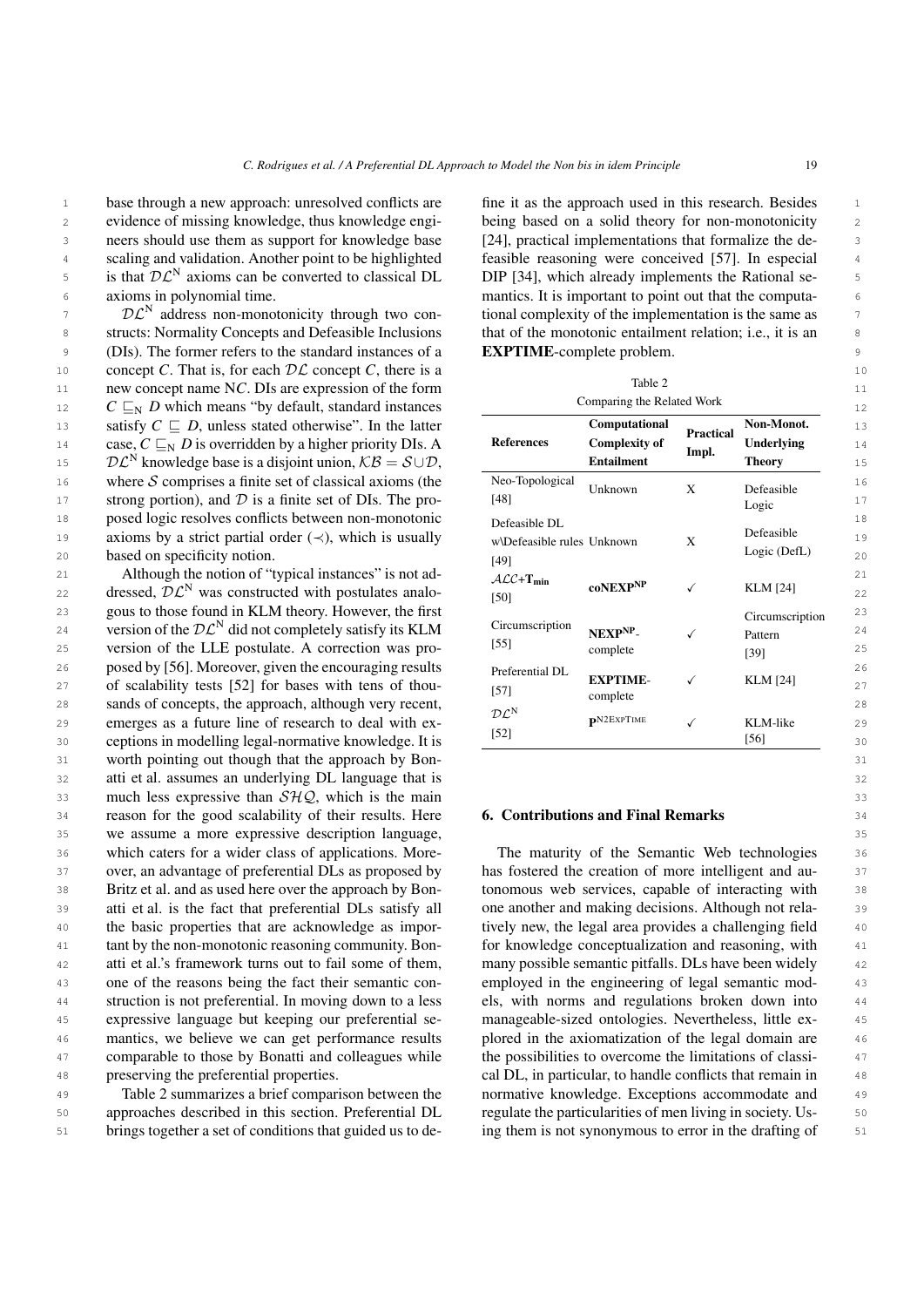1 laws, but rather, solutions so that juridical doctrine can issue [58]. There, a notion of context based on roles evolve along with social and political changes.

<sup>4</sup> ble extension of DL as a more suitable logical formal- it becomes possible to specify that an object x is more 5 ism for the nuances that are intrinsic to the legal do-<br>normal than *y* w.r.t. a *context*  $r_1$ , whereas *y* is more 5 6 main. What was written in the Brazilian penal code typical than x w.r.t. a *different context r*<sub>2</sub>. 7 as classic types of subsumption, in fact, represent spe-<br>In the present work, we have decided to stick to the <sup>8</sup> cial situations that, when not well conceptualized, lead single-preference version of preferential DLs because <sup>9</sup> to conclusions that contradict the doctrines of the ju-<br>it is the only one for which a working implementation 10 ridical order. We have defined a theoretical founda- is available. An extension of DIP to handle multiple 10 <sup>11</sup> tion for the principle of specificity, where more spe-<br>preferences forms part of the upcoming tasks in the 12 cific laws subjugate other generic regulations, when-<br>12 development of non-monotonic DLs. 13 13 ever their sanctions are likely to lead to inconsistency. <sup>14</sup> In consequence, it preserves further the principle of Looking forward, this research has shown encour-In this paper, we have made a case for a defeasiism for the nuances that are intrinsic to the legal docial situations that, when not well conceptualized, lead to conclusions that contradict the doctrines of the juridical order. We have defined a theoretical foundation for the principle of specificity, where more spe-*Non bis in idem*.

16 We have presented conceptualizations of some expanded soon to deal with other principles. This is the 16 <sup>17</sup> crimes from the Brazilian penal code through a slight case of the "Trifle principle", which removes any crim-18 18 modification in the implication operator of DL: @<sup>∼</sup> . 19 Such modification allows us to separate instances of a This is entirely related to the more general principle 19 20 concept into two groups, the most typical, which obey of *De Minimis Non Curat Lex* [59], in which a behav- 20 21 the rules of *modus-ponens*, and those that represent ior with extremely low transgression of the law is not 21 22 special cases with respect to the base case. Therefore, classified as illegal. We also plan to provide a separate 22 23 23 inferences can be gradually dropped out, inasmuch as 24 new information is being gathered. As evidences and the applicability of laws. Thus, we would separate the 24 25 other legal artifacts can be set while trials are proceed-<br>domain itself from the probable legal actions that can 26 26 ing in court, it is of crucial importance to provide rea-27 soning systems that draw conclusions which are no has also development of a proto- 27 28 longer supported. The canadiate support of the canadiate support type, in which an ordinary user can simulate lawsuits 28 We have presented conceptualizations of some special cases with respect to the base case. Therefore, other legal artifacts can be set while trials are proceedlonger supported.

29 The applicability of this study emerges through in real or fictitious cases through a friendly experi- 29 30 Scientific-Technological and Legal contributions. The ence, without bothering with the low formal level of 30 31 former addresses the advance of the use of DLs for DL. LEGIS (LEGal analysIS) is a web-based front-end 31 32 the unambiguous and shared representation of knowl-<br>system, through which one can make functional and<br>32 33 edge, favoring transparency and effectiveness of law affordable checks carried out by the mapped criminal 33 34 enforcement and the elimination of the gap between ontologies. We expect the results obtained so far might 34 35 the use of technologies and legal systems. In the legal improve the juridical understanding of layperson and 35 36 context, as we tighten the links between these areas, aid the labor-intensive task of lawsuits performed by 36 37 we foster a field for building systems that are skilled professional jurists. 38 38 at carrying out activities such as: legal action simula-39 tion, legal compliance checking, conflicts' resolution, human decision-making, the need for legible descrip-40 among others. And the results were inferred becomes indis-The applicability of this study emerges through the unambiguous and shared representation of knowledge, favoring transparency and effectiveness of law context, as we tighten the links between these areas, among others.

43 dering on the objects of the domain, along the lines of research proposed by [\[60\]](#page-22-18), in order to allow the user 43 <sup>44</sup> the tradition in non-monotonic reasoning and related to understand the explanations of the inferences made. <sup>44</sup> 45 45 areas such as conditional logics and belief revision. Of <sup>46</sup> course, one of the drawbacks of having a single order-<br>ALC connection proofs into ALC sequent proofs. The <sup>47</sup> ing is the fact that, within a preferential interpretation, connection method [61] is an efficient proof system for 48 objects are compared in absolute terms, not relative to first-order logic and it already has a variant for reason-49 a context. A context of the set of the set of the set of the set of the set of the SL ALC. However, 49 In this work, we have assumed a single objective ordering on the objects of the domain, along the lines of course, one of the drawbacks of having a single ordera context.

51 preferential extension of DLs addressing precisely this tion with users in general difficult. With the conver-Recently, Britz and Varzinczak have proposed a

2 evolve along with social and political changes. The is introduced, which gives rise to multiple preference 2 3 In this paper, we have made a case for a defeasi-<br>relations on the set of objects of the domain. With that, issue [\[58\]](#page-22-16). There, a notion of context based on roles it becomes possible to specify that an object *x* is more typical than  $x$  w.r.t. a *different context*  $r_2$ .

> In the present work, we have decided to stick to the development of non-monotonic DLs.

<sup>15</sup> *Non bis in idem*. The theoretical framework to be <sup>15</sup> aging results, allowing the theoretical framework to be Looking forward, this research has shown encourcase of the "Trifle principle", which removes any criminal liability if the stolen property is of irrelevant value. This is entirely related to the more general principle of *De Minimis Non Curat Lex* [\[59\]](#page-22-17), in which a behavior with extremely low transgression of the law is not ontology, capable of performing specific tasks such as the applicability of laws. Thus, we would separate the be carried out.

> An ongoing work is the development of a protoence, without bothering with the low formal level of DL. LEGIS (LEGal analysIS) is a web-based front-end ontologies. We expect the results obtained so far might improve the juridical understanding of layperson and professional jurists.

41 41 pensable. Therefore, another proposal of future work 42 In this work, we have assumed a single objective or- is the integration of these tasks of reasoning with the 42 50 **Executional Recentily, Britz and Varzinczak have proposed a** its proofs are not very readable, which makes interac-Given that knowledge-based systems aim to support human decision-making, the need for legible descripto understand the explanations of the inferences made. [\[60\]](#page-22-18) proposes a conversion method which translates connection method [\[61\]](#page-22-19) is an efficient proof system for first-order logic and it already has a variant for reasontion with users in general difficult. With the conver-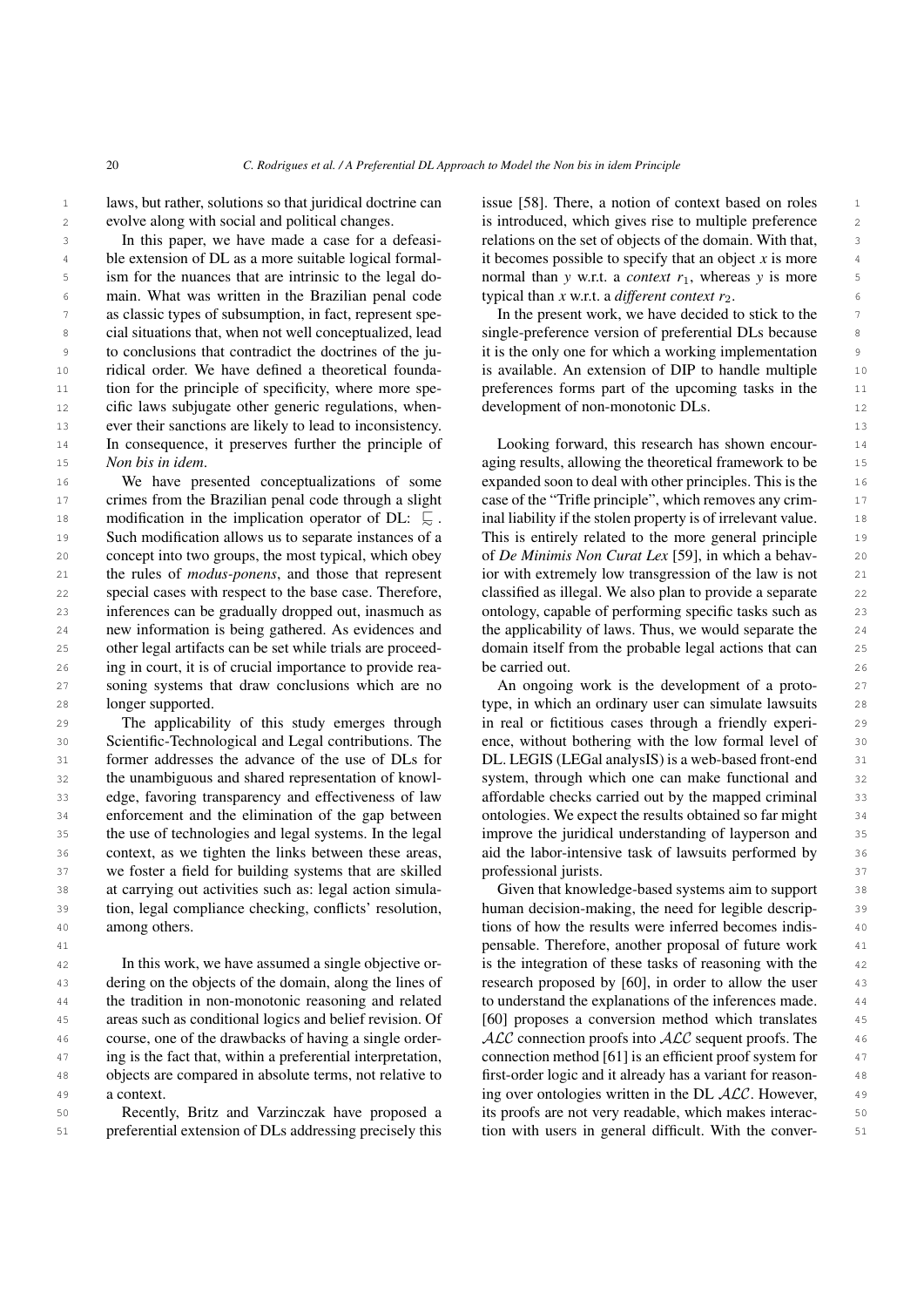1 sion to sequents, a more readable and intelligible rep- [6] R. Hoekstra, J. Breuker, M.D. Bello and A. Boer, {LKIF} 1 2 resentation is obtained, since sequent calculus [\[62\]](#page-22-20) is Core: Principled Ontology Development for the Legal Domain, 3 3 essentially a formal logic argument style. The conver- $\frac{4}{4}$  sion method might be used in practical applications, in  $\frac{1}{2}$   $\frac{1}{2}$   $\frac{1}{2}$   $\frac{1}{2}$   $\frac{1}{2}$   $\frac{1}{2}$   $\frac{1}{2}$   $\frac{1}{2}$   $\frac{1}{2}$   $\frac{1}{2}$   $\frac{1}{2}$   $\frac{1}{2}$   $\frac{1}{2}$   $\frac{1}{2}$   $\frac{1}{2}$   $\frac{1$ 5 5 areas that employ DL reasoning and generate descrip-<sup>6</sup> tions on natural language inferences for lay users. The [7] C.M.O. Rodrigues, R.R. Azevedo, F.L.G. Freitas, E.P. Silva  $7 \times 7$  proof conversion can help users understand why a par-<br>and P. Viera, An Ontological Approach for Simulating Le-8  $\frac{8}{30}$  ticular situation is characterized as a crime, making its  $\frac{8}{30}$   $\frac{8}{30}$  Acuvil in the Diazinan I chai Code, in. I foceedings of the <sup>9</sup> use viable in practice.<br><sup>9</sup> 15, ACM, New York, NY, USA, 2015, pp. 376–381. use viable in practice.

<sup>10</sup> Finally, it should be noted that this project comes [8] L. Lindahl, Conflicts in systems of legal norms: a logical  $10$ <sup>11</sup> from a joint effort of cooperation between computer  $\frac{11}{100}$  point of view, in: Coherence and conflict in law, P. Brouwer, 12 12 A.S. T. Hol, W.V.D. Velden and A.D. Wild, eds, Serie Rechts-<sup>13</sup> here were the result of a joint analysis between these *Publishers*, Deventer, 1992, pp. 39–64. 14 teams. From this cooperation, once LEGIS is fully op- [9] A. Boer, T. van Engers and R. Winkels, Mixing Legal 14 15 15 and Non-legal Norms, in: *Proceedings of the 2005 Confer-*16 16 *ence on Legal Knowledge and Information Systems: JURIX* scientists and legal experts. The assumptions made erational, we will apply the prototype as a subsidiary system for decisions in local courts.

### Acknowledgement

 *monotonic reasoning in the legal domain*), supported  $\frac{1}{2}$  *Columbia Law Review* 32 (1932) 1309–1331 **24**  25 by Fundação de Amparo à Ciência e Tecnologia do Es- 26 tado de Pernambuco (FACEPE), by Institut National 27 de Recherche en Informatique et Automatique (IN-<br>27 de Recherche en Informatique et Automatique (IN-<br>27 de Recherche en Informatique et Automatique (IN- 28 RIA) and by the Centre National de la Recherche Sci-29 entifique (CNRS). 29 and 2008.

#### References

- <span id="page-20-14"></span><span id="page-20-13"></span><span id="page-20-12"></span><span id="page-20-0"></span>[1] T. Berners-Lee, J. Hendler and O. Lassila, The Semantic Web: A new form of Web content that is meaningful to computers will unleash a revolution of new possibilities, *Scientific American* May (2001), 28–37.
- <span id="page-20-1"></span> $[2]$  A. Harth, M. Janik and S. Staab, Semantic Web Architecture,  $[38]$   $[2999, 1999, 101]$   $[101, 100]$   $[201, 101]$ D. Fensel and J.A. Hendler, eds, Springer Berlin Heidelberg, Berlin, Heidelberg, 2011, pp. 43–75.
- <span id="page-20-2"></span>42 42 OWL, in: *Handbook on Ontologies*, S. Staab and R. Studer, 43 43 eds, Springer Berlin Heidelberg, Berlin, Heidelberg, 2009, <sup>44</sup> by the cus, spinger beinn rietuenberg, beinn, rietuenberg, 2009, in Relational Databases, *J. ACM* 31(4) (1984), 761–791. [3] G. Antoniou and F.V. Harmelen, Web Ontology Language: pp. 91–110.
- <span id="page-20-15"></span><span id="page-20-3"></span>45 [4] F. Baader, D. Calvanese, D.L. McGuinness, D. Nardi [17] J. Horrocks Description Logics in Ontology Applications 45 46 **and P.F. Patel-Schneider,** *Ine Description Logic Handbook:* **in:** *Automated Reasoning with Analytic Tableaux and Re-* 46 47 47 *lated Methods: 14th International Conference, TABLEAUX* <sup>48</sup> bridge University Press, New York, NY, USA, 2010. ISBN 2005. Proceedings, B. Beckert, ed., Springer Berlin Heideland P.F. Patel-Schneider, *The Description Logic Handbook: Theory, Implementation and Applications*, 2nd edn, Cambridge University Press, New York, NY, USA, 2010. ISBN 0521150116, 9780521150118.
- <span id="page-20-16"></span><span id="page-20-4"></span><sup>49</sup> [5] M. Ceci and A. Gangemi, An OWL ontology library represent- [18] K. Boukhari and M.N. Omri, Information Retrieval Based on [5] M. Ceci and A. Gangemi, An OWL ontology library represent-253.
- [6] R. Hoekstra, J. Breuker, M.D. Bello and A. Boer, {LKIF} Core: Principled Ontology Development for the Legal Domain, in: *Law, Ontologies and the Semantic Web - Channelling the Legal Information Flood*, Vol. 188, J. Breuker, P. Casanovas, M.C.A. Klein and E. Francesconi, eds, IOS-Press, Amsterdam, Netherlands, 2009, pp. 21–52.
- <span id="page-20-5"></span>[7] C.M.O. Rodrigues, R.R. Azevedo, F.L.G. Freitas, E.P. Silva and P. Vieira, An Ontological Approach for Simulating Legal Action in the Brazilian Penal Code, in: *Proceedings of the 30th Annual ACM Symposium on Applied Computing*, SAC
- <span id="page-20-11"></span><span id="page-20-10"></span><span id="page-20-9"></span><span id="page-20-8"></span><span id="page-20-7"></span><span id="page-20-6"></span>[8] L. Lindahl, Conflicts in systems of legal norms: a logical point of view, in: *Coherence and conflict in law*, P. Brouwer, filosofie en rechtstheorie, Vol. 7, Kluwer Law and Taxation Publishers, Deventer, 1992, pp. 39–64.
- 17 17 *2005: The Eighteenth Annual Conference*, IOS Press, Am-18 18 sterdam, The Netherlands, The Netherlands, 2005, pp. 25– 19 19 36. ISBN 1-58603-576-2. [http://dl.acm.org/citation.cfm?id=](http://dl.acm.org/citation.cfm?id=1563510.1563515) [9] A. Boer, T. van Engers and R. Winkels, Mixing Legal [1563510.1563515.](http://dl.acm.org/citation.cfm?id=1563510.1563515)
- 20 20 [10] W.W. Buckland and P. Stein, *A Text-Book of Roman Law:* 21 21 *From Augustus to Justinian*, 3rd edn, Cambridge University 22 This research is part of the project APQ-0550- Press, 2007. ISBN 9780521043687. https://books.google.com. 22 23 23 1.03/16 (*Reconciling Description logic and non-*Press, 2007. ISBN 9780521043687. [https://books.google.com.](https://books.google.com.br/books?id=l5U8xwaGxb0C) [br/books?id=l5U8xwaGxb0C.](https://books.google.com.br/books?id=l5U8xwaGxb0C)
	- [11] J.A.C. Grant, The "Lanza" Rule of Successive Prosecutions, *Columbia Law Review* 32 (1932), 1309–1331.
	- [12] S. van de Ven, R. Hoekstra, J. Breuker, L. Wortel and A. El-Ali, Judging Amy: Automated Legal Assessment using {OWL} 2, in: *Proceedings of the Fifth OWLED Workshop on OWL: Experiences and Directions*, C. Dolbear, A. Ruttenberg and U. Sattler, eds, CEUR Workshop Proceedings, Vol. 432, CEUR-WS.org, Aachen, 2008.
- 30 30 [13] K. Britz, T. Meyer and I. Varzinczak, Semantic Foundation for 31 31 Preferential Description Logics, in: *AI 2011: Advances in Ar-*32 32 *tificial Intelligence*, D. Wang and M. Reynolds, eds, Springer **References Berlin Heidelberg, Berlin, Heidelberg, 2011, pp. 491–500.**<br>33 ISBN 978-3-642-25832-9.
- 34 34 [14] I. Horrocks, U. Sattler and S. Tobies, Practical Reasoning for 35 35 Expressive Description Logics, in: *Logic for Programming* 36 36 *and Automated Reasoning*, H. Ganzinger, D. McAllester and 37 *ican* May (2001), 28–37. **A. Voronkov, eds, Springer Berlin Heidelberg**, Berlin, Heidelberg, 1999, pp. 161–180. ISBN 978-3-540-48242-0.
- 39 39 in: *Handbook of Semantic Web Technologies*, J. Domingue, 40  $\mu$  D. Feuse and J.A. Fielding, eds. Springer Berlin Heldeberg, Boston, MA, 1978, pp. 55–76. ISBN 978-1-4684-3384-  $\frac{40}{25}$ 41 41 5. doi:10.1007/978-1-4684-3384-5\_3. [https://doi.org/10.1007/](https://doi.org/10.1007/978-1-4684-3384-5_3) [15] R. Reiter, *On Closed World Data Bases*, in: *Logic and Data Bases*, H. Gallaire and J. Minker, eds, Springer US, [978-1-4684-3384-5\\_3.](https://doi.org/10.1007/978-1-4684-3384-5_3)
	- [16] T. Imieliński and W. Lipski Jr., Incomplete Information doi:10.1145/1634.1886.
	- [17] I. Horrocks, *Description Logics in Ontology Applications*, berg, Berlin, Heidelberg, 2005, pp. 2–13.
- 50 50 ing judicial interpretations, *Semantic Web* 7(3) (2016), 229– 51 51 *2017 International Conference on High Performance Comput-*Description Logic: Application to Biomedical Documents, in: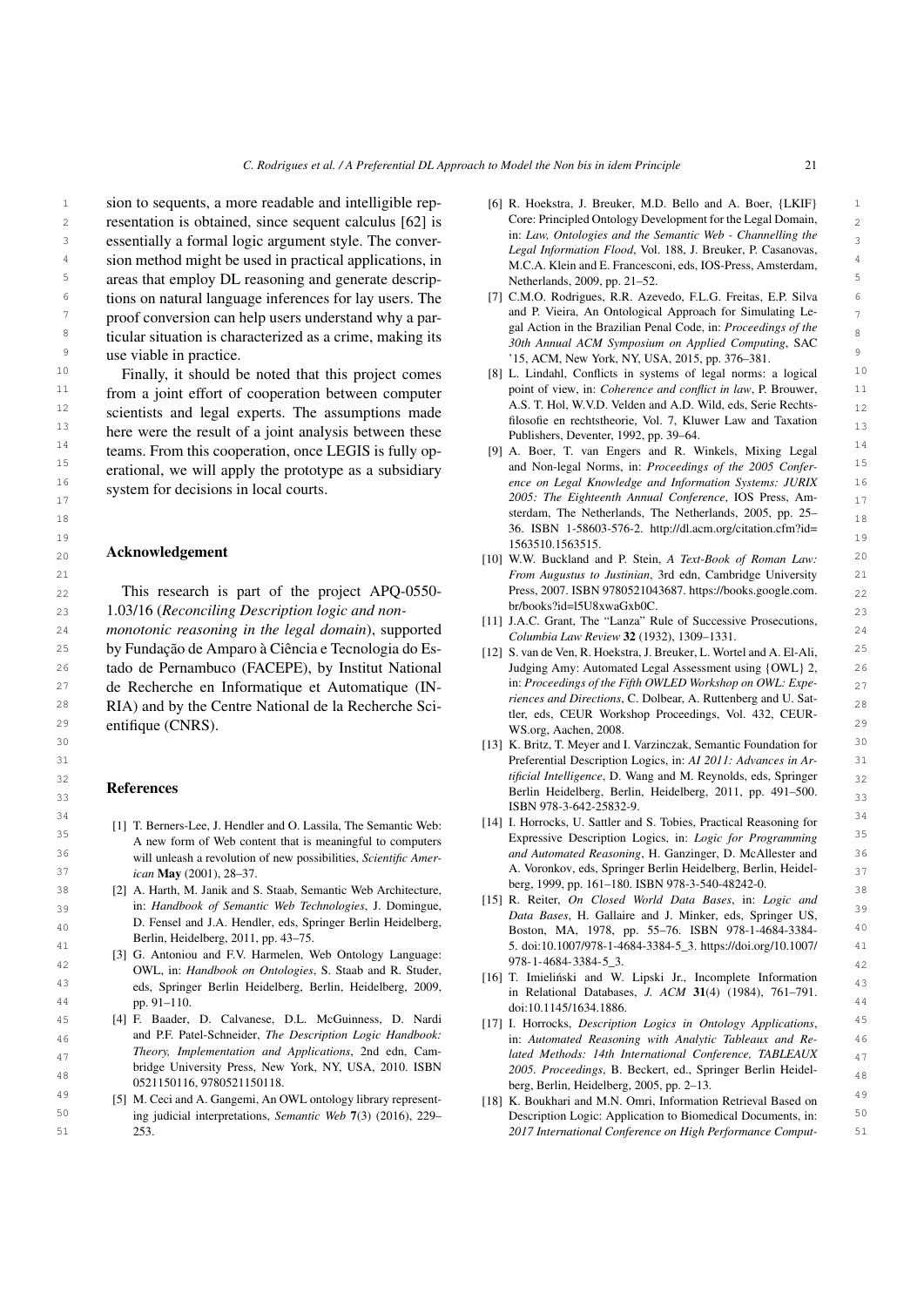<span id="page-21-13"></span><span id="page-21-12"></span>*ing & Simulation, HPCS 2017, Genoa, Italy, July 17-21, 2017*, W.W. Smari, ed., IEEE Computer Society, Los Alamitos, CA, USA, 2017, pp. 846–853. doi:10.1109/HPCS.2017.128.

- <span id="page-21-0"></span>[19] S. Radhouani, G. Falquet and J.-P. Chevalletinst, *Descrip-Italy, September 1-5, 2008. Proceedings*, S.S. Bhowmick, J. Küng and R. Wagner, eds, Springer Berlin Heidelberg, Berlin, Heidelberg, 2008, pp. 142–149. ISBN 978-3-540- [10.1007/978-3-540-85654-2\\_17.](https://doi.org/10.1007/978-3-540-85654-2_17)
- <span id="page-21-1"></span><sup>15</sup> cataway, NJ, USA, 2015, pp. 7-12. ISSN 9781479980437. [34] G. Casini, T. Meyer, K. Moodley, U. Sattler and I. Varzinczak, mal behaviour detection in smart homes, in: *The 2015 IEEE tion Technologies - Research, Innovation, and Vision for Fu*doi:10.1109/RIVF.2015.7049866.
- <span id="page-21-2"></span> $_{17}$  [21] A. Triki, Y. Pollet and M.B. Ahmed, Database sum-<br> $matrix\text{ }Wc\text{ }2015\text{, }M.$  Arenas, O. Corcho, E. Simperl, narization approach based on description logic theory, M. Strohmaier, M. d'Aquin, K. Srinivas, P. Groth, M. Dumon-19 19 *trial Informatics*, 2008, pp. 1285–1288. ISSN 1935-4576. marization approach based on description logic theory, in: *2008 6th IEEE International Conference on Indus-*
- 22 22 Fuzzy Description Logics with Data Type Support, in: *2010* 23 23 *IEEE/WIC/ACM International Conference on Web Intelligence and Intelligent Agent Technology*, Vol. 1, 2010, pp. 240–247. doi:10.1109/WI-IAT.2010.81.
- <span id="page-21-4"></span>26 26 vey, in: *The Logic of Legal Requirements - Essays on Defez*<sub>7</sub> *seability*, Oxford University Press, Oxford, United Kingdom, [36] E.L. Rissland, K.D. Ashley and R.P. Loui, AI and Law:  $27$ *seability*, Oxford University Press, Oxford, United Kingdom, 2013, pp. 11–38.
- <span id="page-21-5"></span>29 **29** soning, Preferential Models and Cumulative Logics, *Artificial* X. http://www.sciencedirect.com/science/article/pii/ [24] S. Kraus, D. Lehmann and M. Magidor, Nonmonotonic Rea-
- <span id="page-21-18"></span><span id="page-21-6"></span>31 31 [37] M. Atienza and J.R. Manero, Rules, Principles and Defeasi-32 32 bility, in: *The Logic of Legal Requirements - Essays on De-*33 **feseability**, J.F. Beltrán and G.B. Ratti, eds, Oxford Univer-<br>33 34 34 Africa, 2013. [http://www.cair.za.net/research/outputs/](http://www.cair.za.net/research/outputs/ordered-interpretations-and-entailment-defeasible-description-logics) [25] K. Britz, G. Casini, T. Meyer, K. Moodley, and I. Varzinczak, Ordered Interpretations and Entailment for Defeasible Description Logics, Technical Report, CAIR, CSIR Meraka and UKZN, South
- <span id="page-21-7"></span>36 36 [26] D. Lehmann, Another perspective on default reasoning, *Annals*  $37$  of Mathematics and Artificial Intelligence 15(1) (1995), 61- [39] J. McCarthy, Circumscription: a form of nonmonotonic reason*of Mathematics and Artificial Intelligence* 15(1) (1995), 61– 82.
- <span id="page-21-21"></span><span id="page-21-8"></span><sup>39</sup> *flict of norms in public international law: how WTO law re- Intelligence and Logic Programming-Nonmonotonic Reason-*<br><sup>39</sup> *flict of norms in public international law: how WTO law re- Intelligence and Logic Progra* 40 40 *lates to other rules of international law*, Cambridge University [27] J. Pauwelyn, Resolving conflict in the applicable law, in: *Con-*Press, Cambridge, UK, 2003, pp. 327–439.
- <span id="page-21-22"></span><span id="page-21-9"></span>42 42 [28] B. Celano, True exceptions: defeasibility and particularism (2012), 268–287.
	- [29] L.G. Boonin, Concerning the Defeasibility of Legal Rules, *Phi-*378.
	- [http://www.omg.org/spec/UML/2.4.1.](http://www.omg.org/spec/UML/2.4.1)
- <span id="page-21-14"></span><span id="page-21-11"></span>49 49 [42] G. Sartor, A Simple Computational Model for Nonmonotonic 50 50 and Adversarial Legal Reasoning, in: *Proceedings of the 4th* [31] C.M.d.O. Rodrigues, C. Bezerra, F. Freitas, and I. Oliveira, Handling Crimes of Omission By Reconciling a Criminal Core Ontology with UFO,
- <span id="page-21-23"></span>*Applied Ontology*, (in press).
- 1 ing & Simulation, HPCS 2017, Genoa, Italy, July 17-21, 2017, [32] G. Guizzardi and G. Wagner, A Unified Foundational On-2 W.W. Smari, ed., IEEE Computer Society, Los Alamitos, CA, tology and some Applications of it in Business Modeling.,  $\overline{2}$ 3 3 in: *CAiSE Workshops (3)*, J. Grundspenkis and M. Kirikova, <sup>4</sup> tion Logic to Model a Domain Specific Information Re-<br><sup>4</sup> egy, Riga Technical University, Riga, Latvia, 2004, pp. 129– 5 5 *trieval System*, in: *Database and Expert Systems Applica-*6 6 *tions: 19th International Conference, DEXA 2008, Turin,* eds, Faculty of Computer Science and Information Technology, Riga Technical University, Riga, Latvia, 2004, pp. 129– 143. ISBN 9984-9767-3-4. [http://dblp.uni-trier.de/db/conf/](http://dblp.uni-trier.de/db/conf/caise/caisews2004-3.html#GuizzardiW04a) [caise/caisews2004-3.html#GuizzardiW04a.](http://dblp.uni-trier.de/db/conf/caise/caisews2004-3.html#GuizzardiW04a)
- 7 7 [33] G. Guizzardi and G. Wagner, *Towards Ontological Founda-*8 8 *tions for Agent Modelling Concepts Using the Unified Foun-* $\frac{9}{200}$  85654-2. doi:10.1007/978-3-540-85654-2\_17. [https://doi.org/](https://doi.org/10.1007/978-3-540-85654-2_17) tems II: 6th International Bi-Conference Workshop, AOIS 10 10 *2004, Riga, Latvia, June 8, 2004, and New York, NY, USA, July* 11 [20] A.C. Tran, Application of description logic learning in abnor-<br>20, 2004, Revised Selected Papers, P. Bresciani, P. Giorgini, 11 12 mal behaviour detection in smart homes, in: The 2015 IEEE B. Henderson-Sellers, G. Low and M. Winikoff, eds, Springer 12 13 13 *RIVF International Conference on Computing Communica-*14<br> *ture (RIVF)*, B.-T.D. Thi, ed., IEEE Computer Society, Pis-<br>
doi.org/10.1007/11426714\_8. *dational Ontology (UFO)*, in: *Agent-Oriented Information Systems II: 6th International Bi-Conference Workshop, AOIS 20, 2004, Revised Selected Papers*, P. Bresciani, P. Giorgini, Berlin Heidelberg, Berlin, Heidelberg, 2005, pp. 110–124. ISBN 978-3-540-31946-7. doi:10.1007/11426714\_8. [https://](https://doi.org/10.1007/11426714_8) [doi.org/10.1007/11426714\\_8.](https://doi.org/10.1007/11426714_8)
- <span id="page-21-15"></span>16 16 Introducing Defeasibility into OWL Ontologies, in: *The Se-* $20$  doi:10.1109/INDIN.2008.4618301. 20<br>3-319-25010-6. 20 [34] G. Casini, T. Meyer, K. Moodley, U. Sattler and I. Varzinczak, *mantic Web - ISWC 2015*, M. Arenas, O. Corcho, E. Simperl, tier, J. Heflin, K. Thirunarayan and S. Staab, eds, Springer International Publishing, Cham, 2015, pp. 409–426. ISBN 978- 3-319-25010-6.
- <span id="page-21-16"></span><span id="page-21-3"></span>21 [22] J. Cheng, Z.M. Ma and Y. Wang, Query Answering in [35] M. Araszkiewicz, Legal Rules: Defeasible or Indefea- 21  $24$  24 doi:10.1109/WI-IAT.2010.81. <br>  $24$  Publishing, Cham, 2015, pp. 415–431. ISBN 978-<sup>25</sup> [23] J.F. Beltrán and G.B. Ratti, Defeasibility and Legality: A Sur-<br>
3-319-09375-8. doi:10.1007/978-3-319-09375-8\_31. [35] M. Araszkiewicz, *Legal Rules: Defeasible or Indefeasible?*, in: *Problems of Normativity, Rules and Rule-Following*, M. Araszkiewicz, P. Banas, T. Gizbert- ´ Studnicki and K. Płeszka, eds, Springer International 3-319-09375-8. doi:10.1007/978-3-319-09375-8\_31. [https://doi.org/10.1007/978-3-319-09375-8\\_31.](https://doi.org/10.1007/978-3-319-09375-8_31)
- <span id="page-21-17"></span>28 28 A fruitful synergy, *Artificial Intelligence* 150(1) (2003), 30 30 *Intelligence* 44(1–2) (1990), 167–207. 1–15. doi:https://doi.org/10.1016/S0004-3702(03)00122- X. [http://www.sciencedirect.com/science/article/pii/](http://www.sciencedirect.com/science/article/pii/S000437020300122X) [S000437020300122X.](http://www.sciencedirect.com/science/article/pii/S000437020300122X)
	- sity Press, Oxford, United Kingdom, 2012, pp. 238–253, Chapter 14.
- <span id="page-21-19"></span>35 35 [ordered-interpretations-and-entailment-defeasible-description-logics.](http://www.cair.za.net/research/outputs/ordered-interpretations-and-entailment-defeasible-description-logics) [38] R. Reiter, A Logic for Default Reasoning, *Artificial Intelligence* 13(1,2) (1980), 81–132.
- <span id="page-21-20"></span>38 38 ing, *Artificial Intelligence* 13 (1980), 27–39.
- 41 41 ger and J.A. Robinson, eds, Clarendon Press, Oxford, UK, [40] D. Nute, Defeasible Logic, in: *Handbook of Logic in Artificial Intelligence and Logic Programming-Nonmonotonic Reasoning and Uncertain Reasoning*, Vol. 3, D.M. Gabbay, C.J. Hog-1994, pp. 353–395.
- <span id="page-21-10"></span> $(2012), 268-287.$  [41] G. Governatori, F. Olivieri, S. Scannapieco and M. Cristani,  $\frac{43}{43}$ 44 44 *losophy and Phenomenological Research* 26(3) (1966), 371– 45 45 *ington, DC, USA, October 21-23, 2010. Proceedings*, M. Dean, 46 46 [30] OMG, OMG Unified Modeling Language (OMG UML), Su-<sub>47</sub> perstructure, Version 2.4.1, Object Management Group, 2011. berg, Berlin, Heidelberg, 2010, pp. 104–118. ISBN 978-3-64248 http://www.omg.org/spec/UML/2.4.1. 16289-3. doi:10.1007/978-3-642-16289-3\_10. [https://doi.org/](https://doi.org/10.1007/978-3-642-16289-3_10) *Superiority Based Revision of Defeasible Theories*, in: *Semantic Web Rules: International Symposium, RuleML 2010, Wash-*J. Hall, A. Rotolo and S. Tabet, eds, Springer Berlin Heidelberg, Berlin, Heidelberg, 2010, pp. 104–118. ISBN 978-3-642- [10.1007/978-3-642-16289-3\\_10.](https://doi.org/10.1007/978-3-642-16289-3_10)
- 51 51 *International Conference on Artificial Intelligence and Law*,